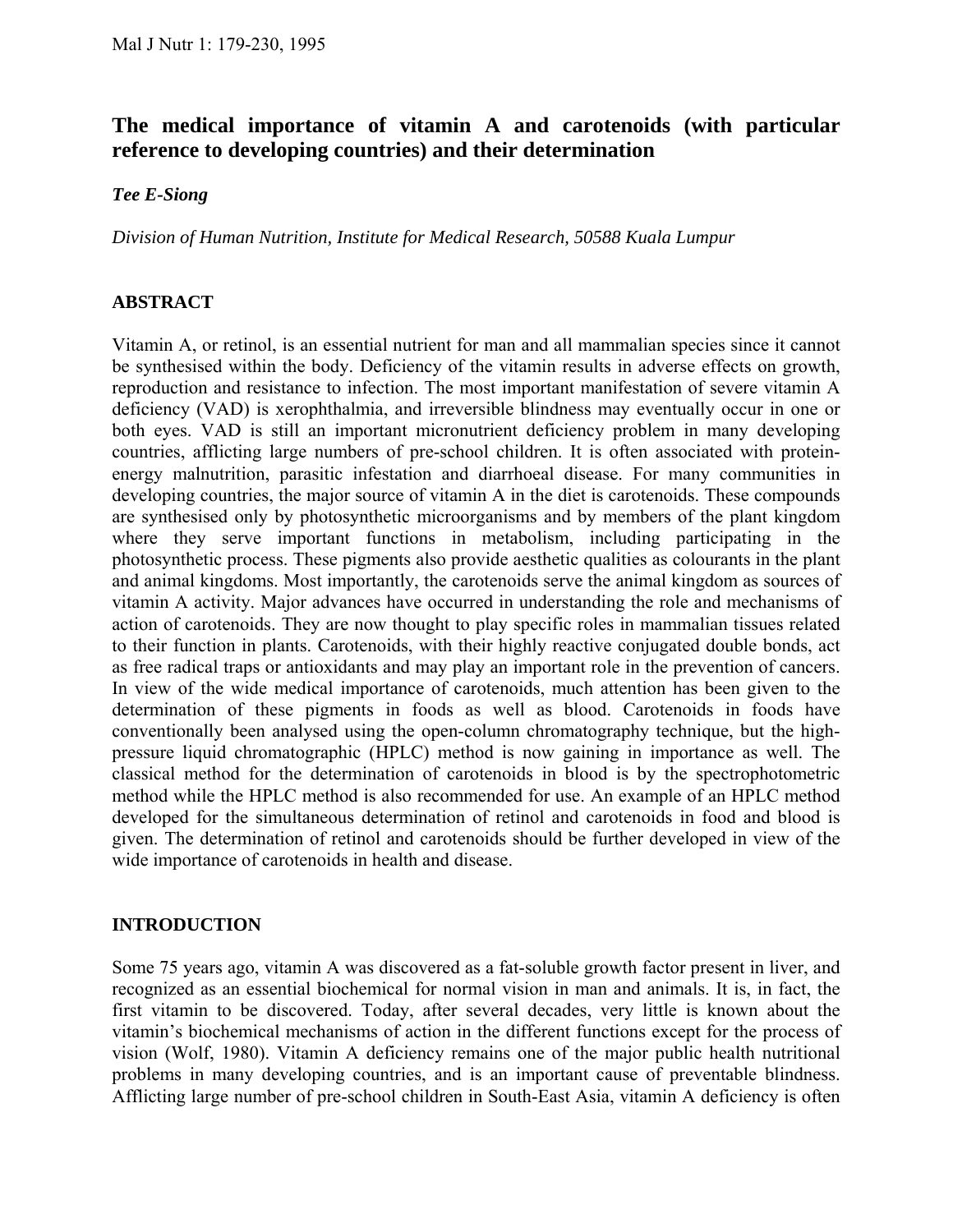associated with protein-energy malnutrition, parasitic infestation, and diarrhoeal disease. The interaction between vitamin A and infection have recently been given a great deal of attention. The synergistic effect between vitamin A deficiency and infection may be responsible for excessive childhood morbidity and mortality in many developing regions of the world. Recent studies on vitamin A supplementation and child survival and mortality have created a great deal of interest and debate in the international health and nutrition community.

The major source of vitamin A in the diet of most communities in developing countries is carotenoids. These compounds are synthesized exclusively by photosynthetic microorganisms and by members of the plant kingdom where they play a fundamental role in metabolism. Aside from providing aesthetic qualities as colourants in the plant and the animal kingdoms, these pigments also take part in the photosynthetic process. Most importantly, the carotenoids serve the animal kingdom as sources of vitamin A activity.

The carotenoids, believed to have derived their name from the fact that they constitute the major pigment in the carrot root, Daucus carota, are undoubtedly among the most widespread and important pigments in living organisms. This group of pigments is found throughout the plant kingdom (although their presence is often masked by chlorophyll) and in insects, birds, and other animals. These pigments provide a whole range of light yellow to dark red colourings, and when complexed with proteins, green and blue colourations are achieved. Thus, a wide variety of foods and feeds - yellow vegetables, tomatoes, apricots, oranges, egg yolk, chicken, butter, shrimp, lobsters, salmon, trout, yellow corn, etc. - owe their colour principally to carotenoids, as do certain food colour extracts from natural sources such as palm oil, paprika, annatto, and saffron (Borenstein and Bunnell, 1966; Weedon, 1971; Bauernfeind, 1972).

This review discusses the medical importance of carotenoids and vitamin A, two large groups of interrelated compounds, which are still being actively studied all over the world. Many gaps in knowledge exist, and new frontiers are being pursued. A new frontier has been the examination of a possible association between carotenoids and retinoids and the development and prevention of cancer. Recent developments in studies into these possible roles of carotenoids and retinoids beyond their classical functions have created a great deal of excitement in the biomedical community. In keeping with these developments, there has been increasing interest in the types and concentrations of various carotenoids in foods and blood. The analysis of these compounds is also discussed in this review, with particular emphasis on a method developed in this laboratory for the simultaneous determination of retinol and several carotenoids in foods and blood.

### **FUNCTIONS AND USES**

### **Carotenoids as Precursors of Vitamin A**

Although it is incorrect to consider vitamin A activity as a general function of carotenoids, but the provitamin A activity of the carotenoids is nevertheless given emphasis in this discussion because of the importance of vitamin A in human nutrition.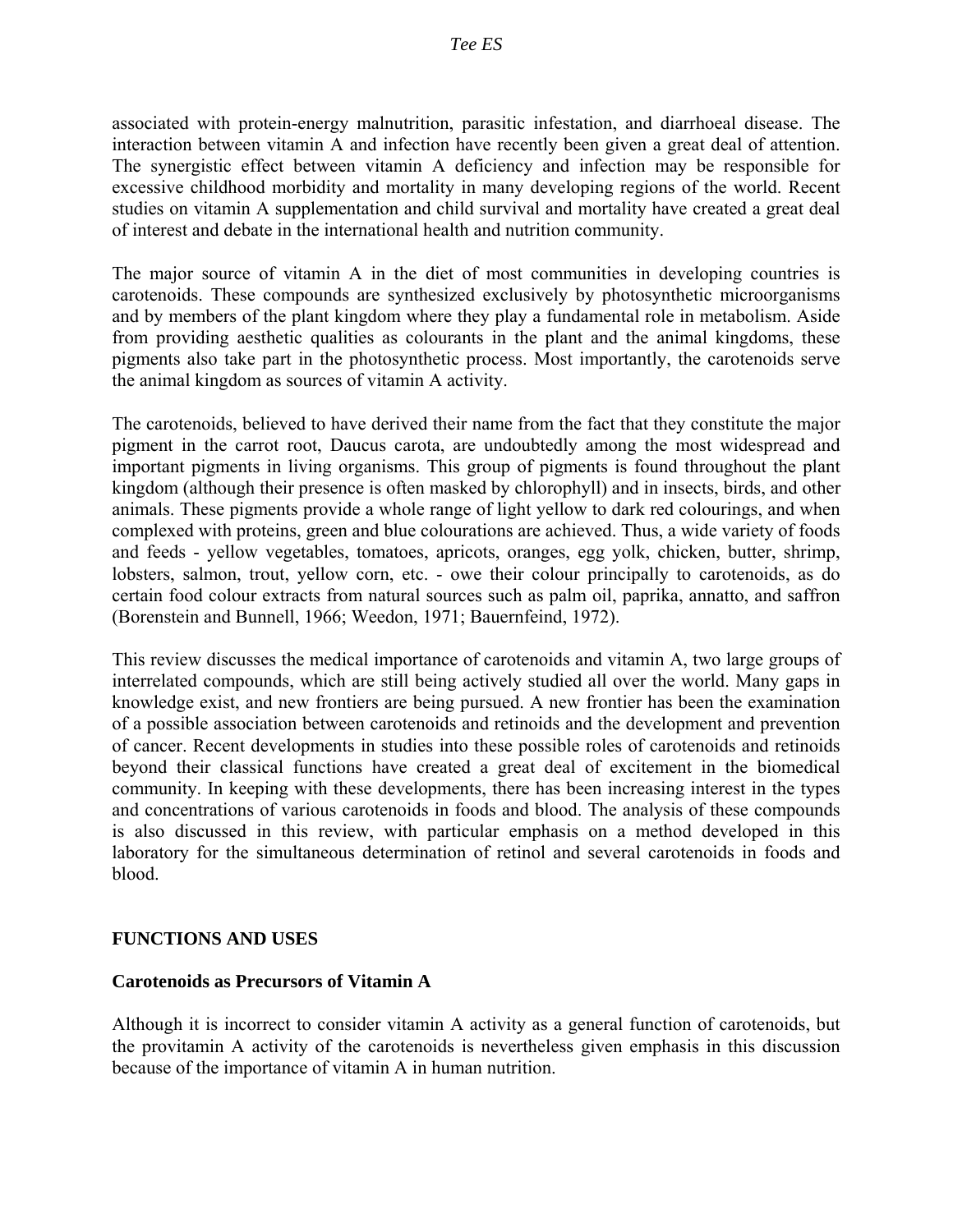Animals are not capable of *de novo* synthesis of vitamin A-active substances, neither pre-formed retinol and its derivatives nor the carotenoid precursor forms (Underwood, 1984). Thus, apart from pre-formed vitamin A contained in foods such as milk, eggs, liver, and fish liver oils, and their derivatives (and of course synthetic vitamin A), the main source of supply of this vitamin for man are the carotenes and related carotenoids. These pigments possess vitamin A activity and are the so-called provitamin A. Indeed, β-carotene is the most important vitamin A precursor in human nutrition, since its concentration in food and feed ingredients, particularly of leaf origin, greatly exceeds that of the other vitamin A active compounds (Bauernfeid *et al,* 1971).

The diets of population groups in the tropical world rarely contain milk, eggs or liver, which are the rich sources of pre-formed vitamin A. There has thus been a great deal of emphasis on carotenoids, particularly from leafy vegetables, as the sources of vitamin A to these communities. Vitamin A deficiency is prevalent, and the tragic irony is that there is an abundance of vegetation in these countries (Oomen & Grubben, 1981).

In the USA, the average diet of the usually available food is estimated to provide about 7500 IU (2250 retinol equivalent, R.E.) of vitamin A per day. About 3500 IU (1050 R.E.) is derived from vegetables and fruits, 2000 IU (600 R.E.) from fats and oils, and dairy products, and 2000 IU (600 R.E.) from meat, fish, and eggs (Bauernfeind, 1972). Various estimates of percentage contribution of provitamin A to the human diet place the figure at around 50% (Thompson, 1965; Witschi *et al.,* 1970; NAS, 1980). Amongst various underprevileged communities, the proportion must be even higher.

Provitamin A activity 'may be derived from various carotenoids. The above estimates of contributions of carotenoids to total vitamin A activity of diets must be assumed as tentative, until food tables become more complete in listing both β-carotene and other provitamins A.

# **Carotenoids in Photosynthetic Tissues**

The other established functions of carotenoids in plants are related to their ability to absorb visible light. In the case of photosynthetic tissues, they appear to have two well defined functions: (a) in photosynthesis itself, and (b) in protection of the photosynthetic tissue against photosensitized oxidation.

Carotenoids could act as accessory light-absorbing pigments in the photosynthesis process. By their absorption at wavelengths lower than that absorbed by chlorophyll, they extend the wavelength of light that can be used in photosynthesis (Mathews-Roth, 1981).

It has been observed that carotenoid pigments in all photosynthetic organisms, bacteria, algae, and higher plants, play an important role in protecting these organisms against the seriously damaging effects of photooxidation by their own endogenous photo-sensitizer, chlorophyll. Experiments made in photosynthetic organisms which lacked coloured carotenoid pigments have supported these observations. Extending these data to disease treatment in human, carotenoids have been used for the treatment of patients with photosensitivity disease. In this disease, known as light-sensitive porphyria, the porphyrins produced resemble the porphyrin ring of chlorophyll and act as photo-sensitizer in the patient.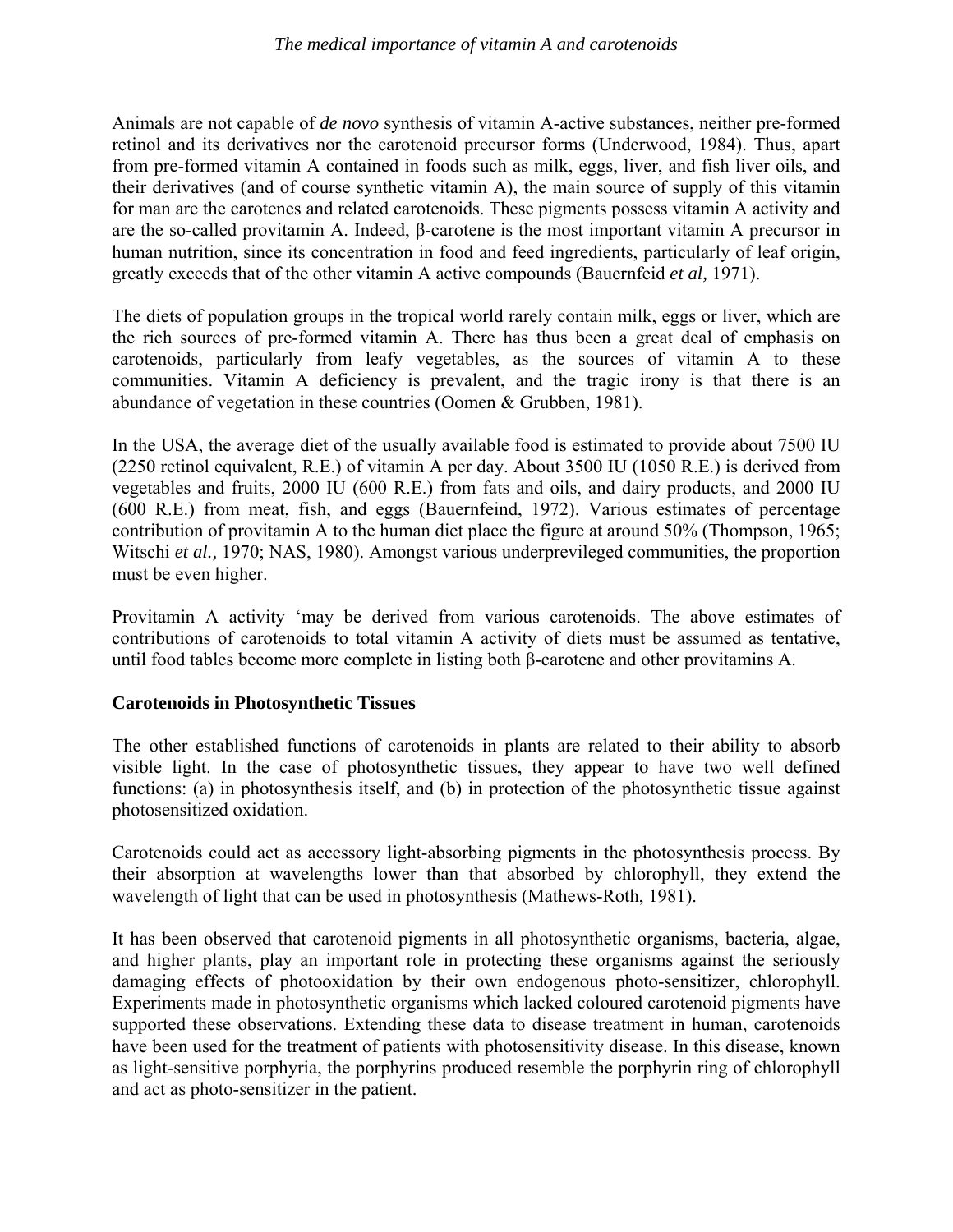### **Antioxidant Functions of Carotenoids**

Various proposals have been put forth to explain the protective function of carotenoids against harmful photosensitized oxidations discussed in the above section. Krinsky (1979) discussed the major mechanisms whereby these pigments exert this function: (1) quenching of triplet sensitizers; (2) quenching of singlet oxygen  $(^1O_2)$ ; (3) inhibition of free radical reactions. The photochemical reactions that can induce photodamage were reviewed, and the possible mechanism of action of carotenoids on the reactive chemical species produced was discussed. In photochemically induced oxidations, carotenoid pigments have been shown to have the capacity to quench the first potentially harmful intermediate, the triplet sensitizer, at a significant rate. The remaining triplet sensitizer species could then continue to initiate a series of reactions, depending on the availability of oxygen and the nature of other potentially reactive species in the environment, with the production of singlet oxygen and free radicals.

The ability of carotenoids to deactivate reactive chemical species such as singlet oxygen, triplet photochemical sensitizers and free radicals have been actively studied in recent years, with the main focus on b-carotene. Some insight into the antioxidant activities of other naturally occurring carotenoids have also been reported (Terao, 1989; Di Mascio *et aL,* 1989).

It has been suggested that reactive oxygen species and free radicals may play an important role in cancer development. These species are continually being formed in human tissues and their safe sequestration is an important part of antioxidant defence. Thus, the protective effects of carotenoids against the harmful effects of oxidation would be expected to have a protective effect against cancer.

### **Carotenoids as Food Colours**

There is much to the saying: "Man eats with his eyes as well". Thus, colour of food is a significant factor in determining its acceptability. Man associates a particular food with its specific 'natural' colour. He becomes cautious when a food shows an unexpected colour, interpreting it as a possible sign of spoilage, poor processing, or adulteration. An important use of carotenoids (especially carotene) is in food colouring.

Natural extracts containing carotenoids have been used for colouring food for centuries: annatto with bixin as the main colouring component, saffron with derivatives of crocetin and other carotenoids, paprika containing the two pigments capsanthin and capsorubin, xanthophyll extracts from leaves, carrot extracts of varying purity, and red palm oil (Borenstein and Bunnell, 1966; Bauernfeind *et al,* 1971).

Several synthetic carotenoids are presently available, making it possible for them to be used widely in colouring processed and fabricated foods (Bauernfeind, 1972). β-Carotene was the first synthetic carotenoid to be marketed in 1954 (Bauernfeind *et al.,* 1971), and is now probably the most widely used carotenoid for colouring foods. With the different commercial forms of this carotene, it is technically and economically feasible to colour a wide variety of fat or water-based foods including butter, margarine, cheese, ice cream, wheat products, vegetable oils, cake mixes, candy, soups, desserts, fruit juices, and beverages.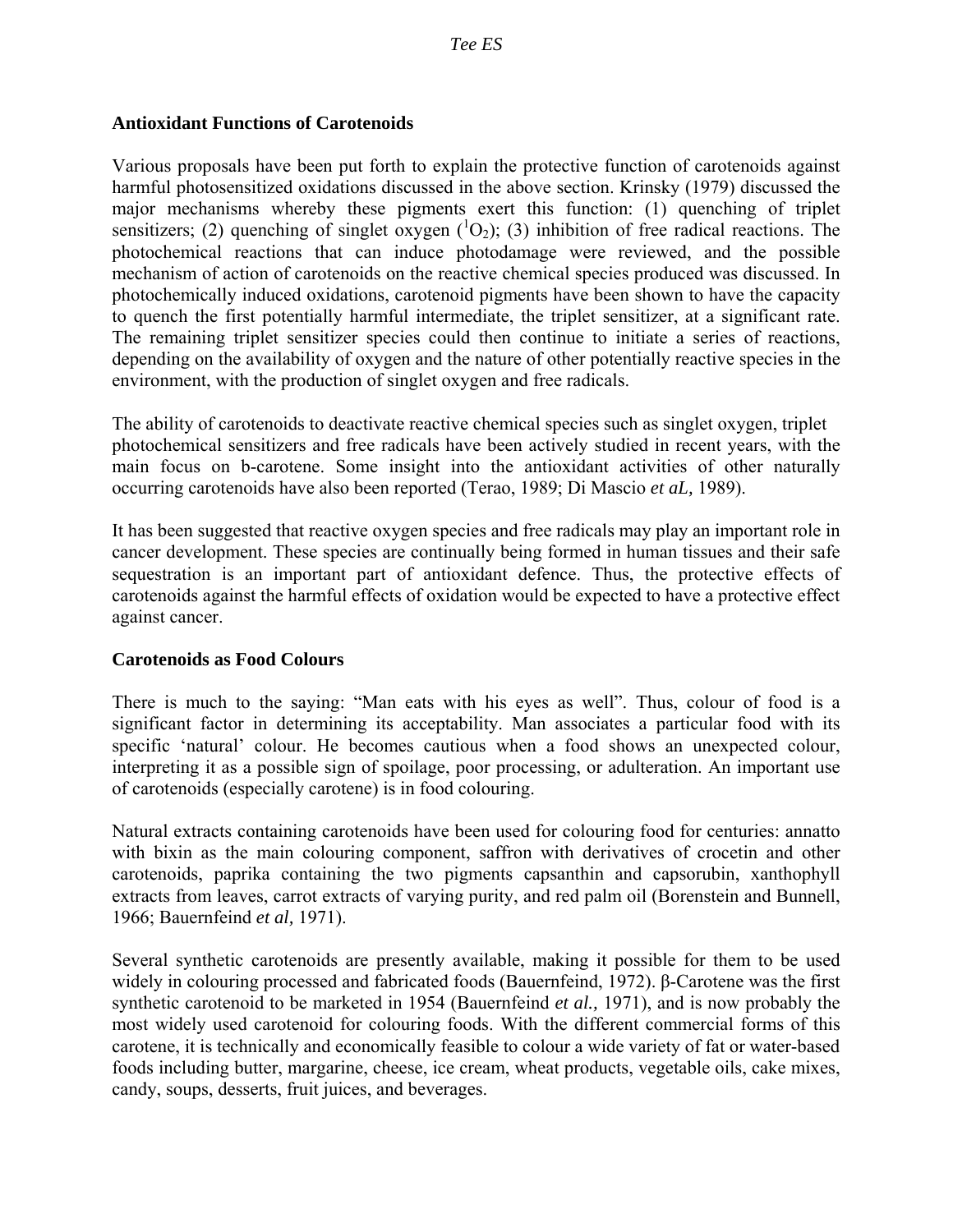Bauernfeind (1972) has surveyed the worldwide legal status of β-carotene, β-apo-8'-carotenal, canthaxanthin, and β-apo-8'-carotenoic acid ethyl ester as food colours. β-Carotene is permitted in some 40 countries, whereas over 20 countries allow the use of the other three carotenoids.

# **Role of Vitamin A**

The different categories of function of vitamin A in mammal can be broadly grouped under five headings: (1) vision, (2) bone growth, (3) reproduction, (4) maintenance of epithelia, and (5) overall growth (Wolf, 1980). The following discussion concentrates on two of these functions, that is, its role in vision and in the maintenance of epithelia.

The only established function of retinol in the retina is to serve as the precursor of 11-cis-retinaldehyde, the chromophore of all known visual pigments. The need for retinol to supply the chromophores of the visual pigments is the reason why in vitamin A deficiency, the first symptom is a fall in sensitivity of both rod and cone vision, a condition known as "night" blindness" or "nyctalopia" (Wald & Hubbard, 1970).

The most striking and extensive lesions caused by vitamin A deficiency are those affecting epithelial growth and differentiation. They are all defects of the outer and inner linings of the body, and consequently, invite invasion by microorganisms. There is generally an increase in the proportion of squamous keratinizing cells (cornification), accompanied by a decrease in the proportion of columnar, mucus-secreting cells. It is, however, known that different epithelia are affected differently. In epithelial tissues such as intestinal mucosa, where there are normally no keratinizing cells, there is simply a decline in mucus-secreting cells. In other tissues such as the cornea and epidermis, where there are normally no mucus-secreting cells, hyperkeratosis results from the deficiency (Wolf, 1980, De Luca *et al.*, 1979).

In the eye, apart from the defects in the retina caused by disappearance of rhodopsin, many epithelial lesions occur in vitamin A deficiency. These lesions are manifest in both the conjunctiva and cornea as a result of lack of vitamin A for maintaining the normal differentiation of epithelial tissue. The earliest change is in the conjuntiva tissue, resulting in one or more patches of dry, nonwettable conjunctiva, a condition termed conjunctival xerosis. This is sometimes accompanied by the appearance of small plagues of a silvery grey hue, usually with a foamy surface, called bitot's spots. In more severe vitamin A deficiency, the structural changes go on further to involve the cornea. In the beginning, corneal xerosis takes place, giving the cornea a hazy appearance. This progresses to corneal ulceration, frequently referred to as keratomalacia, and may eventually end in impairment of vision in varying degree.

# **MEDICAL IMPORTANCE OF VITAMIN A AND CAROTENOIDS**

# **Recommended Levels of Vitamin A Intake**

As with other nutrients, recommended levels of intake of vitamin A varies from country to country. This is clearly shown in a study of the recommended dietary allowances (RDA) of 17 countries for nine nutrients by the Committee on Recommended Dietary Allowances of the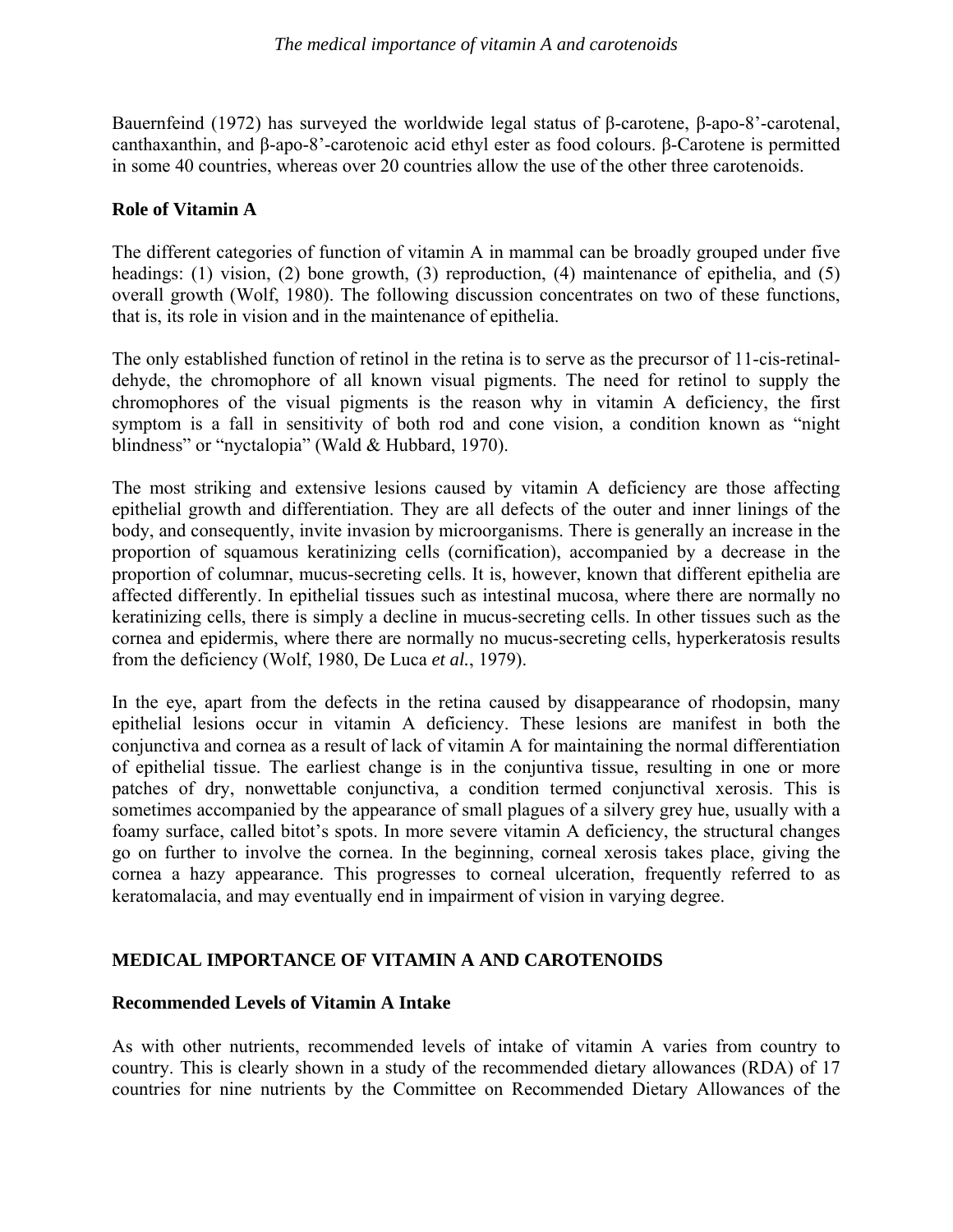International Union of Nutritional Sciences (IUNS, 1982). For vitamin A, the recommended level for adult men and women ranged from 600 to 1500 µg RE, with a mean value of 910 µg RE. The additional amount for pregnancy ranged from 0 to 1000  $\mu$ g RE, and for lactation, from 200 to 1920 µg RE.

The daily intake of vitamin A recommended by FAQ/WHO (1988) is tabulated in Table 1. According to these recommendations, intakes for children 1-6 years range from 350-400 µg per day, and 500-600 µg for older children and adults. There is no increase in recommended intake of vitamin A during pregnancy. However, the additional needs for lactation must be at least as great as the vitamin A secreted in the milk. This has been worked out to be 420 µg, based on an average milk yield of 850 ml per day, with a retinol content of 49 µg per 100 ml in a wellnourished population.

| Group                             | Age (years) | µg Retinol Equivalent per day |
|-----------------------------------|-------------|-------------------------------|
|                                   |             |                               |
| Infants and children (both sexes) | $0 - 1$     | 350                           |
|                                   | $1 - 6$     | 400                           |
|                                   | $6 - 10$    | 400                           |
|                                   | $10 - 12$   | 500                           |
|                                   | $12 - 15$   | 600                           |
|                                   |             |                               |
| <b>Boys</b>                       | $15 - 18$   | 600                           |
| Girls                             | $15 - 18$   | 500                           |
| Men                               | $18+$       | 600                           |
| Women                             | $18+$       | 500                           |
| Pregnant women                    |             | 600                           |
| Lactating women                   |             | 850                           |

**Table 1.** Safe level of vitamin A intake

Source: FAQ/WHO (1988)

### **Vitamin A Deficiency**

Vitamin A malnutrition, as in other nutrient malnutrition, can be of two kinds, namely overnutrition and undernutrition. In the former, there is acute or chronic hypervitaminosis A. At the other extreme is hypovitaminosis A or vitamin A deficiency. Hypervitaminosis A is relatively rare, and could be caused by self prescription of large pharmacological doses of the vitamin A. In contrast, vitamin A deficiency is fairly common, particularly among poor children in developing countries. It has been described as among the most widespread and serious nutritional disorders to afflict mankind (WHO, 1982). The problem has been said to have remained largely unchecked and continued to be the cause of a high toll in blindness and death among young children.

The term "xerophthalmia", literally, means "dry eye", and in a restricted sense is a term used by ophthalmologists to describe the changes in the eye that occur when the secretions of the paraocular glands or of the goblet cells of the conjunctiva dry up, leading to discontinuity of the fluid films usually present over the surface of the conjunctiva and cornea. However, in a broader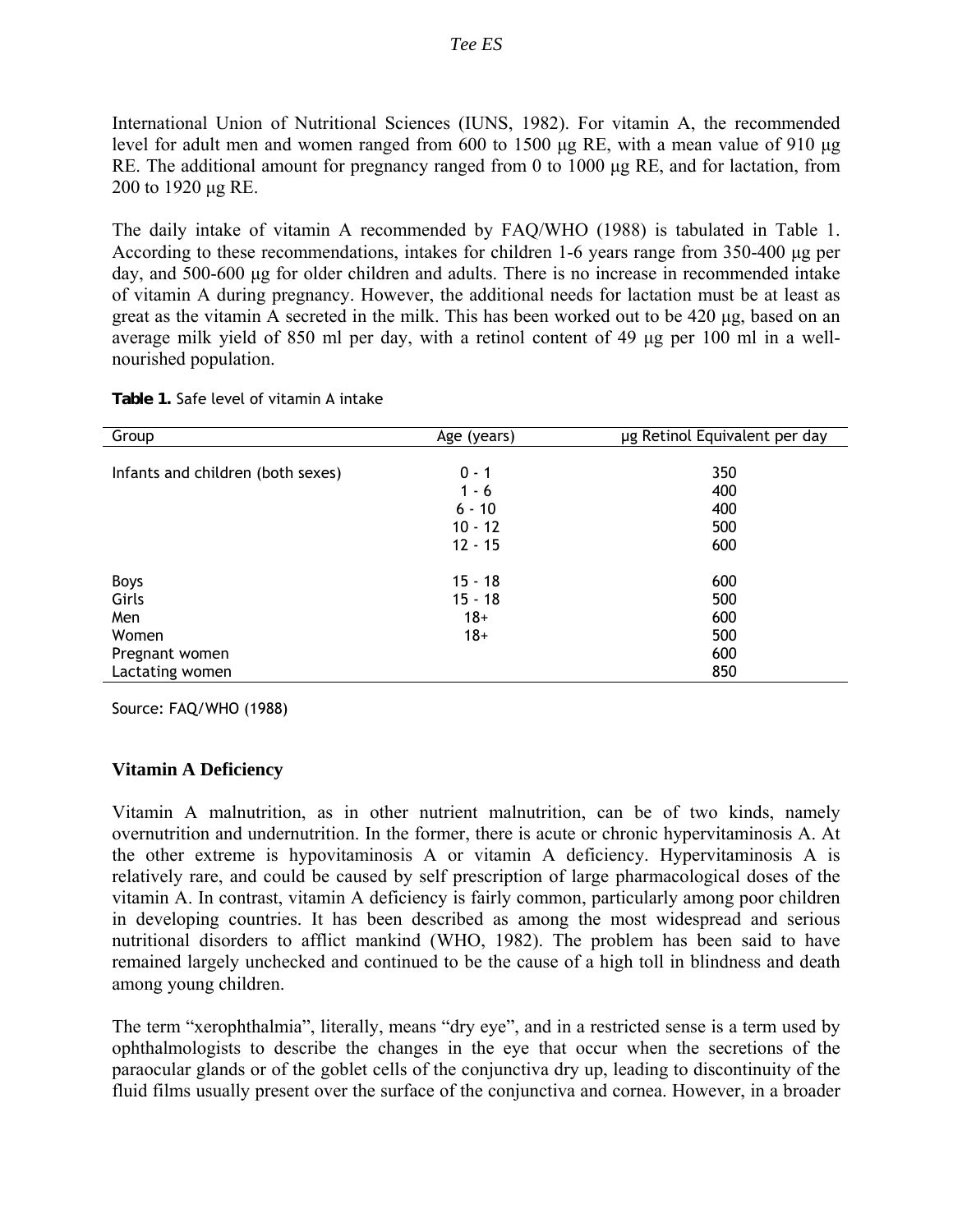sense, and in a public health context, the term has been applied to the syndrome of severe vitamin A deficiency (WHO, 1976). The term has been taken to cover all the ocular manifestations of vitamin A deficiency (including night blindness), and would thus be taken to denote an advanced degree of vitamin A deficiency, with a potential threat to sight (WHO, 1982). Particular emphasis has been given to the term because of its direct relation to the most tragic sequel of the deficiency - blindness.

"Vitamin A deficiency" refers to any state in which the vitamin A status is subnormal. It can be presumed to occur when the habitual intake of the total vitamin A is markedly below the recommended dietary intake (WHO, 1976). It therefore includes xerophthalmia.

# *Epidemiology of Vitamin A Deficiency*

The basic underlying cause of vitamin A deficiency is a chronic inadequate dietary intake. Vitamin A deficiency is highly prevalent in communities where the dietary staple is rice, with little or no consumption of animal foods, or dark-green leafy vegetables, or of yellow/orange fruits. This is also true for communities dependant on cassava, white potato or other carbohydrate-dense foods that are virtually devoid of vitamin A and carotenoids. Vitamin A deficiency is essentially a condition of poor socioeconomic environment (Oomen, 1976). In these communities where foods from animal sources are too expensive, carotenes from plant sources are of paramount importance. However, due to ignorance and neglect, even these cheaper sources of vitamin A are very often not given to the children. Thus, it is common to find "poverty in the midst of plenty", and destruction of eyes by xerophthalmia in environments where carotene-rich green leaves are abundant (WHO, 1976). It is therefore ironical that vitamin A deficiency should be prevalent in Southeast Asia, amidst plenty of greens and a variety of coloured fruits.

Fats are important in the absorption and metabolism of carotenoids and vitamin A. Where diets are unusually low in fat, inefficient absorption of dietary carotenoids has been implicated as contributing to development of xerophthalmia. Improved absorption of carotenoids following improved fat intakes has been reported in Ruanda (Roels *et al.,* 1958) and in Indonesia (Roels *et al.,* 1963).

Unsatisfactory early childhood feeding practices have an important bearing on the development of vitamin A deficiency. Xerophthalmia is rarely reported among breast-fed infants and seldom reported in children who continue to be breast-fed in the second year (Underwood, 1984). However, this is not to be so in many communities since the mothers themselves tend to be undernourished, with a very low vitamin A status and consequently the milk produced has a low concentration of the vitamin. Early weaning from the breast would worsen the situation. This is further aggravated when the child is weaned to inadequate diet of rice and other cereals or tubers, rather devoid of vitamin A.

# *Vitamin A Deficiency, Infection, and Child Survival*

The interactions between vitamin A and infection have recently been given a great deal of attention. Various evidences, including laboratory experiments, clinical and epidemiologic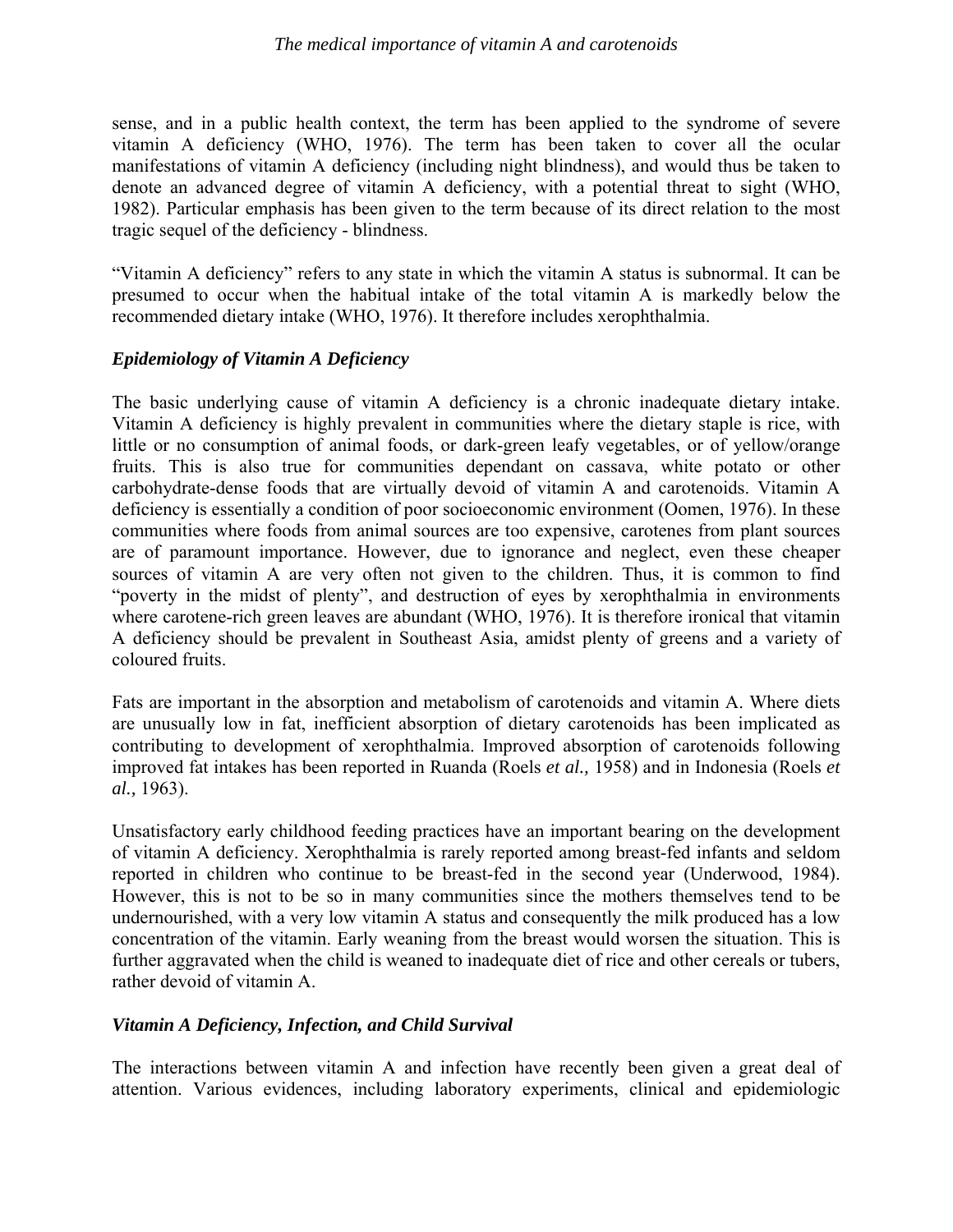evidences, have shown that vitamin A deficiency plays an important role in resistance to infection, most apparent for respiratory infection. The synergistic effect between vitamin A deficiency and infection may be responsible for excessive childhood morbidity and mortality in many developing regions of the world (West *et al.,* 1989). In a group of Indonesian preschoolage rural children in West Java, Sommer *et al.* (1983) reported that mortality rate among children with mild xerophthalmia (night blindness and/or Bitot's spots) was on the average 4 times the rate, and in some age groups 8 to 12 times the rate, among children without xerophthalmia. These investigators further reported that children with mild xerophthalmia were more likely to develop respiratory disease and diarrhoea than non-xerophthalmia children, and that this increased risk was more closely associated with their vitamin A status than with their general nutritional status (Sommer *et al.,* 1984). Further studies carried out by Sommer *et al.* (1986) in Sumatra showed that vitamin A supplementation (200,000 IU vitamin A twice at six-monthly interval) was able to reduce mortality among the preschool children by as much as 34%. More recently, Rahmathullah *et al.* (1990) also reported a drastic reduction (on an average by 54%) in mortality among children in Southern India supplemented with a small (8333 IU) weekly dose of vitamin A. To avoid criticisms on the study design, a randomized, placebo-controlled, masked clinical trial among a large number of children (over 15,000) was carried out.

These studies on child survival and mortality created a great deal of interest and debate in the international health and nutrition community. These findings would also have wide policy implications (Martorell, 1989). Questions have been raised regarding the validity of the findings, including those pertaining to experimental designs and measurements, and data analysis and interpretation (Cravioto, 1990; Ramachandran, 1991). Keusch (1990), however, felt that evidences available support the implementation of vitamin A programmes in specific cases wherever there is evidence that a population has a vitamin A deficiency, wherever protein-energy malnutrition is common, and wherever there is an excess of measles deaths. It was, however, pointed out that vitamin A supplementation should not be a substitute for immunization, primary health care and improved sanitation and water supplies. The controversy continues and the Subcommittee on Vitamin A Deficiency Prevention and Control of the US National Academy of Sciences has considered studies into vitamin A and child mortality of significant research priority (NAS, 1989). In the mean time, the International Vitamin A Consultative Group (IVACG) has issued an interim statement that evidence is accumulating that vitamin A does reduce mortality, by a mechanism(s) which is still unclear (IVACG, 1990). The statement also made it clear that the impact of improved vitamin A nutrition will vary with the severity of vitamin A deficiency and the contributions of other ecological factors.

#### *Assessment of Vitamin A Status*

Regional or nationwide surveys should be carried out to determine the frequency (prevalence) and severity of vitamin A deficiency in the population. Before any intervention programme is launched, a careful assessment of the situation should be made. Such surveys should be aimed at establishing the nature, magnitude, severity and geographical distribution of this deficiency provide a baseline for evaluating the effectiveness of future intervention.

Assessment of vitamin A status should include, whenever possible, clinical examination, biochemical determinations and dietary assessment. Sommer *et al,* (1977), WHO (1982) and,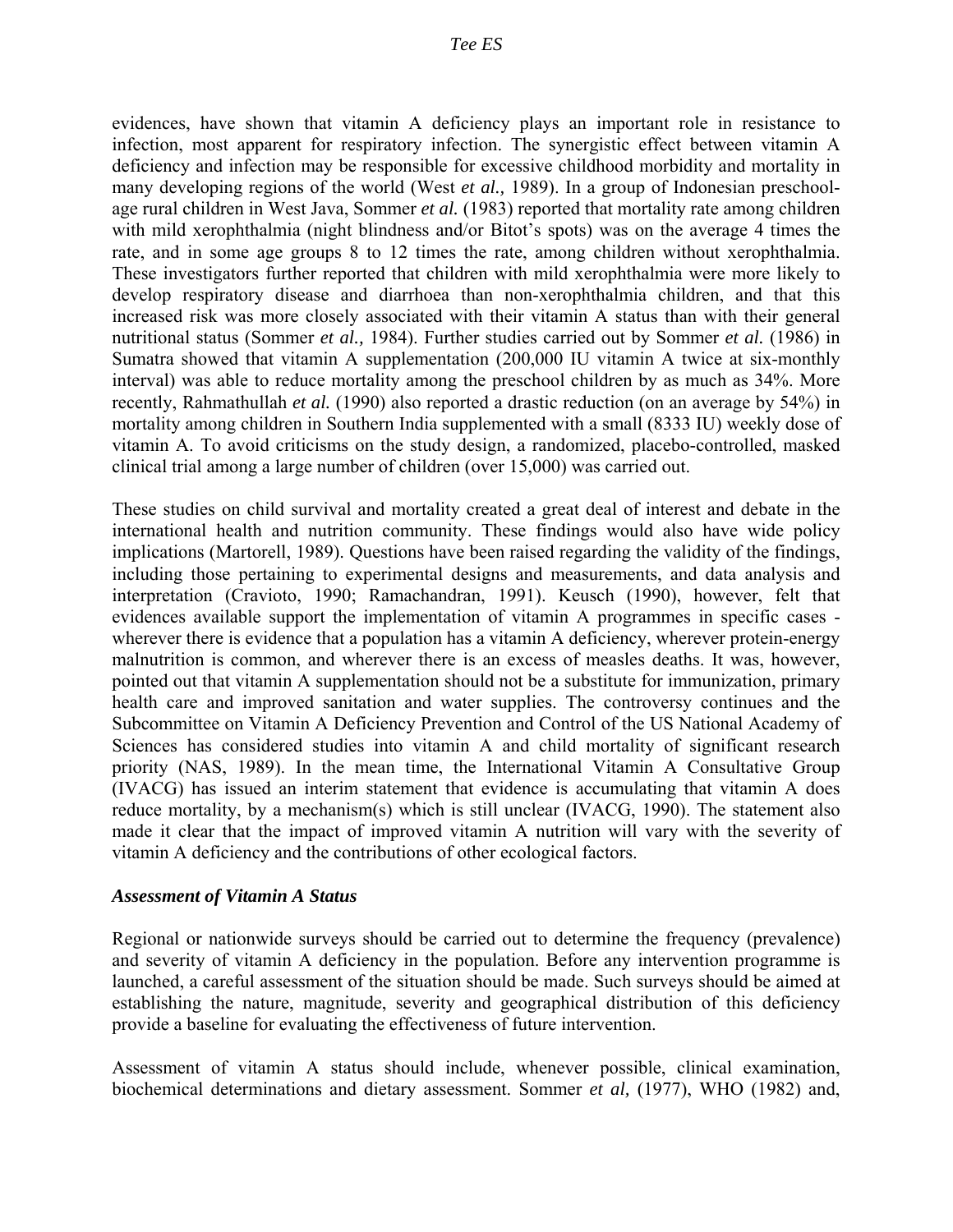more recently, Underwood (1990) have provided some general guidelines for the conduct and analysis of such surveys. The following paragraphs outline important aspects of each of the assessment methodologies mentioned.

### a. Clinical Assessment

Vitamin A deficiency is a systemic disease affecting epithelial structures in a variety of organs, the eye being the most obvious and dramatic example. Clinical signs and symptoms occurring in the eye are specific to vitamin A deficiency. Thus, these have been widely used in clinical assessment of vitamin A status.

The ocular signs of vitamin A deficiency have been grouped under the term xerophthalmia, which literally means "dry eye". The major xerophthalmia signs have been classified at the WHO/USAID meeting on Vitamin A Deficiency and Xerophthalmia (1976). This was subsequently modified in another WHO meeting (WHO, 1982). The classification is reproduced in Table 2. Details have been published in various monographs and reviews (WHO, 1976, 1982; McLaren *et al,* 1981; McLaren, 1981, 1984; Sommer, 1982; and Underwood, 1984. A field guide for the detection and control of xerophthalmia was also published by WHO in 1978 and recently revised (Sommer, 1995). Most of these publications include coloured photographs of the ocular signs.

**Table 2.** Xerophthalmia classification by ocular signs

| Night blindness                  | XN               |
|----------------------------------|------------------|
| Conjunctival xerosis             | X <sub>1</sub> A |
| Bitot's spot                     | X1B              |
| Corneal xerosis                  | X2               |
| Corneal ulceration/keratomalacia |                  |
| <1/3 corneal surface             | X3A              |
| Corneal ulceration/keratomalacia |                  |
| $\geq$ 1/3 corneal surface       | X3B              |
| Corneal scar                     | XS               |
| Xerophtlamic fundus              | ХF               |

Source: WHO (1982)

With the exception of the last two, the ocular signs are arranged in increasing order of severity of active vitamin A deficiency. However, this does not mean that all the earlier stages necessarily occur when a later stage is detected. The earliest ocular symptom is that of night blindness (XN), or impaired dark adaptation, and is the result of too little available retinol for the rapid regeneration of rhodopsin in the eye. The symptom is said to be quite specific for vitamin A deficiency among young children, but is less so in older children and adults (Underwood, 1984). WHO (1982) considered it a useful screening tool in that it correlated closely with other evidence of vitamin A deficiency, such as serum retinol levels. However, it's use requires a careful detailed history-taking, and is particularly useful in communities where the phenomenon of night blindness is recognized by the community.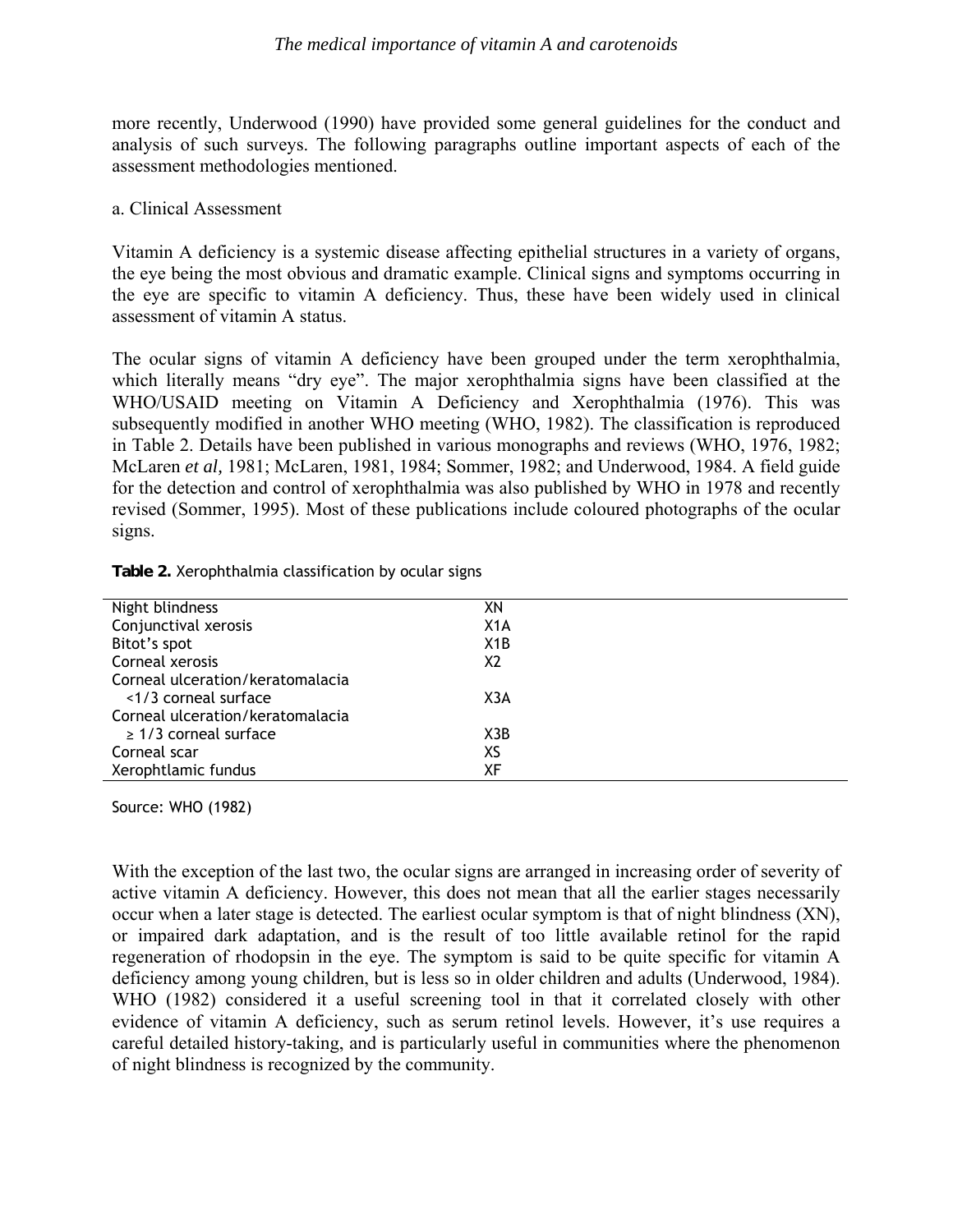The earliest structural change in xerophthalmia is conjunctival xerosis (X1A), consisting of one or more patches of dry, nonwettable conjunctiva, with loss of transparency. This extends to the formation of Bitot's spots (X1B) which are small plaques of a silvery grey hue, usually with a foamy surface, and consist of keratinized, desquamated conjunctival epithelial cells. The concurrent appearance of the two signs, conjunctival xerosis and Bitot's spot, is usually consistent with hypovitaminosis A (Underwood, 1984).

The more serious, blinding effects of severe vitamin A deficiency, involving the cornea, consist in the early stages of xerosis, loss of transparency, and nonwettability, as in the conjunctiva, giving the cornea a hazy appearance (X2). Subsequent to this corneal xerosis, there is loss of continuity of the epithelium with formation of inflammatory "ulcer". Further progression of this corneal ulceration, frequently referred to as keratomalacia (X3A and X3B), may eventually end in impairment of vision of varying degree.

Patients with prolonged and severe vitamin A deficiency may have, in addition to the eye lesions, a widespread dryness, wrinkling, slate-gray discolouration, and hyperkeratosis of the skin. It is, however, difficult to separate the role of vitamin A deficiency in causing these signs from the part played by other nutrient deficiencies. Even more controversial is the aetiology of follicular hyperkeratosis or phrynoderma, ascribed by some workers to be due to vitamin A deficiency (McLaren, 1967; WHO, 1982).

### b. Biochemical Examination

Measurement of the serum or plasma vitamin A level remains the most practical available biochemical means of assessing the status of nutriture in spite of limitations in sensitivity and specificity (Underwood, 1984)*.* Since vitamin A is stored in high concentrations in the body, almost entirely in the liver, plasma level does not closely reflect the level in the body as a whole. The plasma concentration reflects the body status only under two very different circumstances (WHO, 1976): when the body stores have been critically depleted, and when the liver has become saturated with vitamin A. The United States Interdepartmental Committee on Nutrition for National Defense (ICNND, 1963) recommended the following interpretation of plasma vitamin A levels (Table 3):

| Level      | $\mu$ g of vitamin A/100 ml | µg of "carotene" / 100 ml |
|------------|-----------------------------|---------------------------|
|            |                             |                           |
| high       | >50                         | >100                      |
| acceptable | $20 - 49$                   | 40-99                     |
| low        | $10-19$                     | $20 - 39$                 |
| deficient  | ~10                         | $20$                      |

**Table 3.** Interpretation of plasma vitamin A and carotene levels\*

\*Adapted from ICNND (1963)

Of these categories, only the "deficiency" state, that is, less than 10 µg/ 100 ml is recognized to be universally associated with both low liver reserves of vitamin A and an increased prevalence of clinical signs of deficiency. The so-called "low" category (10-20 µg/100 ml) should be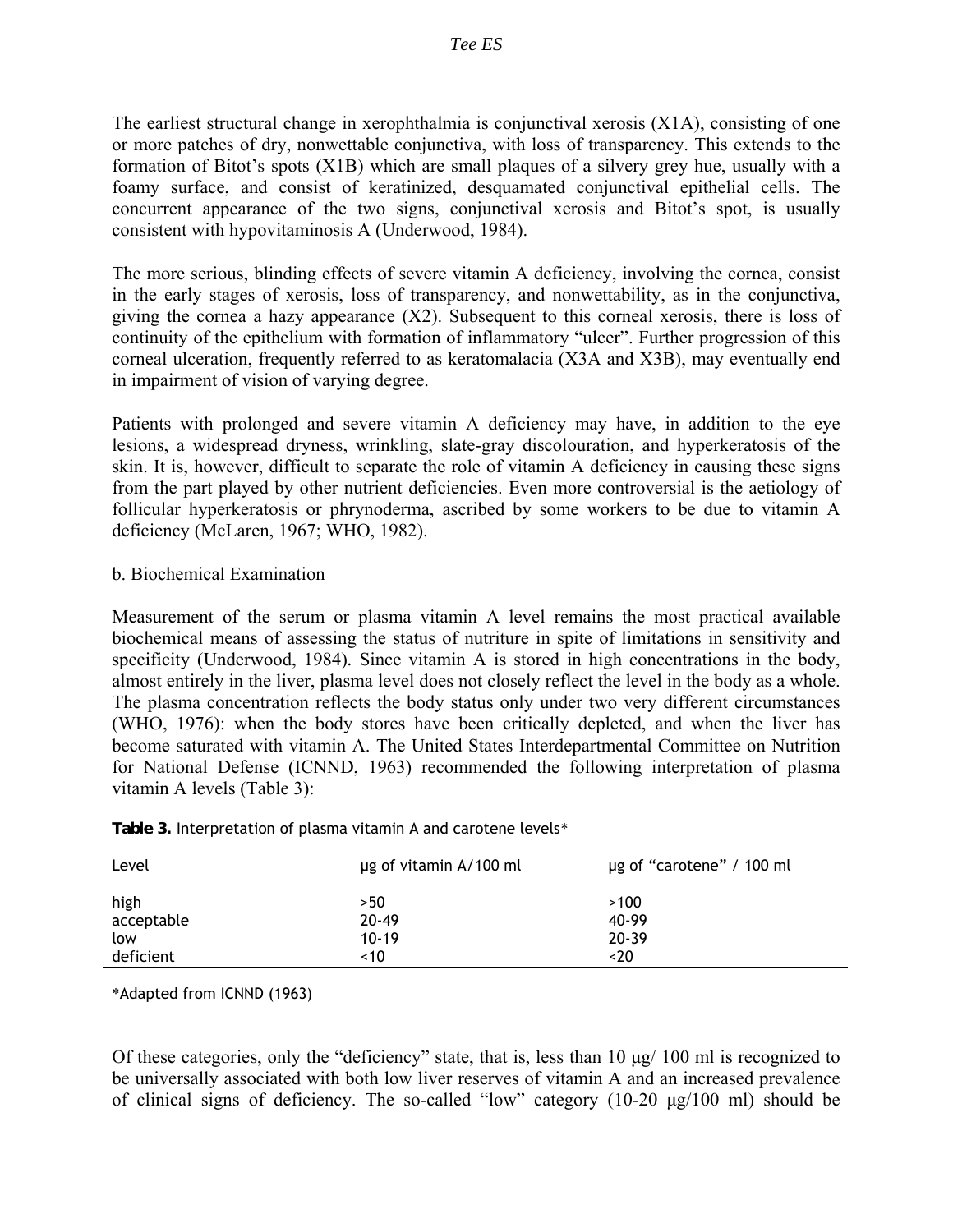#### *The medical importance of vitamin A and carotenoids*

interpreted with caution since low plasma values may not be associated with vitamin A deficiency, but instead with other conditions such as inadequate protein intake, parasitic infestation, and liver diseases (WHO, 1976). Tee *et al.* (1994) had suggested revising the cut-off levels upwards.

Plasma carotene concentration is generally considered not to be a reliable indicator of vitamin A status because it reflects the level of immediate dietary intake (WHO, 1976). Furthermore, depending on the dietary composition, a considerable porportion of the plasma carotenoids may be non-vitamin A compounds. However, when considered with plasma retinol levels, carotenoid analysis can be useful (Sommer *et al,* 1977; Underwood, 1984). The ICNND (1963) used the levels given in Table 3 for the interpretation of serum "carotene" levels. It would be more appropriate to refer to these levels as "total carotenoid", since the colorimetric method used is not able to determine individual carotenes (Tee & Lim, 1991a).

#### c. Dietary Assessment

The difficulty of obtaining food consumption data is well documented. Many factors are difficult to control, making the results obtainable by even the most conscientious workers approximations only. Dedicated workers are definitely a must.

For the calculation of nutrient intake from the food consumption data collected, a good food composition database is required. It would be quite pointless in taking great pains to carry out the data collection, but lack good data on nutrient composition of foods for calculations. For vitamin A, obtaining good nutrient intake data is particularly difficult. This is related to the nonavailability of good food composition databases with accurate vitamin A and carotene values. Vitamin A activity of foods in many food tables may be unreliable, due to the lack of precision of methodologies for the analysis of vitamin A and carotenoid content of foods. In recent years, there has been particular emphasis on obtaining more accurate data on the types and concentrations of various carotenoids and retinoids in foods (Tee & Lim, 1991a).

Various methods have been used to assess dietary intake of nutrients and each has its strengths and weaknesses. The method of choice would have to depend on the objectives of the study. Dietary history to quantitate the amounts of foods eaten, for example, using the 3 days 24-hour recall method, can provide fairly good data. The method is, however, time-consuming especially when used for large population groups. In addition, memory recalls are difficult to administer to young children. Household food consumption data can be obtained using the frequency of food consumption and purchase method. Such data, however, cannot be relied upon to provide an indication of the intake of individual members of the household. A compromise would be to collect family-based qualitative data to determine the frequency with which different foods are eaten. A comparison of three dietary methods for estimating vitamin A intake has been reported by Russell-Briefel *et al.* (1985).

The IVACG recently introduced guidelines for the development of a simplified dietary assessment to identify groups "at risk" for inadequate intake of vitamin A. (Underwood *et al.,*  1989). The semi quantitative method is particularly suitable for communities where almost all the vitamin A intake is from carotenoids contained in a limited number of food groups. Based on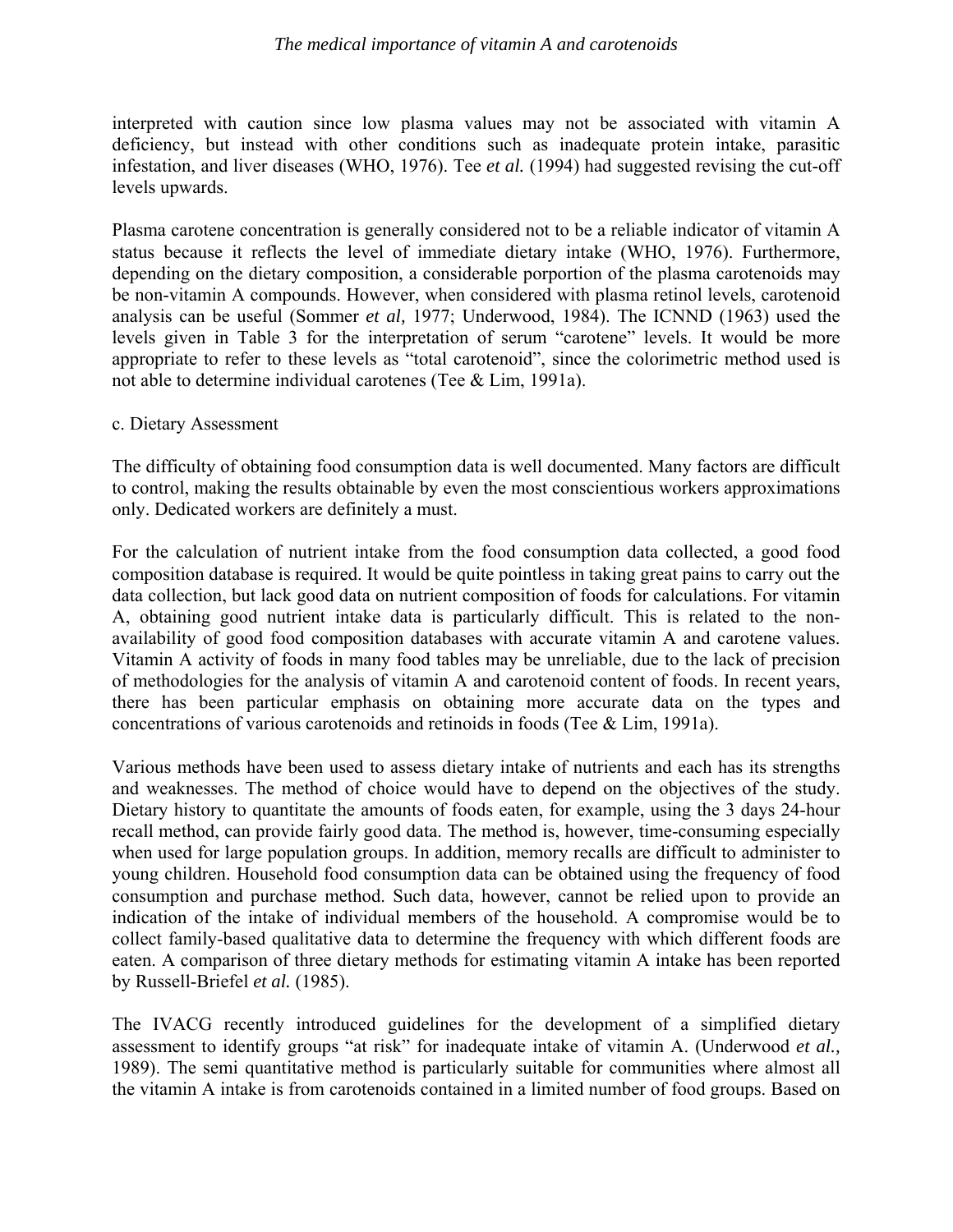food composition tables, these foods are classified into groups of high moderate or low levels of vitamin A activity. It has been emphasized that the simplified method will not provide precise quantitative information on levels of intake and alone will not be adequate for a quantitative assessment of vitamin A status of either communities or individuals.

### *Prevalence of Vitamin A Deficiency*

In most reviews on the prevalence of vitamin A deficiency, the globa survey by Oomen *et al*  (1964) has been quoted. Drs. Oomen, McLaren and Escapini visited some 36 countries and compiled data based on hospital records, government statistics, questionnaire studies and personal observations. Base on this WHO sponsored global survey and a detailed notification system in Jordan, the annual incidence of xerophthalmia in the world prior to 1970 was estimated to be 100,000 (WHO, 1982). The areas found to be most affected were overpopulated, ricedependent countries of Asia. Other regions that were affected to a lesser extent include Africa, Latin America, and the Middle East.

Subsequently, surveys have been conducted in several countries, most notably the nationwide prevalence survey in populous Indonesia. The incidence (appearance of new cases) of active corneal disease in Indonesia was estimated to be around 2.7 per 1000 preschool children per year (Sommer, 1982). Given an incidence of this order, the Administrative Committee on Coordination-Subcommittee on Nutrition of the United Nations (ACC-SCN, 1985) has estimated that some 400,000 to 500,000 preschool children in Bangladesh, India, Indonesia, and the Philippines combined will develop active corneal lesions resulting in partial or total blindness. It has been further pointed out that these are conversative estimates, since the assumption that identical incidence rates prevail for all the four countries is not correct; higher rates are known to occur in Bangladesh and India. The incidence of non-corneal xerophthalmia (mild, and generally reversible, forms of the disease) in these countries has been estimated to be in the order of 5 million preschool children per year.

Applying these estimates from the four Asian countries mentioned above, a worldwide projection of some 700,000 cases of new active corneal lesions occur annually among pre-school children has been made. The total incidence of noncorneal xerophthalmia among preschool children has been similarly estimated to be 6-7 million new cases per year and some 20-40 million suffering from at least mild deficiency at any one time, of which nearly half are in India (ACC-SCN, 1987).

WHO (1976) had suggested that with respect to prevalence of vitamin A deficiency, the world may be divided into three regions:

- 1. technologically developed countries where there is no xerophthalmia problem but some hypovitaminosis A may exist;
- 2. some rice-dependent developing countries of Asia where there is a problem of public health magnitude; and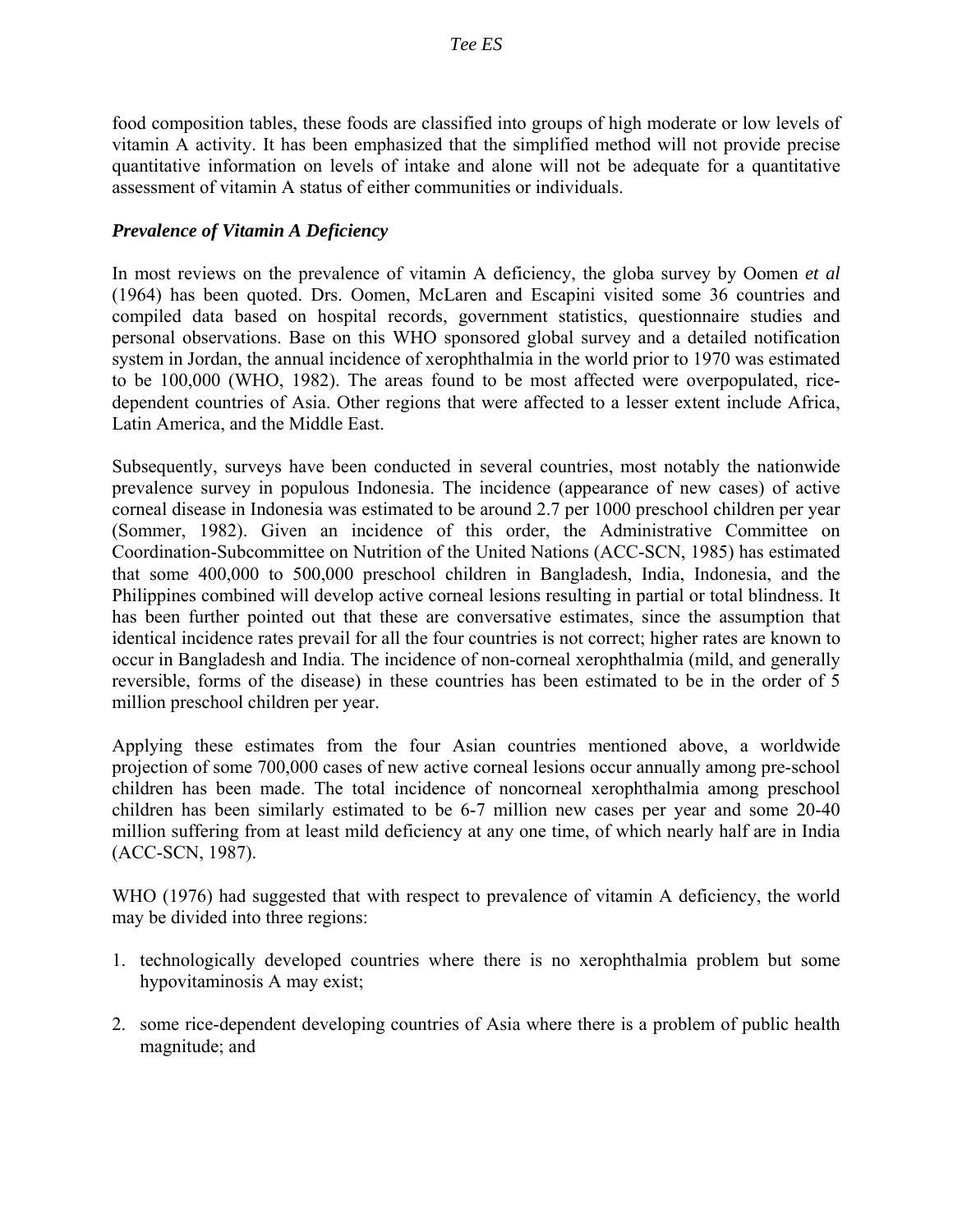3. the rest of the world including Africa, Latin America, and the Middle East, where the problem is not extensive but is intermittently intensive and highly sensitive to changing social and economic conditions.

Some detail descriptions of the problem as encountered in each of these three regions are given in several reviews, for example, WHO (1976, 1982), Tielsch and Sommer (1984), and Underwood (1984). A map showing the world geographical distribution of vitamin A deficiency and xerophthalmia in 1987 has been provided by report of the ACCSCN (1992).

# *Prevention and Control of Vitamin A Deficiency*

Vitamin A deficiency has been considered as one of the "big four" nutritional deficiencies in developing countries; the other three are protein-energy malnutrition, iron deficiency anaemia, and endemic goitre due to iodine deficiency. It is the most important cause of preventable childhood blindness in these countries. In recent years, there has been an increasing appreciation by governments and international agencies of the magnitude of the problem and of the means available for dealing with xerophthalmia (Latham, 1984). Various intervention strategies have been implemented to combat the problem, and volumes have been written on these programmes (WHO, 1976, 1982; Arroyave et al., 1977; Bauernfeind, 1980; West and Sommer, 1984, 1987). Intervention programmes to prevent vitamin A deficiency are in operation nationally in at least 8 of the 34 countries with known vitamin A deficiency (ACC-SCN, 1987). Coverage of the population at risk in some of these countries has reached sufficiently high levels, whilst in others coverage is still unsatisfactory. The Administrative Committee on Coordination of the United Nations has emphasized that if intervention programmes are energetically implemented, vitamin A deficiency could be reduced to a level that it no longer poses a public health problem (ACC-SCN, 1987).

The objectives of an intervention programme must necessarily depend on many factors, such as the severity of the problem. Inadequate vitamin A status varies from a marginal condition of inadequate body reserves of the vitamin without clinical signs through the presence of early and reversible clinical signs, to a severely depleted state mainly characterised by advanced corneal changes and the high probability of blindness (WHO, 1982). Control programmes should therefore be directed towards the particular problem at hand.

Control of vitamin A deficiency may be approached through one of three major intervention strategies: a. improvement of dietary vitamin A intake; b. vitamin A fortification of foods; and c. periodic administration of a massive dose of vitamin A.

# a. Improvement of Dietary Vitamin A Intake

Dietary improvement has been recognized as the major long term solution to controlling vitamin A deficiency in a community. Through a combination of horticultural and related activities, educational 'and socio-economic inputs, the habitual intake of food sources of vitamin A is gradually increased and maintained at a level which minimizes the risk of developing vitamin A deficiency among the vulnerable segments of a population (West and Sommer, 1984). Even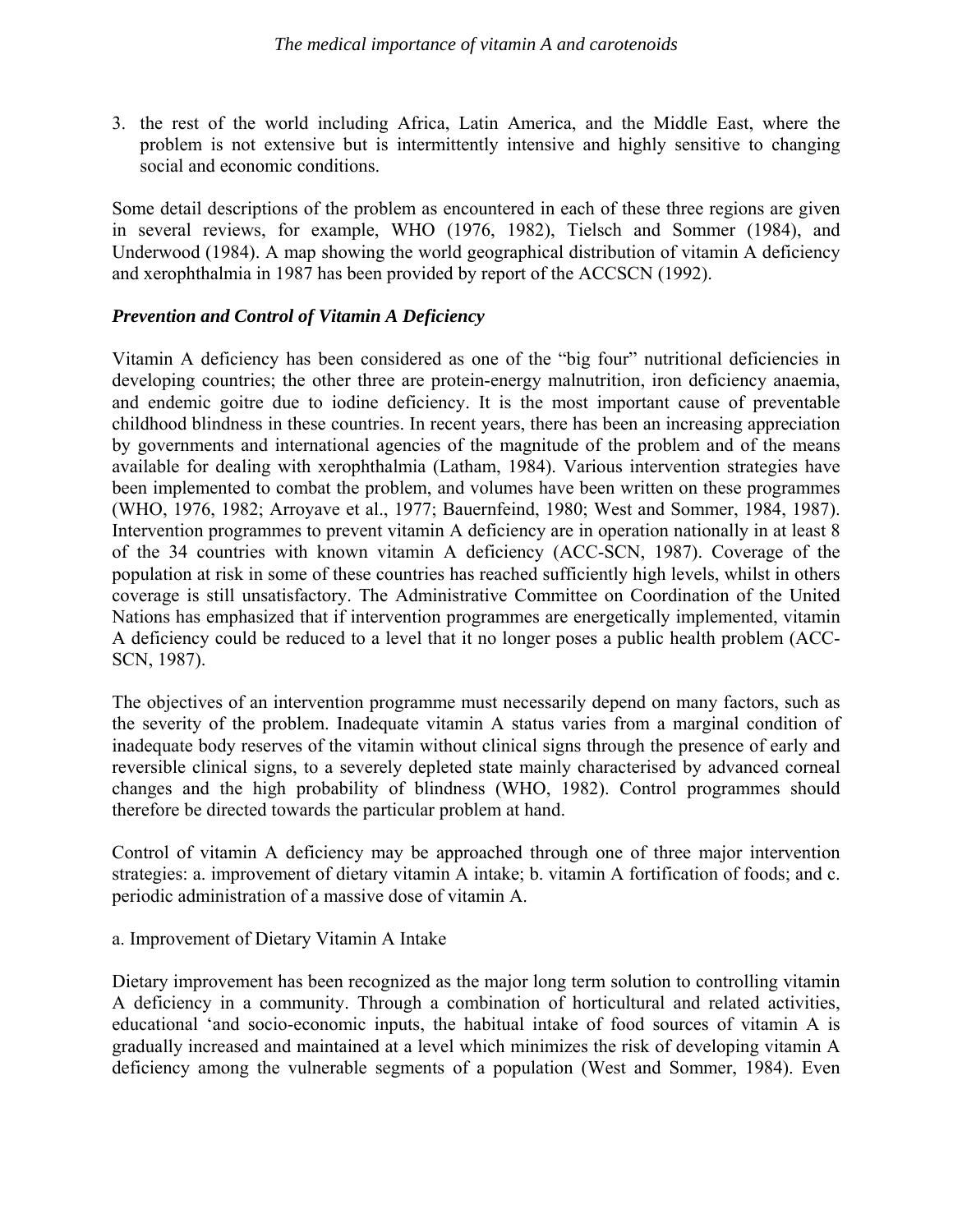when other intervention strategies have been implemented, these measures should be carried out as on-going long term strategies.

In those parts of the world where vitamin A deficiency is prevalent, vegetable products are the main source of dietary vitamin A, in the form of carotenes. Thus horticultural and related activities to increase the availability of carotene-rich fruits and vegetables have been emphasized (WHO, 1982). These would include not only matters related to production (varieties for promotion, pest and disease control), but also problems of transport, marketing, storage, and preservation. These activities should be coordinated with the aspects of nutrition education programmes, since availability does not necessarily mean consumption of these foods by the vulnerable segments of the population, especially young children. The reasons why these foods are not consumed in significant amounts, even in areas where they are abundant should be understood.

### b. Vitamin A Fortification of Foods

Fortification or nutrification of a widely consumed food with vitamin A offers a major technically feasible intervention which can be relatively inexpensive and effective (Latham, 1984; West and Sommer, 1984). Various considerations would have to be given before fortification can be considered a viable intervention. Firstly, with regards to a suitable food vehicle for vitamin A fortification, it should have the following characteristics:

- 1. the food should be technically fortifiable;
- 2. it should be widely or universally consumed by the population of the target area, in quantities that will make a significant contribution to the diet;
- 3. there should be little variation in per capita daily consumption of the food;
- 4. the food item should show no appreciable changes in its organoleptic characteristics, so that its acceptability is not affected after addition of vitamin A;
- 5. it should be economically feasible to fortify the food on an industrial scale.

Depending upon local factors and programme costs, fortification can offer both short and long term solutions in a chronically vitamin A deficient population (West and Sommer, 1984). Since the amounts of vitamin A added are adjusted to permit the recipient to receive the approximate recommended daily allowance for vitamin A, there is no risk of potential hypervitaminosis A. To date there are no indications clinically or biochemically that hypervitaminosis A has resulted from any of the nutrification projects currently in operation (Bauernfeind, 1980)

### c. Periodic Administration of a Massive Dose of Vitamin A

On the basis of available evidence from nearly two decades of experience, large-dose vitamin A distribution can generally be regarded as a safe and potentially effective intervention to prevent xerophthalmia (West and Sommer, 1987; WHO, 1988). The underlying objective is to maximise liver stores from a single dose with little if any risk of acute toxicity. A 200,000 IU dose of vitamin A (110 mg retinyl palmitate or 66 mg retinol acetate), with 40 IU vitamin E in an oil solution for oral administration given every three to six months is used in most prevention programmes described in the literature (WHO, 1976, 1982; West and Sommer, 1984, 1987). The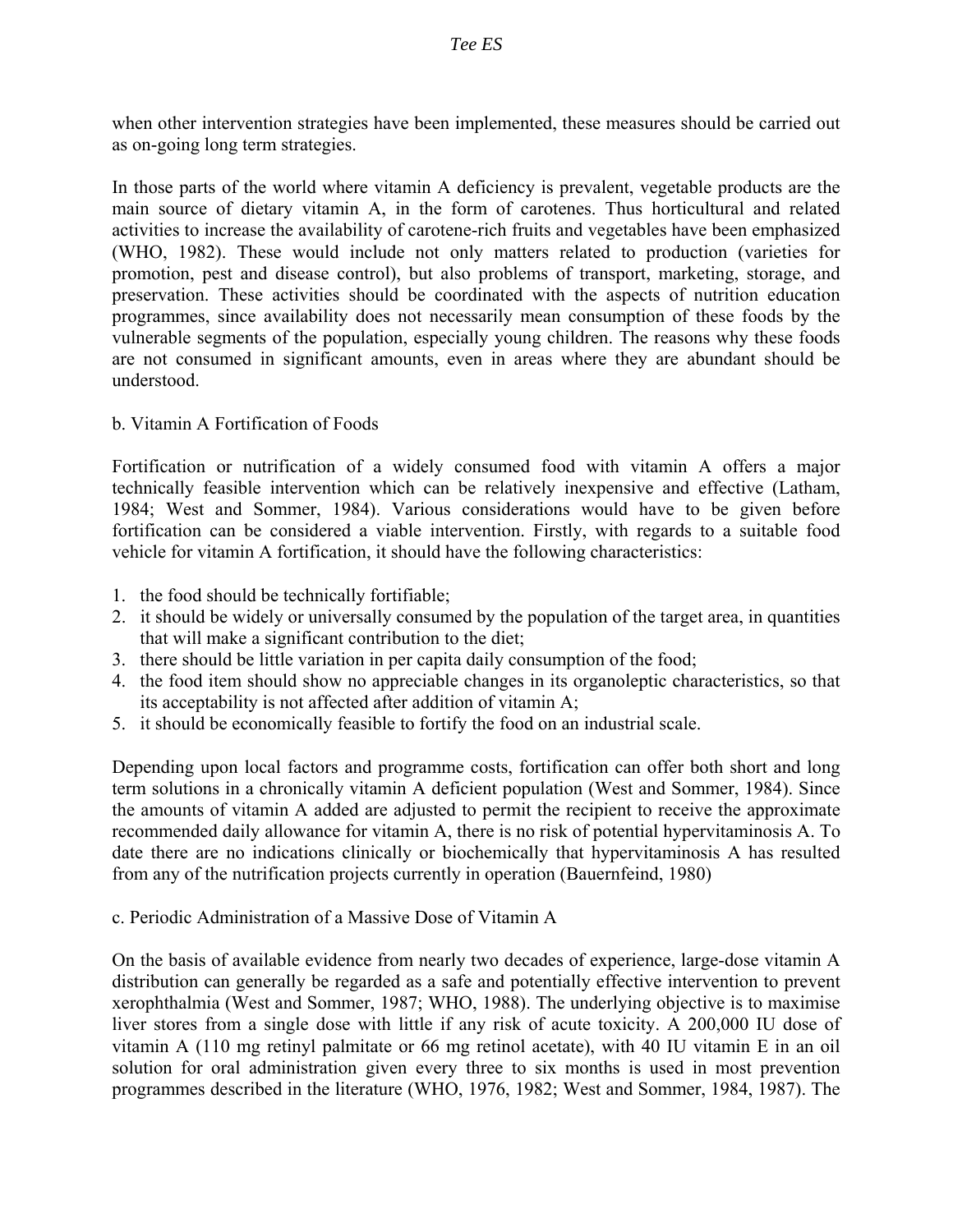programme has been instituted in the early and mid-1970's in several countries with severe xerophthalmia problem (WHO, 1982). These include India, Bangladesh, Indonesia, Haiti, Sri Lanka, and the Philippines. The successful implementation of a massive vitamin A supplementation programme covering 229 villages in Sumatra has been recently reported by Sommer *et al.* (1986)

Although the approach appears conceptually simple, the adequacy and efficiency of programmes pose major challenges and determine their success. Since the intervention involves a delivererrecipient individual contact at specified times, a delivery system with a high requirement of personnel is needed to execute the programme. However, the personnel involved need not have a high level of technical expertise. Distribution systems should be designed and implemented with emphasis on primary level conditions, existing infrastructures, and ongoing health activities, with the involvement of local leadership. This strategy has the advantage of immediate implementation, but suffers from the disadvantage that it applies only to the isolated nutrient, vitamin A, and requires repetitive administration. In addition, complete coverage is seldom achieved. Of the total cost, the major percentage is in the mechanism for delivery and not of the nutrient per se. Education in health and nutrition should be an integral part of the priodic dosing programme. Underwood (1989) has emphasized that although these programmes have proven to be beneficial, the focus should be on approaches that foster practical solutions attainable through better utilization of available food and other resources. Although these preventive measures are more difficult to implement and take longer to bring about the needed behavioral changes, they are more permanent. More importantly, these measures address health and nutrition issues that commonly coexist with vitamin A deficiency.

# **Hypervitaminosis A**

The intake of vitamin A above that which an individual can metabolize, either in a single excessively high intake (acute) or very high intakes for prolong periods (chronic), causes hypervitaminosis A. It is essentially a result of abuse of this essential nutrient. Acute hypervitaminosis A has been reported to occur with ingestion of a single massive dose of 100,000 µg vitamin A in infants and young children, and 600,000 µg in adults. Chronic hypervitaminosis A may occur in infants after 4 months of receiving 10,000 µg daily, and in children and adults taking between 20,000 and 50,000 µg daily for several years (Rutihauser, 1986). Reviewing various evidences, Hathcock *et al.* (1990) concluded that exposure to high doses of vitamin  $A$  ( $> 30,000 \mu g/d$ ) for relatively short periods (days or a few weeks) or lower doses (7,500 - 15,000  $\mu$ g/d) for periods of several months or more can produce multiple adverse effects. Several predisposing conditions, such as viral hepatitis, cirrhosis, and other liver diseases, may greatly increase susceptibility and thus lower the amount of vitamin A necessary to produce adverse effects (Hathcock *et al.,* 1990). Blood levels of vitamin A become very high in hypervitaminosis A, well excess of 100 µg/dl (Underwood, 1984). Various clinical symptoms have been recorded, including nausea, headaches, vomiting, diarrhoea, irritability, drowsiness, fatigue, and abnormal responses of the blood, skin, hair, and bone (Bauernfeind, 1980; Barker, 1982; Bendich and Langseth, 1989; Olson, 1990). These adverse symptoms are expected to vary with the dose and the duration of exposure, as well as with the age of the individual exposed. A rapid recovery usually results when excessive intakes are discontinued, and no permanent health effects are known to occur (Underwood, 1984). Bendich and Langseth (1989) and Olson (1990)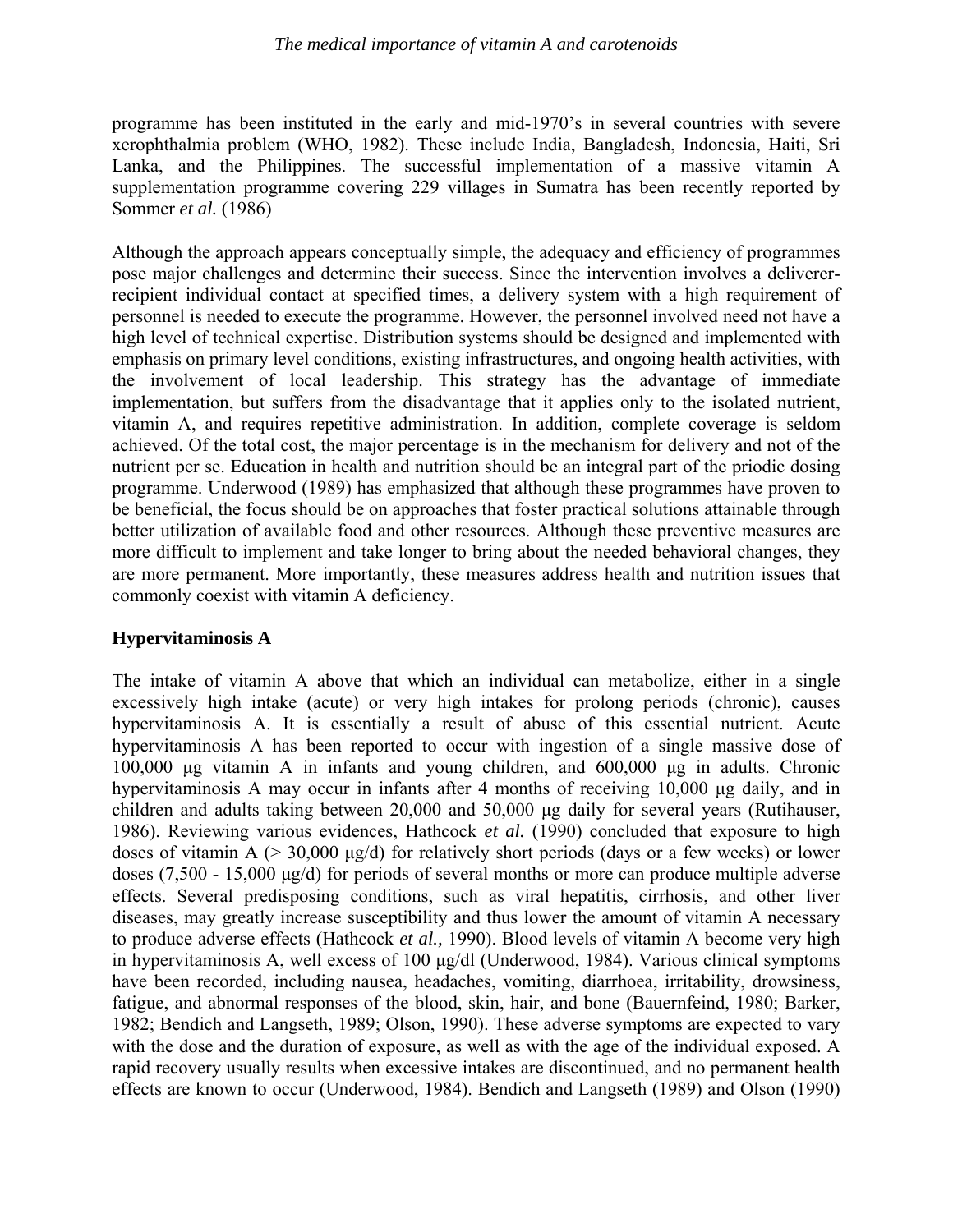have, however, emphasized the danger of possible teratogenic and embryotoxic effects of excess vitamin A intake in women of childbearing age. Hathcock *et al.* (1990) have given a detailed review of the animal studies carried out on toxicity and overdose of vitamin A.

Bauernfeind (1980), who has given a detailed account of the subject, estimated that worldwide, several hundred instances of hypervitaminosis A probably occur annually, 90 percent of which cause fleeting side effects which are self correcting within hours or a day after a single high level dosage. The remaining cases may cause sufficiently severe symptoms to require weeks or months to reverse. No deaths have been attributed solely to hypervitaminosis A. Vitamin A toxicity therefore remains a very minor clinical or nutritional problem. When hypervitaminosis A is suspected, a history of vitamin A consumption should be taken from the patient and serum retinol level determined. If overdosage is ascertained, the simple remedy is to stop the excessive vitamin A intake. However, there is growing concern, especially in developed countries, that prevalence of chronic hypervitaminosis A may increase in future years (Underwood, 1984; Olson, 1990). There is fear that excessive intake could result from misuse or over-consumption, either out of ignorance or carelessness or out of the misconception among food faddists that continued excessively high intakes will provide some unusual health benefit. Vitamin A preparations are available commercially without prescription in concentrations of up to 7,500 retinol equivalents (RE), and there are those who advocate routine megavitamin ingestion. Furthermore, for young children who are given concentrated vitamin supplements as well as fortified foods, they could be on the verge of toxicity. Such fears are real, and even developing countries should be wary of the situation. Underwood (1984) had also pointed out that in view of the linkage of retinoids in animal studies to cancer prevention, and the epidemiologic associations in humans of dietary and serum levels of vitamin A to cancer risk, there is the danger that this will lead the uninformed public to increased consumption of mega-doses. The Committee on Dietary Allowances of the United States National Research Council has recommended that regular ingestion of supplements of retinol exceeding 3,000 RE by infants and children be undertaken only under the direction of a physician, and that for adults, regular ingestion of more than 7,500 RE daily is not prudent (NAS, 1980). Hathcock *et al.* (1990) have emphasized that educational efforts should point out clearly that there are no well-established therapeutic or prophylactic benefits to intakes above the usual RDA, and that toxicity is possible from excessive intakes.

Excessive consumption of carotenoids does not generate a correspondingly high vitamin A tissue content and does not cause hypervitaminosis A, although there is usually a raise in serum retinol level (Leung, 1987). This has been attributed to the sharp decline in efficiency of intestinal absorption and rate of conversion of carotenoids to vitamin A in the body (Bauernfeind, 1980). Individuals who consume high levels of carotenoids in pharmacological dosage forms, or as large quantities of carotene-rich fruits, will develop a yellow or orange pigmentation of skin, especially the palms of the hands and soles of the feet. Hypercarotenemia results, and serum levels of carotenoids may be in excess of 300 µg/dl (Underwood, 1984). These conditions have no effect on health and will slowly disappear following elimination of the excessive dietary carotenoids. Reviewing various evidences, Bendich (1988) and Hathcock *et al.* (1990) concluded that daily supplementation with high doses of β-carotene for extended periods of time is not associated with other side effects.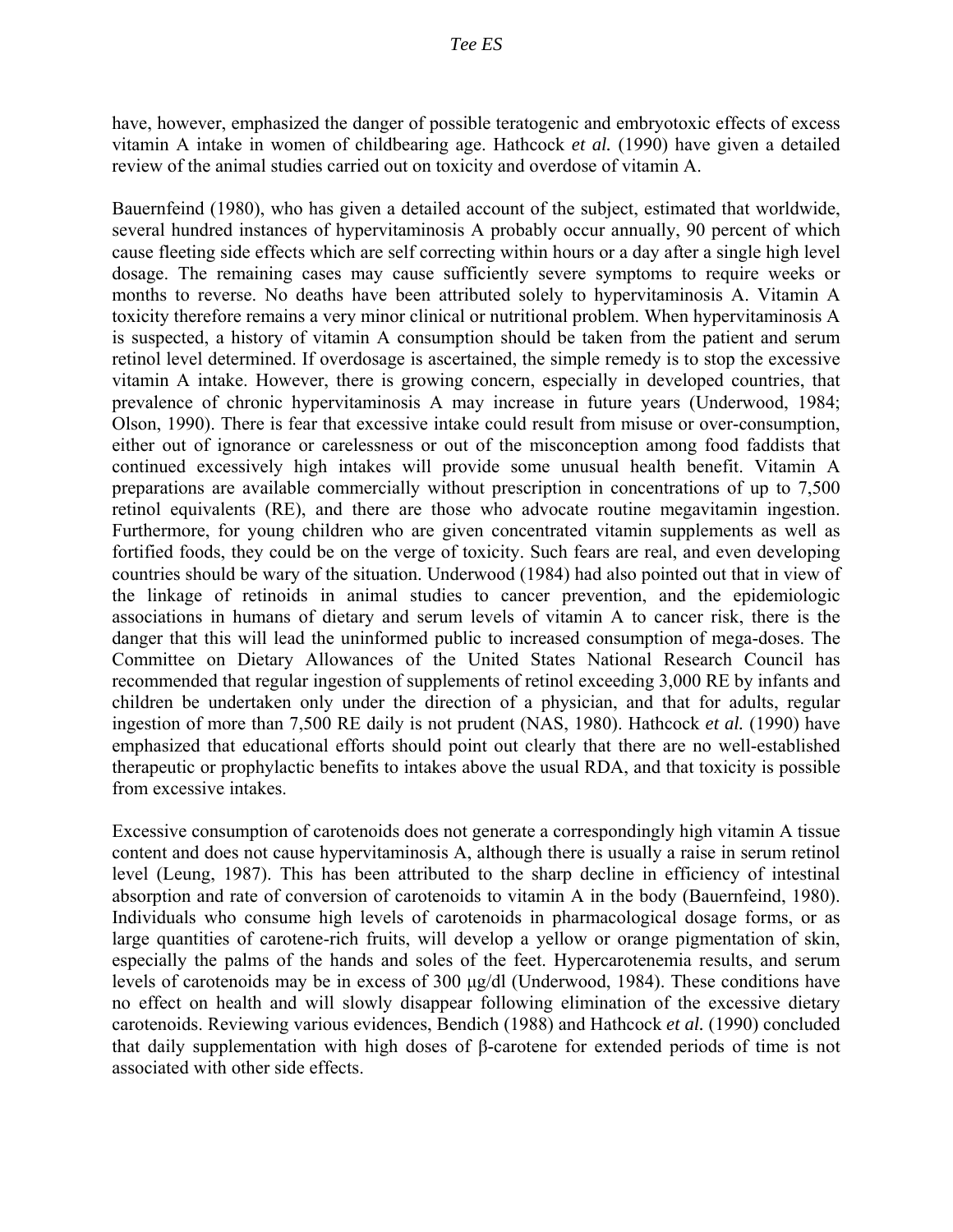Hypercarotenemia, also known by other terms such as "carotenemia", "hyperlipochromia", "xanthemia", and "carotenosis cutis", may also be associated with various conditions other than excessive dietary intake (Leung, 1987). These include diabetes mellitus, hypothyroidism, hypothalamic amenorrhea, anorexia nervosa, liver disease, and certain inborn error of metabolism. Although the mechanisms of hypercarotenemia in these conditions have not been fully understood, it is known that the decreased rate of conversion of carotene to vitamin A is an important factor.

### **Carotenoids, Retinoids and Cancer**

Cancer is a condition of unrestrained cellular growth, commonly associated with poorly differentiated cells. The condition arises from a myriad of causes, may affect cells from essentially all tissues (Olson, 1986). There appears to be three distinct stages in tumour development (Wolf, 1980). The first is the initiation stage, when a carcinogen causes a permanent change to a few cells of the affected tissue. In the preneoplastic or latent stage, the affected cells gradually develop into cancer cells. A characteristic feature of this phase is that the preneoplastic cells can sometimes remain transformed but not multiply for a long time. These cells can sometimes revert to normal or be prevented in their progression toward the tumour phase. Finally, in the third stage, the transformed cells are permitted or encouraged to multiply rapidly, transforming the tissue into a tumour. It is now known that cancer incidence is influenced by various environmental factors, aside from genetic factors. The environmental factors include the air, water, and food (NRC, 1982). The food we eat daily can participate in tumour development in that certain food components can act as initiators (carcinogens) and/or promoters (cocarcinogens), thereby increasing the incidence or speed of development of particular tumours.

On the other hand, the foods we eat may contain components (anti-carcinogens) that can act to block initiation, to enhance the immune system's ability to identify and destroy transformed cells, or to inhibit development to promotion stage, thereby lowering incidence or slowing tumour development. Epidemiologic studies, supported by experimental observations in laboratory animals have suggested that dietary practices are a promising area to explore in the search for preventive measures against cancer (Greenwald et al., 1986). As Peto *et al.* (1981) put it, it would be more attractive to discover anticancer substances in certain foods that can be prescribed rather than carcinogens that must be proscribed, since people are more willing to accept prescription rather than proscription.

Thus, the role of diet in cancer development has been actively studied in recent years. Various epidemiologic and laboratory studies have been carried out. In the past twenty years or so, attention has been focused on carotenoids and pre-formed vitamin A. The possibility that carotenoids and retinoids may play a role in cancer development has added a whole new, exciting dimension to the studies of these compounds in human nutrition.

Several lines of evidence suggest that important relations exist between carotenoids, retinoids and cancer (Mathews-Roth, 1985; Krinsky, 1988; Ziegler, 1989; Williams and Dickerson, 1990). These are based on experimental studies of retinoids and carotenoids in cancer; epidemiologic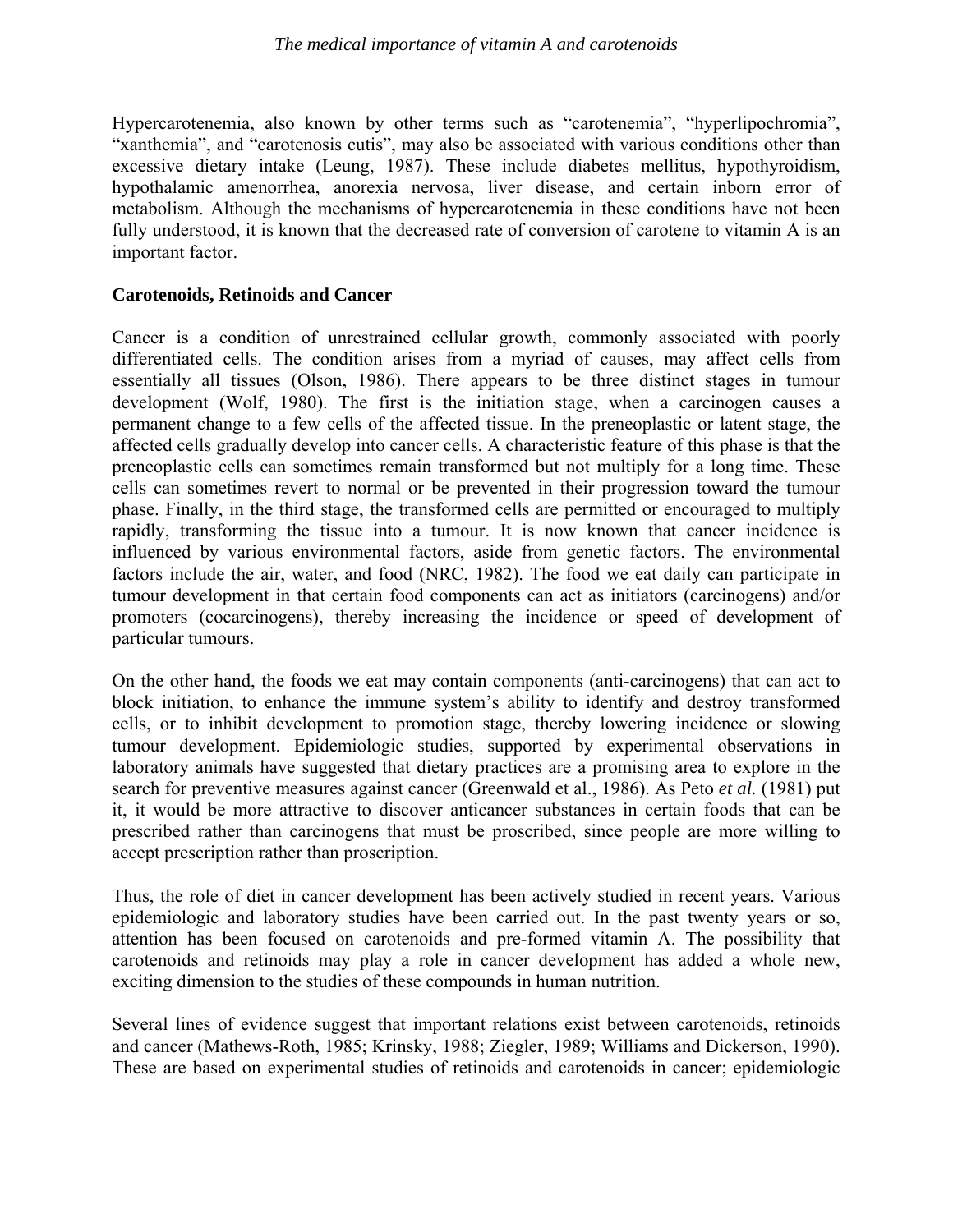evidence suggesting associations between reduced risk of cancer and vitamin A status; and findings from clinical trials and studies in the field of oncology (Tee, 1992).

### **DETERMINATION OF VITAMIN A AND CAROTENOIDS**

A basic tool in carotenoid and retinoid research and development activities is the content of these two groups of compounds in foods. In recent years, there has been particular emphasis on understanding the types and concentrations of various carotenoids in foods. It is thought that previously reported values of vitamin A activity in food composition tables may have been unreliable since methodologies used were not sufficiently discriminative and thus had included carotenoids that do not possess vitamin A activity. Advances in studies into the structure and properties of various carotenoids have shown that only a handful of the hundreds of carotenoids occurring in nature possess vitamin A activity. Some of these may occur in higher concentrations than β-carotene, the most potent precursor of vitamin A (Borenstein and Bunnell, 1966; Simpson and Chichester, 1981; Bauernfeind, 1972).

Even epidemiologic studies in the area of cancer prevention would require more accurate data on retinol and carotenoid content of foods. Currently, association is on a broad basis, linking vegetable consumption or "carotene" content of foods to risk of developing cancer. Better methods of determination would help narrow down the compound(s) of interest, not only in foods but in blood serum as well. Furthermore, there is also the possibility that carotenoids not possessing vitamin A activity may be associated with lower cancer risk.

This part of the review discusses developments in the methodologies for the determination of carotenoids and retinol in foods and serum. Experiences in developing an HPLC method for the simultaneous determination of retinol and several carotenoids in a variety of food and serum in this laboratory are briefly described.

### **Preliminary Sample Treatment**

A pre-requisite in the analysis of carotenoids and retinoids is preliminary sample treatment in order to release, isolate and extract compounds of interest from the food matrix. A search through the literature indicates numerous procedures for the preliminary treatment of these compounds. In general, however, the procedures follow a few basic steps, upon which various modifications have been made. The procedures of the Association of Official Analytical Chemists methods (Williams, 1984) are first described to illustrate the basic steps involved. Major modifications made by various investigators are next discussed. For clarity, treatment procedures for plant materials, animal foods, and blood samples are separately discussed. A short discussion on the precautions to be taken during handling of samples will also be given in view of the unstable nature of these compounds.

### *Plant Materials*

For the analysis of carotenes in plant materials, in the AOAC procedure (Williams, 1984), the well-blended material is extracted with a mixture of acetone-hexane in the presence of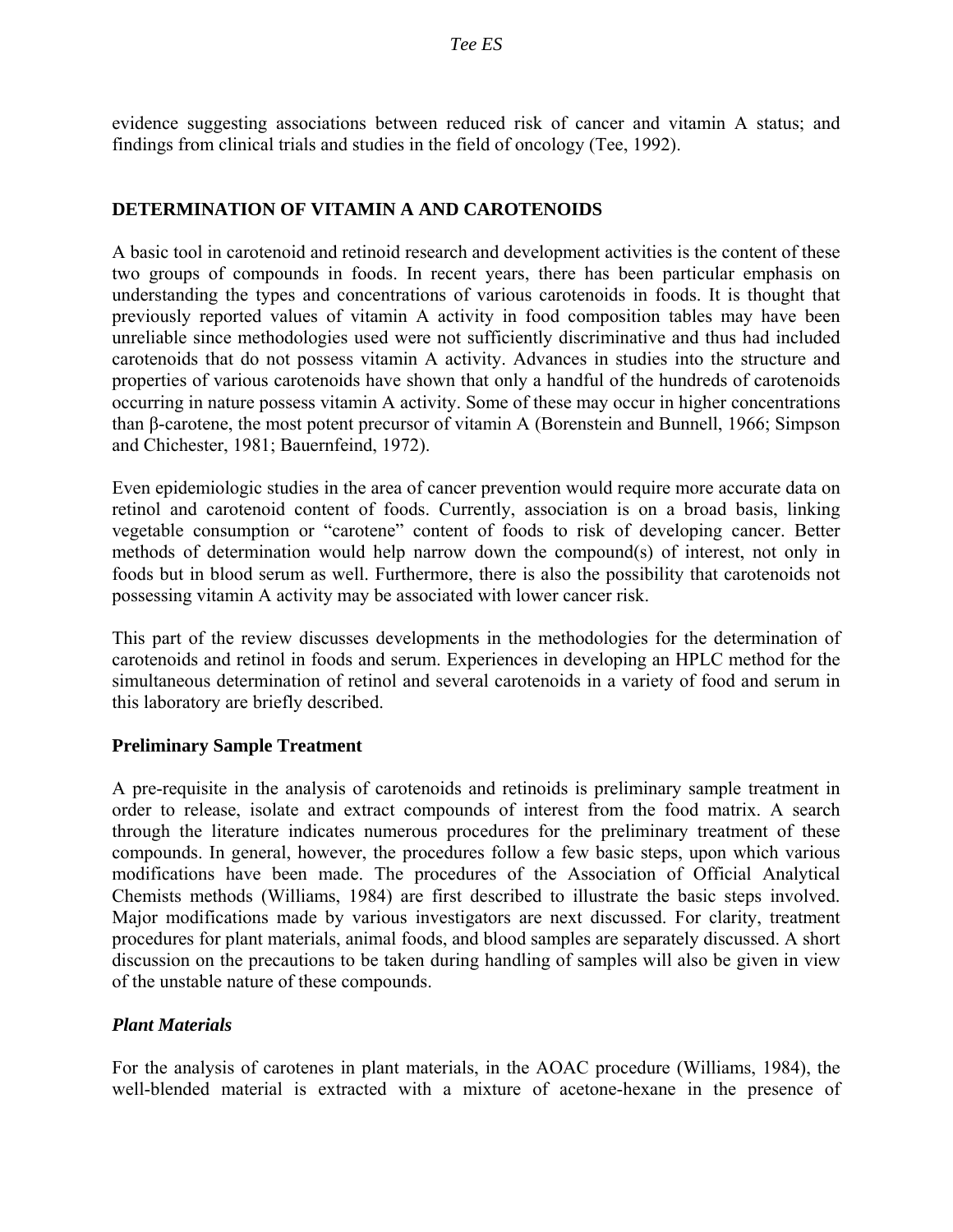magnesium carbonate. The extraction mixture is filtered, and the residue extracted with aliquots of acetone and hexane. Acetone is then removed from the pooled extract using water. The carotenoids are made up in a solution of acetone-hexane mixture for chromatography in a column of magnesia and Hyflo Super Cel mixture.

For the determination of carotenes and xanthophylls, especially in dried plant materials, the AOAC method includes a saponification step (Williams, 1984). Two procedures have been suggested, namely hot and cold (overnight) saponification. After extracting with an extractant consisting of hexane-acetone-absolute alcohol-toluene, the mixture is saponified using methanolic potassium hydroxide at 56ºC for 20 minutes for hot saponification or left to stand in the dark for 16 hours if cold saponification is preferred. The former is for rapid extraction and for samples containing xanthophyll esters. For samples containing xanthophylls rather than xanthophyll esters, cold saponification is suggested since xanthophylls are particularly sensitive to heat. Hexane is then added to the saponification mixture which is then made up to volume with sodium sulphate solution. The upper phase of this mixture is used for column chromatography.

Most investigators employing open column chromatography for the analysis of carotenoids in plant materials have used extraction procedures similar to those outlined above. Slight modifications to the extracting solvent have been used, for example using petroleum ether or diethyl ether in place of hexane.

Similar extraction procedures were also used by investigators employing HPLC as the separation process, for example early reports on HPLC by Sweeney & Marsh (1970), Van de Weerdhof *et al.* (1973), and Reeder & Park (1975). The hexane or petroleum ether extracts were injected directly into magnesia or alumina columns for normal-phase HPLC.

In the method developed by this laboratory (Tee  $& Lim 1991b$ ), fresh plant and fruit materials were first saponified using alcoholic potassium hydroxide by boiling for 30 minutes. The saponified mixture was then extracted with several aliquotes of hexane till the extract was colourless. The hexane extracts were pooled, washed untill free of alkali, dried over sodium sulphate and reduced to a small volume by heating over a water-bath with the aid of a stream of oxygen-free nitrogen. The resulting solution was made up immediately to a suitable volume with hexane. The hexane was then evaporated off on a waterbath with the aid of nitrogen gas. The residue was immediately redissolved in a suitable volume of the mobile phase and ready for HPLC.

# *Foods of Animal Origin*

For foods of animal origin, mixed foods and processed foods, the AOAC method requires an initial alkaline hydrolysis to be carried out (Williams, 1984). After grinding the food, the sample is saponified using ethanolic potassium hydroxide. Retinoids (and carotenoids, if present) in the unsaponifiable fraction are then extracted several times into hexane. The hexane extract, after diluting to a suitable volume, is then chromatographed on a column of alumina.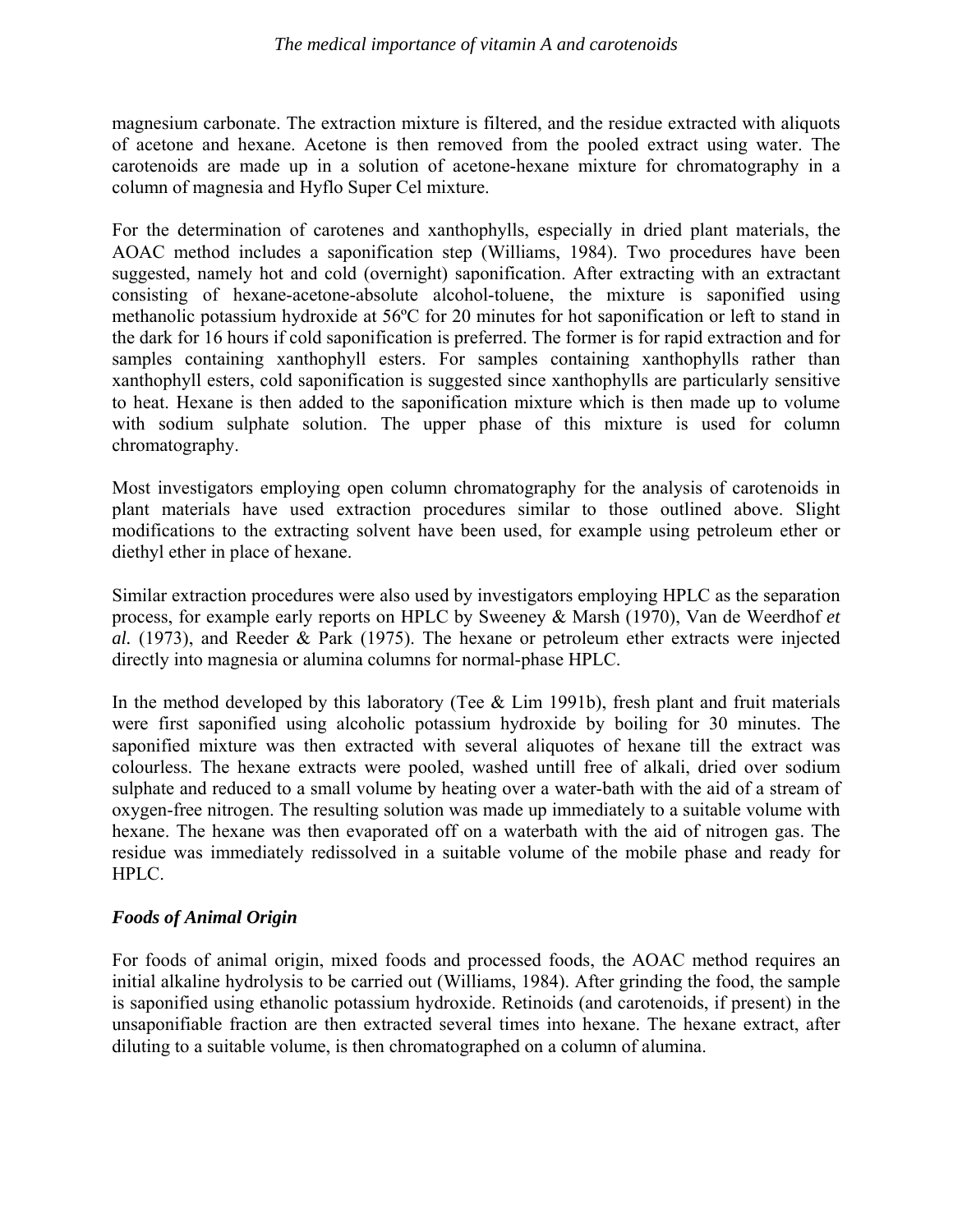Similar preliminary treatment procedures were used by investigators employing HPLC for the separation of carotenoids and retinoids. Most investigators carried out initial saponification of the sample using ethanolic potassium hydroxide, carrying out the refluxing at about 80ºC. In the series of foods of animal origin studied by this laboratory (Tee  $& Lim, 1992$ ), foods were saponified and treated as described for the AOAC method.

Stancher & Zonta (1982, 1984a, 1984b), however, preferred cold alkaline digestion overnight in their studies of retinol in cheese, fish and fish oils. In a number of studies of various foods including oil and margarine, breakfast cereals, and infant formula, Landen & coworkers did not saponify the samples studied (Landen & Eltenmiller, 1979; Landen, 1980; Granade, 1982). In a study of various fortified foods such as dairy products, breakfast cereal and vitamin supplement, Ashoor & Knox (1987) also avoided saponification in order to limit loss of retinol. Barnett et al. (1980), on the other hand, incubated the infant formula and dairy products with lipase for 1 hour at 37ºC.

### *Serum and Plasma*

Saponification is usually not required for blood samples. Over 95% of the vitamin A normally found in fasting blood is bound to its carrier, a retinol-binding protein. Only after ingestion of a meal rich in vitamin A, after the administration of a high dose of vitamin A, or in certain disease states (e.g. vitamin A toxicity, severe liver disease, or severe protein-energy malnutrition) are lipoprotein-bound retinyl esters found in circulation (Arroyave *et al,* 1982).

Samples are usually first treated with ethanol (or methanol) to precipitate the protein. The sample is next extracted with an organic solvent, e.g. petroleum ether or hexane. After separation from the protein, the absorbance of the extract may be read in a spectrophotometer to determine carotene and an aliquot reacted with antimony trichloride or trifluoroacetic acid to quantitate retinol. The organic extract may also be separated by high-pressure liquid chromatography (HPLC). If reverse-phase HPLC is used, the organic extract injected has to be compatible with the generally polar mobile phase used. Hence, if petroleum ether or hexane is used for extracting carotenoids and retinoids, the solvent has to be evaporated and the residue redissolved in a suitable solvent such as isopropanol (Puglisi & de Silva, 1976; Katrangi *et al.,* 1984) prior to separation by HPLC. On the other hand, solvents such as a mixture of tetrahydrofuran and ethyl acetate (Peng *et al.,* 1983; Nierenberg, 1985) and chloroform (Broich *et al,* 1983) may be used for extracting carotenoids and retinoids, and the extract used directly for HPLC.

In the method developed by this laboratory (Tee *et al.,* 1994) protein in serum was first precipitated using ethanol. After separation from the protein, the solution was extracted with petroleum ether. An aliquot of the extractant was evaporated to dryness with the aid of a stream of nitrogen. The residues were immediately redissolved in the HPLC mobile phase. Using the mobile phase as the extractant, it was found that retinol values were similar to those obtained using petroleum ether as the extractant. However, total carotenoid concentrations as well as the levels of the three major carotenoids were much lower when the mobile phase was used as the extractant.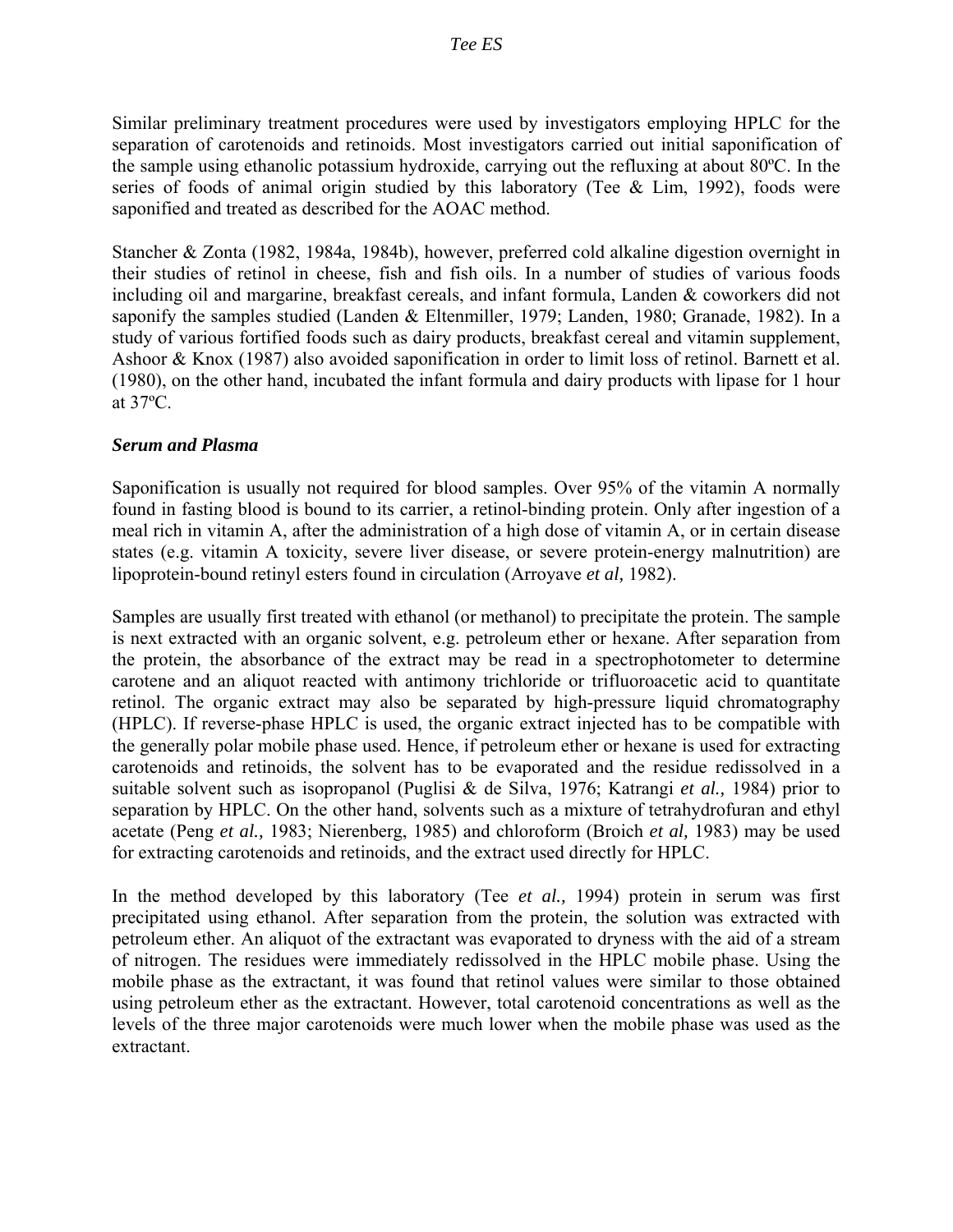### **Precautions in Handling of Samples**

The main problems associated with work on retinoids and carotenoids arise from the inherent instability of these compounds, especially towards light, heat, oxygen and acids. To prevent oxidation of the vitamins during saponification, extraction, and chromatography some investigators have reported the use of various antioxidants during these processes. These include the use of ethoxyquin, pyrogallol, ascorbic acid, sodium ascorbate, and hydroquinone. Butylated hydroxytoluene (BHT) appears to be one of the most commonly used antioxidant, used by various investigators over the years (Tee & Lim, 199la).

The antioxidants have been used in several ways; for example, they are added to the sample during grinding, or saponification, or added to solvents such as THF and diisopropylether, or to the standard carotenoids and retinol. The advantages of using antioxidants has not been clearly shown. In many cases, it has not been shown that adding antioxidants improved results, although they did not seem to have adverse effects either (Parrish, 1977). The AOAC procedures have not suggested the use of these antioxidants in the analysis of retinoids and carotenoids (Williams, 1984).

Besides the use of antioxidants, other measures have also been taken to prevent oxidation of these compounds. Oxygen-free nitrogen has often been used to create an inert atmosphere. This is frequently used when evaporating off solvents, usually with elevated temperatures, from test solutions to reduce the volume or to enable the use of another solvent. The use of a stream of nitrogen not only excludes oxygen from the warm solution, but also speeds up the evaporation process. Other precautions that need to be taken include protection of samples from acids and metal ions which may be present in the solvents used. Particular care should therefore be given to the use of suitable solvents, or carry out purification procedures of the solvents. In using HPLC as the separation procedure, another factor to be remembered is the possibility of interference from impurities, particularly when monitoring at low wavelength.

The need for protection of analytical samples from direct exposure to light, particularly sunlight, has often been emphasized. Carotenoids and retinoids undergo structural photo-transformations, particularly when exposed to light in the ultra-violet region (below 350 nm). Various approaches can be taken to minimize this destruction of the compounds. Sunlight into the laboratory can be greatly reduced by using suitable blinds or tinted windows and glass panes. Amber (low-actinic) glassware may be used, although it is rather expensive and difficult to obtain. Aluminium foil may also be used to wrap containers or chromatography columns.

Proper storage of solutions in carotenoid and retinoid analysis has often been emphasized. Solutions should be stored in the dark (e.g. in amber containers), at about –20ºC, and, if possible, under nitrogen. Containers should be scrupulously cleaned, with well-sealed containers. Standard solutions are not stable for a long time, and their concentration and purity checked before use. Routine UV-vis spectral analysis of solutions would be an easy way to detect gross changes to standard or sample solutions.

### **Separation and Quantitation Procedures**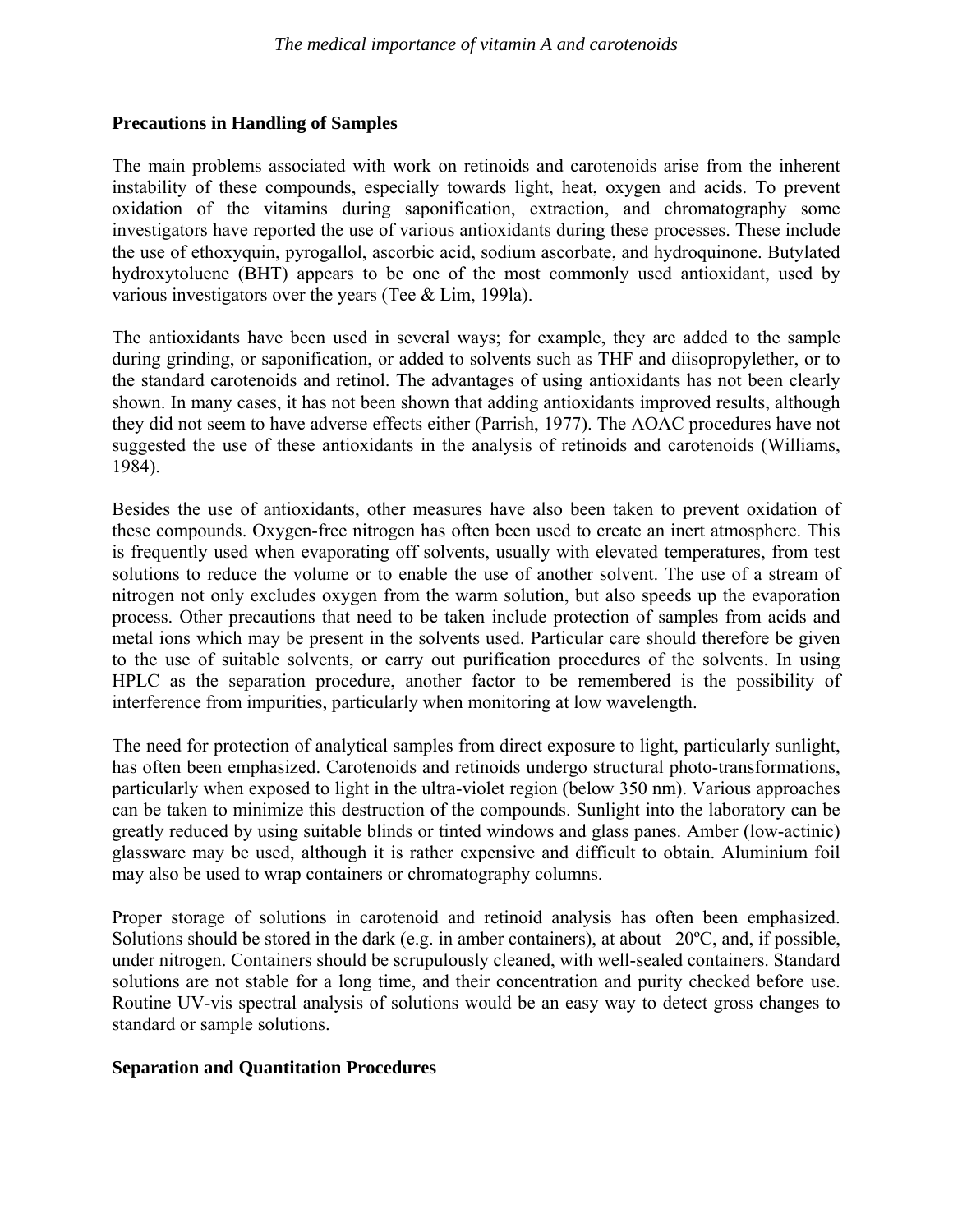### *General Trend in Procedures*

β-Carotene and several carotenoids are coloured and absorb maximally at about 450 nm. These compounds can be easily detected and quantitated in a spectrophotometer in the visible range. Similarly, retinol may be detected and quantitated by measurements at 325 nm. It is thus possible to quantitate these compounds without any prior separation procedure. For the determination of β-carotene and retinol in serum, hexane extracts may be read at the two wavelengths mentioned (Bessey *et al,* 1946; Underwood & Stekel, 1984). Several reports were also encountered in the literature where food extracts were read directly in a spectrophotometer at wavelengths around 450 nm (Thomas, 1975; Mudambi & Rajagopal, 1977; Maeda & Salunkhe, 1981; and Picha, 1985). The most important limitation of such procedures is that because no prior separation process is carried out, absorbance readings taken at selected wavelengths are not specific for the compounds of interest. Thus, for carotene estimation at 450 nm, the results so obtained would, at best, be referred to as total carotenoid concentrations. Absorbance at 325 nm should be related to retinoids and other compounds rather than retinol.

Another approach that was adopted for the quantitation of retinol was to react the vitamin with various reagents to produce a coloured compound which was then read in a spectrophotometer. The search for a colorimetric method to replace the more tedious biological test based on growth promotion of experimental animals for quantitating vitamin A was initiated even in the early part of the century. Several chemicals have been studied, including sulphuric acid, arsenic chloride and trichloroacetic acid.

Subsequently, efforts were made to further improve the colorimetric method for the quantitation of vitamin A. The search was for similar reagents that could give more quantitative and reproducible results. Carr & Price (1926) proposed the use of a solution of antimony trichloride in chloroform as the colour reagent. The blue colour produced was said to be more intense and more permanent than other reagents tried, with more reproducible results being obtainable. The Carr-Price reaction became well received by many analysts and was widely used in various analytical procedures. Adapted for use for serum samples, hexane extracts were evaporated and the residue reacted with antimony trichloride reagent for the quantitation of retinol. The procedure has been used widely for the assessment of the vitamin A status of communities (ICNND, 1957). Some investigators subjected the serum extract to an initial alumina column chromatography procedure, but a separation step was often not included, especially when a large number of samples needed to be analysed.

Several problems have, however, been encountered in the use of the Carr-Price reaction. It has been established that even small amounts of moisture will result in turbidity of the antimony trichloride reagent. The evanescent nature of the blue colour obtained presents considerable practical difficulty in taking readings in a colorimeter.

The search for an even more suitable colour reagent thus continued. Trifluoroacetic acid was subsequently offered as an alternative. The reagent has been said to retain the sensitivity and specificity of the antimony trichloride reaction, but does not exhibit the turbidity property of the antimony trichloride reagent (Neeld & Pearson, 1963). It is also less toxic and does not form a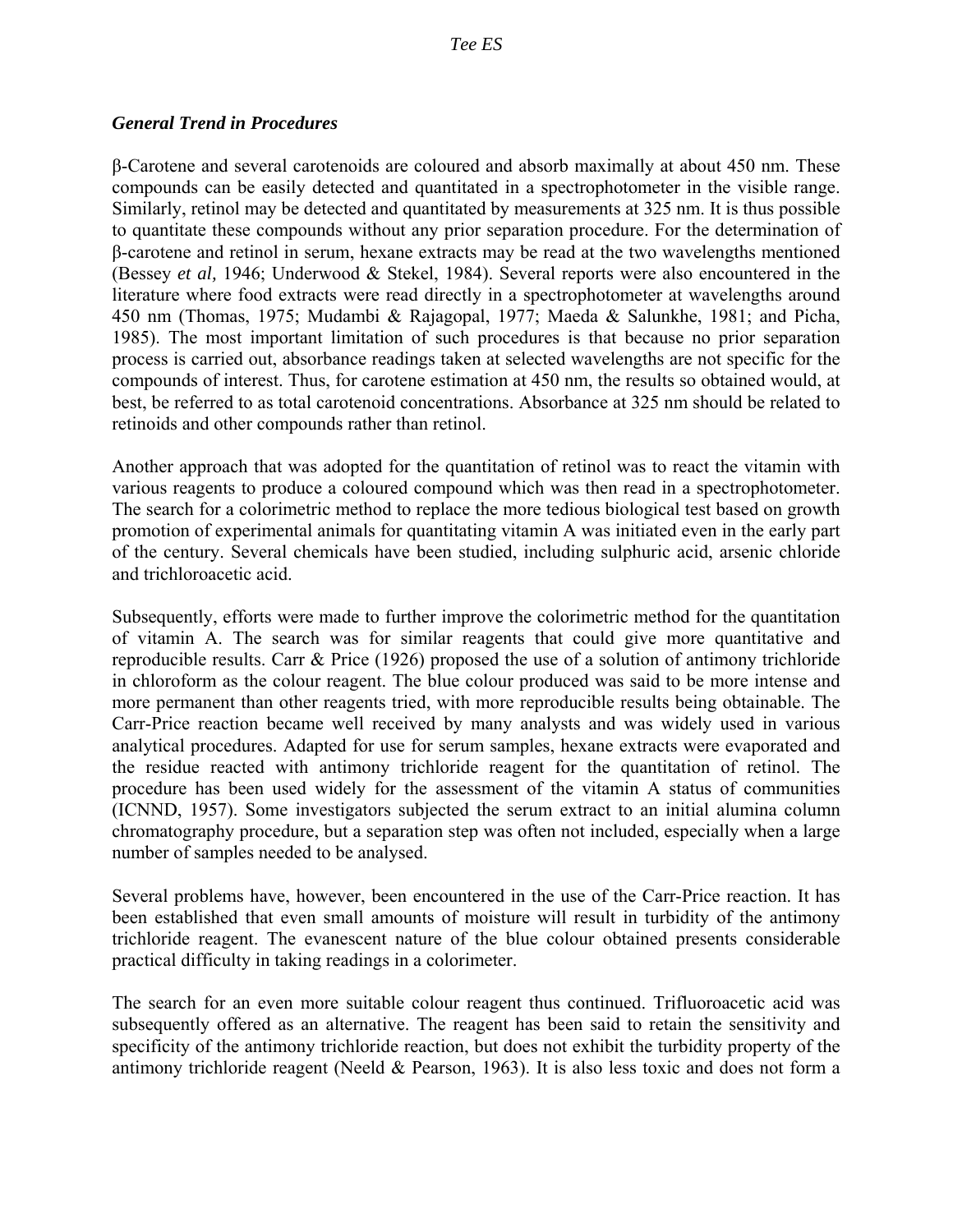tenacious film on the cuvette. The blue colour formed with trifluoroacetic acid, however, is also transitory.

Retinol and its esters fluoresce in ultra-violet light, and this property has been used for quantitating the vitamin. Fluorescence may be determined using excitation wavelength at 330 nm and emission at 480 nm. Fluorometric measurements of serum extracts have been described by Thompson *et al.* (1971) and Wu *et at.* (1981). It has been suggested that corrections be made for fluorescence by interfering compounds. The carotenoid phytofluene was felt to be the only significant fluorometrically active contaminant in human serum (Thompson *et al.,* 1971). Fluorescence detection has also been used for the analysis of vitamin A in foods. The technique has been used after initial fractionation of food samples using high-pressure liquid chromatography (HPLC). Several studies employing this approach will be cited in the section dealing with HPLC.

Most of the studies encountered in this review generally involved a separation prior to the quantitation of carotenoids and retinoids. As can be expected, this results in better quantitation of the compounds of interest. This review is thus mainly concerned with procedures involving various separation procedures.

A wide variety of separation and detection and quantitation procedures have been used in studies of carotenoids and retinoids. A general trend in the change of these methodologies is evident over the last two decades. An early technique used for the separation of carotenoids in plant materials, mainly in the 1960's, was countercurrent distribution. A few early studies using paper chromatography were also reported. In the 1970's, a few studies of carotenoids and retinoids using gas-liquid chromatography and gel-permeation chromatography were encountered. A number of studies employing thin-layer chromatography as a single technique for the separation of carotenoids in plant materials were encountered throughout the 1970's and the early 80's. TLC was also used by several investigators in combination with other separation techniques. The procedure was less widely used in studies of retinoids. Adsorption (open) column chromatography, utilising primarily descending, gravity-flow columns, was widely used for the study of carotenoids and retinoids in foods, even in the 1960's. The procedure remained very much in use in the 70's and 80's. Commencing from the late 1970's, a new column chromatography procedure became more prominent in the literature. High-pressure liquid chromatography has become a widely used procedure for the separation of carotenoids and retinoids in various materials (Tee & Lim, 1991a).

This review discusses the use of the two most common procedures for the separation and quantitation of carotenoids and retinoids in food and blood samples, namely the adsorption column chromatography and the high-pressure liquid chromatography methods.

# *Adsorption Column Chromatography*

Adsorption column chromatography has been relatively widely used in the study of carotenoids and retinoids in foods. The technique has also been referred to as open column chromatography. Basically it utilizes descending, gravity-flow columns, as distinguished from columns running under pressure, such as those in high-pressure liquid chromatography (HPLC). In the following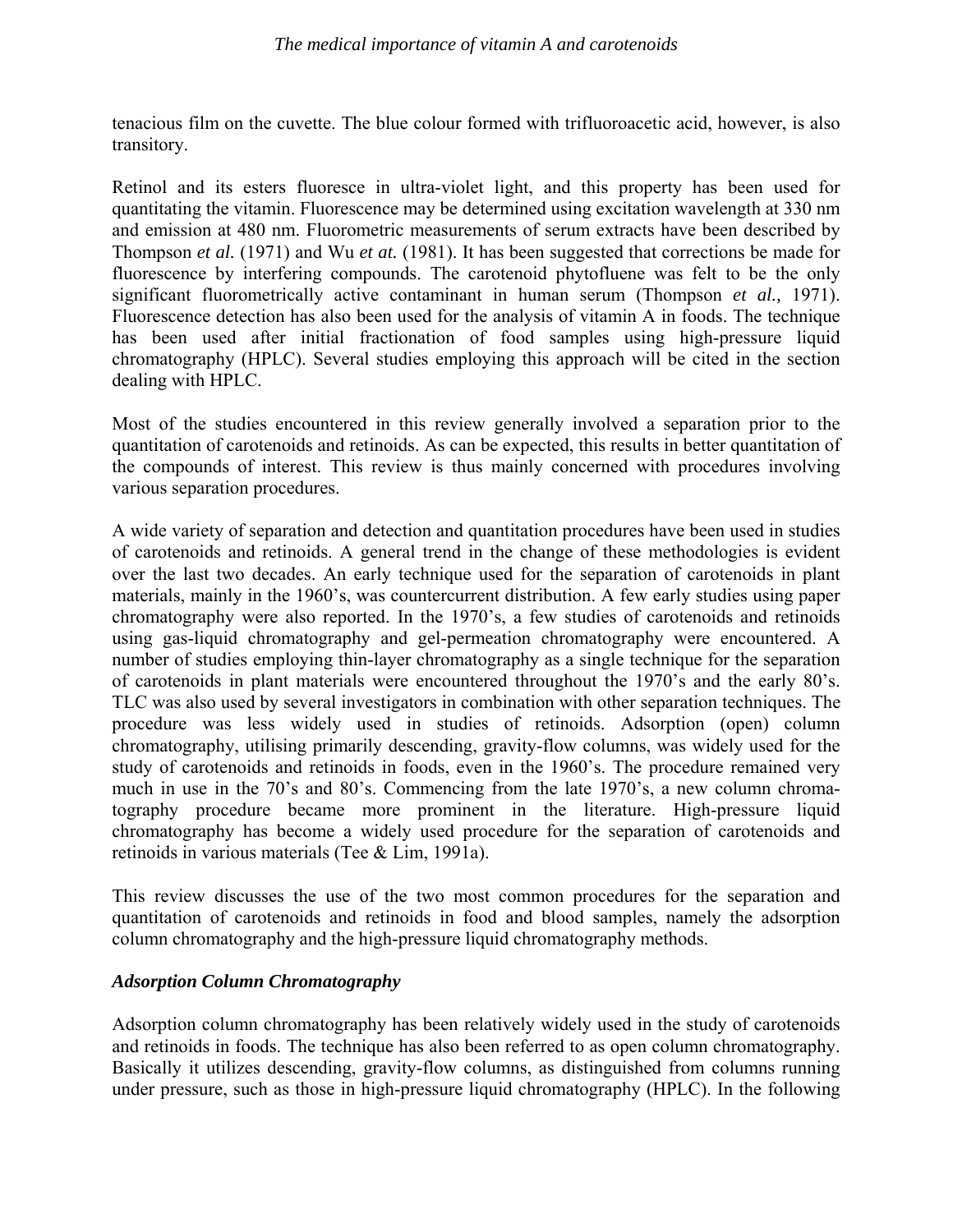discussion, its use in the analysis of carotenoids in plant materials will first be discussed, followed by the use of this technique for the separation of retinoids.

Adsorption column chromatography has been widely used for the fractionation of carotenoids in plant materials, even in the 1960's. Most of these studies have employed procedures very similar to those described in the AOAC manual, which described methods for two groups of plant materials, namely carotenes in fresh plant materials and silages, and carotenes and xanthophylls in dried plant materials and mixed feeds. The procedures described in the latest edition of the manual (Williams, 1984) have not changed very much from those prescribed in the earlier edition. The only major change was the inclusion of the alternative of hot saponification in the later edition. The technique has developed over at least a couple of decades. Davies (1976) and Taylor (1983) have discussed in some detail several practical considerations in the use of the technique, including choice of adsorbent and solvent, and preparation of column for chromatography.

In the AOAC method for determination of carotenes in fresh plant materials, chromatography is carried out in a 22 mm (o.d.) x 175 mm glass column, packed with a mixture of activated magnesia (Sea Sorb 43) and diatomaceous earth (Hyflo Super Cel). The carotene band, visible on the column, is eluted using a solvent mixture of acetone-hexane. The carotenes pass rapidly through the column, leaving behind bands of xanthophylls, carotene oxidation products and chlorophylls on the column.

After the eluate is made up to a suitable volume in a mixture of acetone-hexane, the absorbance of the solution is read in a spectrophotometer at 436 nm. Quantitation of the sample is carried out by comparing absorbance reading with a standard curve prepared from (-carotene. Various workers have used procedures very similar to those described above for the study of carotenoids in plant materials.

For the determination of carotenes and xanthophylls in dried plant materials and mixed feeds, AOAC has designated a different chromatographic procedure (Williams, 1984). The adsorbent used in a 12.5 mm (i.d.) x 30 cm glass column is a mixture of silica gel G and diatomaceous earth (Hyflo Super Cel). Carotenes are eluted from the column using a mixture of hexaneacetone (96+4), leaving behind the xanthophylls. Monohydroxy pigments (zeinoxanthin and cryptoxanthin) are eluted from the column using a mixture of hexaneacetone  $(90+10)$ , whilst the dihydroxy pigments (lutein, zeaxanthin and their isomers) are eluted using hexane-acetone (80+20). The polyhydroxy pigments are said to remain on the column. Absorbance of solutions of the eluted carotenes, and mono- and dihydroxy pigments are obtained at 436 nm for the former and 474 nm for the latter two. Quantitation of these pigments is by comparing absorbance readings with that obtained using C.I. Solvent Yellow 14 dye.

If the concentration of total xanthophylls is required for these dried plant materials and mixed feeds, chromatography has to be performed on a mixture of activated magnesia and diatomaceous earth as adsorbent. Carotenes are eluted from the column with hexaneacetone (90+ 10), whilst total xanthophylls are eluted using hexane-acetone-methanol (80+10+10). Quantitation of these two fractions is then carried out as described in the previous paragraph.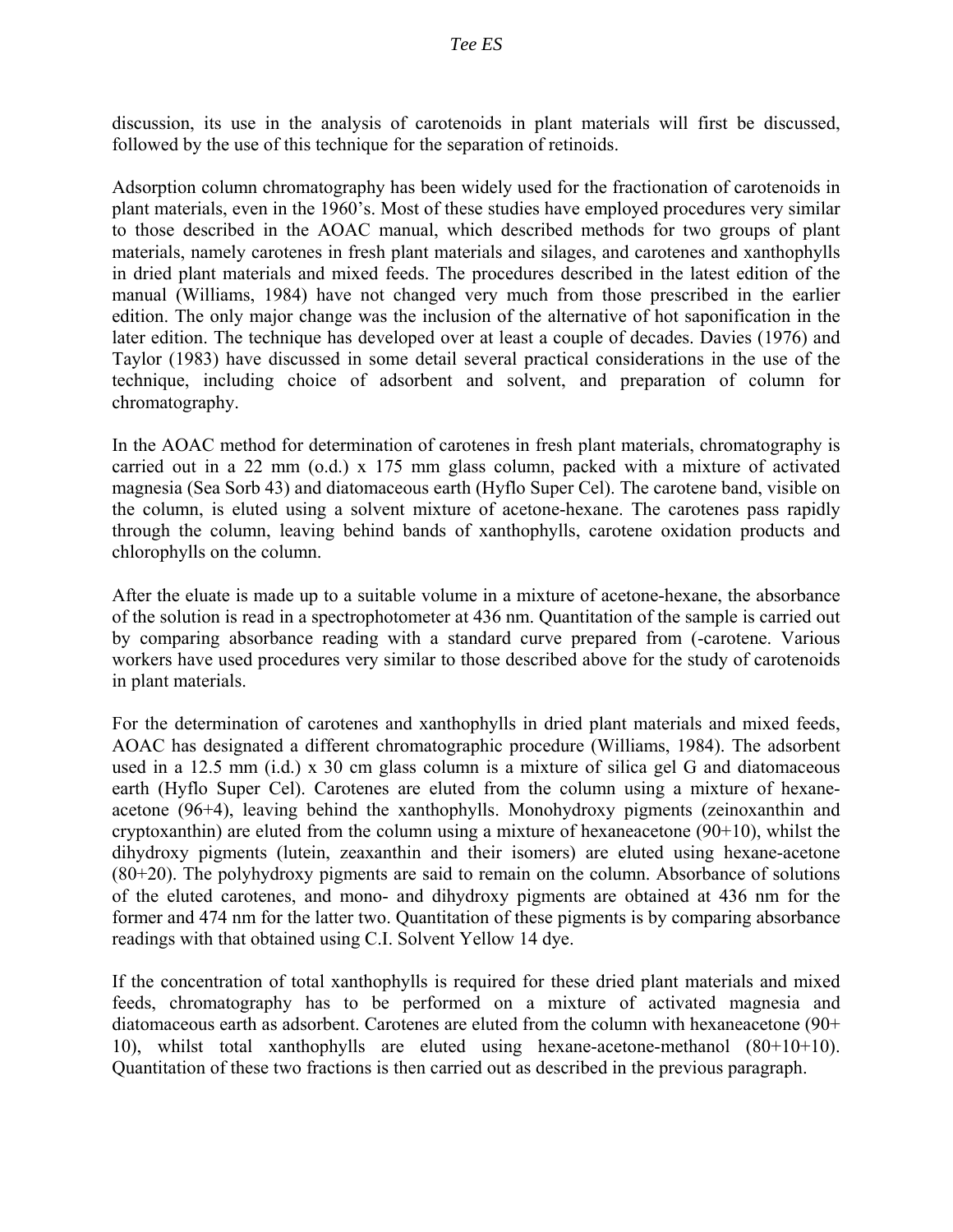#### *The medical importance of vitamin A and carotenoids*

Adsorption column chromatography has thus been widely used by various investigators for the separation of carotenoids. Various plant materials have been studied, including some fruits, vegetables, cereals, and feed materials. The method has been used by many laboratories for the generation of data for food composition tables, eg the Malaysian Food Composition Table (Tee *et al.,* 1988).

The AOAC procedures, and other adsorption column chromatographic techniques summarised above have been noted to have various disadvantages. Firstly, these procedures are long and laborious, and only a few samples may be handled at a time. Other potential sources of errors in these procedures include incomplete solvent extraction, destruction and stereochemical changes during extraction and chromatography (Beecher & Khachik, 1984).

The major problem in adsorption column chromatography procedures is related to the quantitation of vitamin A activity of the sample, based on the separation obtained. For fresh plant materials, carotenes are separated from xanthophylls, but the method does not separate individual carotenes, their cis isomers, or carotenoid esters. The carotenes eluted are assumed to be total βcarotene and quantitated as such. This assumption gives rise to considerable error in the calculated vitamin A activities, since the carotenes possess widely differing biological activity. In the method for dried plant materials, individual carotenes are again not separated, whilst xanthophylls may be further separated as mono- di- and polyhydroxy pigments using other adsorbents and eluting solvent mixtures. This non-separation of the various carotenes and xanthophylls is a major drawback of these procedures and constitutes a major source of analytical errors in the vitamin A values obtained.

Throughout the 1970's and early 80's, several studies on the use of adsorption column chromatography for the study of retinoids were reported. These were, however, much fewer in number compared with those dealing with separation of carotenoids in plant materials. One of the earliest studies using this procedure was reported by Erdman *et al.* (1973), where the investigators studied a variety of foods including cereals, meat, margarine and butter. The methods reported in the literature are essentially those in the AOAC manual (Horwitz, 1970). After saponification of the food to remove fat-soluble interfering substances, vitamin A and carotenoids remaining in the unsaponifiable fraction were extracted into hexane. The extract prepared was next chromatographed on a column of deactivated alumina to further purify the extract. Carotenes in the extract were separated in the process and eluted using 4% acetone in hexane. Retinol remaining on the column, visible by brief inspection with UV light, was eluted using 15% acetone in hexane. The volume of the eluates was suitably adjusted and read in a spectrophotometer. The carotene eluates was read at 450 nm, while retinol was reacted with antimony trichloride (Carr-Price reaction) and read at 620 nm.

The method has not changed very much since it was reported in the 11th edition of the AOAC manual Horwitz, 1970). The 14th edition of the publication (Williams, 1984) retains all the main features of the method. Whilst previously it was specified for the analysis of mixed feeds, the latest edition of the manual has extended it to the analysis of pre-mixes and foods as well. It has become a widely used procedure, mainly because it does not require sophisticated instrumentation. It is, however, a rather tedious method, requiring several hours for the separation. Because of this long separation time, retinoids and carotenoids in the open column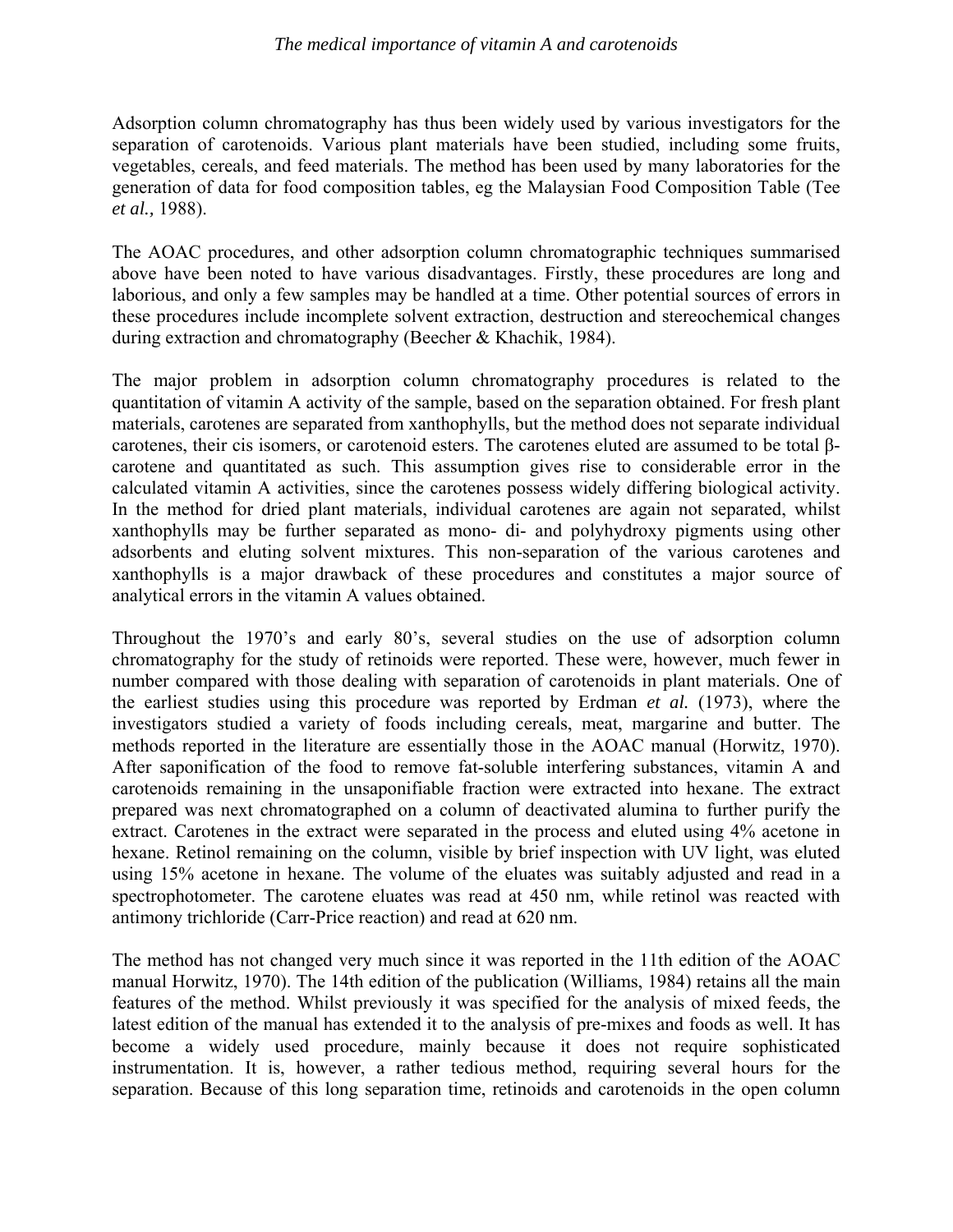chromatography procedure are exposed to the destructive influences of light and oxygen (Taylor, 1983). In addition, resolution of the compounds to be separated is not entirely satisfactory. In the AOAC procedure, only separation of retinols from carotenes is achieved, while separation of individual retinols and carotenes is not effected. Cryptoxanthin and similar pigments are eluted in the retinol fraction. If these are present in significant amounts, a correction has to be made to the readings obtained, since they also react with antimony trichloride.

Another major problem with the method is related to quantitation of the separated retinol. Difficulties encountered in using antimony trichloride colour reagent has been previously discussed. Attempts to overcome these difficulties included finding alternatives to antimony trichloride, *e.g.* trichloroacetic acid (Kamangar & Fawzi, 1978), and trifluoroacetic acid (Wang *et al.,* 1978).

# *High-pressure Liquid Chromatography*

From the late 1970's, numerous studies of carotenoids and retinoids using high-pressure liquid chromatography (HPLC) were found in the literature. It is quite obvious that the technique is replacing other methods, including the once widely used column chromatography procedure. The discussion below serves to provide some examples of the use of the technique in the study of various food samples and biological specimens, to illustrate the technique involved and the capabilities of the method. A more detailed review of the subject has been given by Tee and Lim (1991a).

### a. Carotenoids in plant materials

One of the earlier studies on plant materials using HPLC made use of a mixture of calcium and magnesium hydroxides for the separation of carotene stereo-isomers in several vegetables (Sweeney & Marsh, 1970). Rather large diameter (15 mm i.d.) columns were used, specially designed to withstand pressures of up to 20 p.s.i. Seven isomers were eluted using pmethylanisole in petroleum ether and acetone in petroleum ether. Fractions were concentrated and studied in a spectrophotometer. In the following year, Stewart  $&$  Wheaton (1971) reported the use of a method that bears closer resemblance to the present-day HPLC procedure. A pump capable to operation up to 2000 p.s.i. was used, and several gradient systems were studied. Both glass and stainless steel columns were used, and a variety of adsorbents were tried. Magnesium oxide was selected for the separation of carotenes and zinc carbonate for xanthophylls. Pigments were eluted using hexane and tertiary pentyl alcohol mixtures, and effluent monitored at 440 nm in a spectrophotometer. TLC (on layers of zinc carbonate) was used to aid in the identification of carotenoids.

The stationary phases used in the studies above were all normal-phase columns, employing nonpolar primary solvents such as n-hexane or petroleum ether. Another mode of HPLC introduced made use of reverse-phase columns in which a non-polar hydrocarbonaceous layer is chemically bonded onto the surface of the silica gel by silylation of the free hydroxyl groups with an alkyl trichlorosilane. The latter was usually octyl or octadecyltrichlorosilane, referred to as  $C_8$  or  $C_{18}$ (ODS) columns respectively. In addition to the main column, a precolumn (or guard column) was usually included to act as a trap for contaminants and protect the analytical column. Packing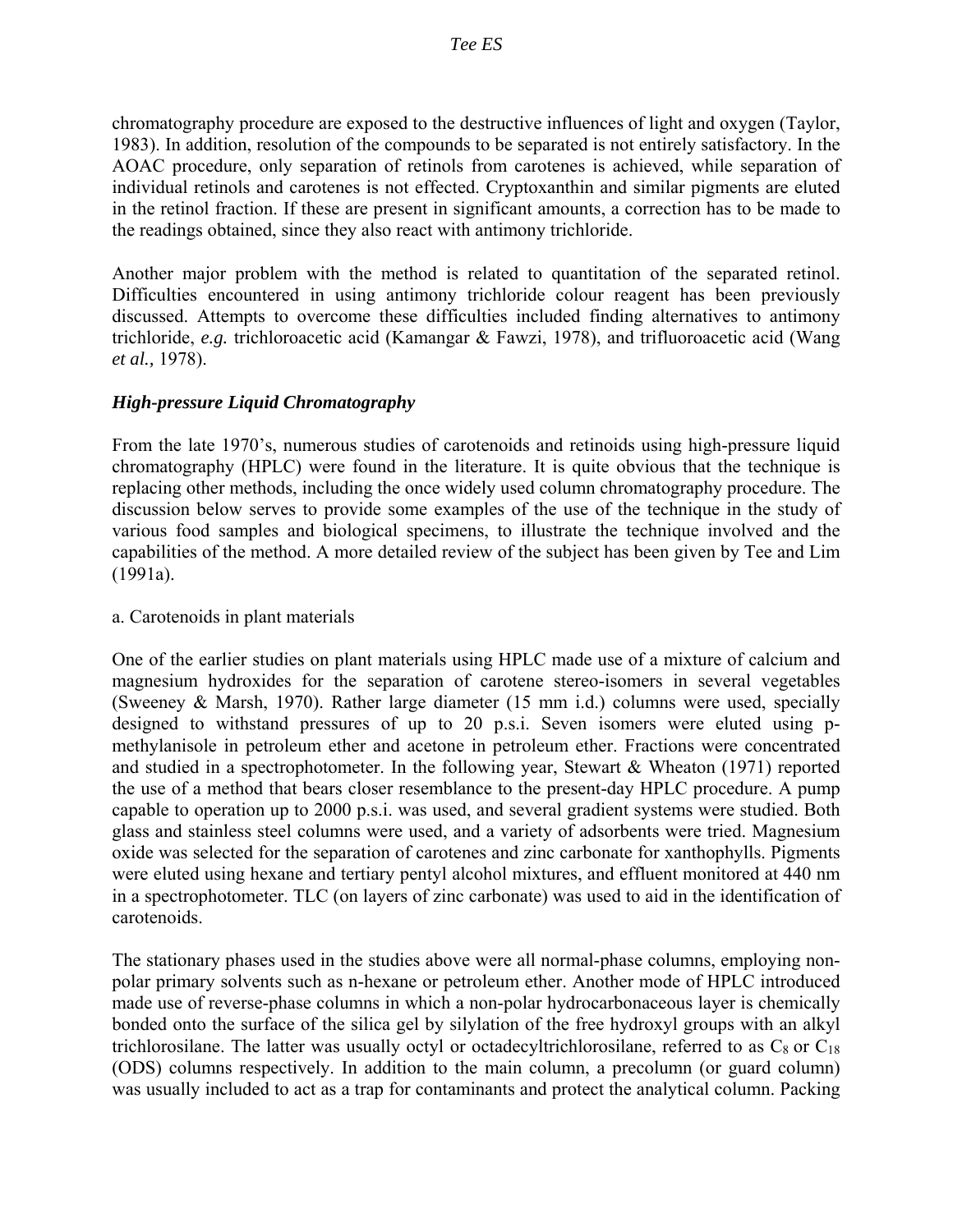material for the pre-column is usually the same as that in the analytical column, except that the particle size is larger. Polar solvent mixtures were usually employed in reverse-phase HPLC, e.g. water, methanol and acetonitrile. Zakaria *et al.* (1979) reported the use of four of these reversephase columns for the separation of α*-* and β-carotene and lycopene in tomato. The best separation was said to have been obtained using a 5-µm particle size Partisil column and a mobile phase consisting of 8% chloroform in acetonitrile was used to elute the pigments isocratically. The pigments were detected at 470 nm, and identification was based on retention of standards and stopped-flow visible spectra of the peaks. These investigators pointed out that nonpolar reverse-phase columns possess several advantages over the normal-phase polar adsorbents. The former are neutral to the sample and are unaffected by the presence of water or changes in the mobile phase, and are therefore more suitable for routine sample analysis.

Numerous subsequent studies had made use of reverse-phase HPLC for the study of carotenoids in plant materials. Speek *et al.* (1986, 1988) provided data on vitamin A activity for a large number of fruits and vegetables using a reverse-phase HPLC. A home-packed ODS-Hypersil column was used, while a mixture of four solvents consisting of methanol, acetonitrile, chloroform, and water was used as the mobile phase. The procedure was also different from studies previously described in that total carotenoids was also determined by absorption spectrophotometry in addition to the determination of β-carotene concentration by HPLC (Speek *et al.,* 1986). Using this procedure, Speek *et al.* (1988) reported the analysis of 55 Thai fruits and vegetables. When compared with values tabulated in the Thai Food Composition Table, the analytical values were generally lower. The effect of processing (cooking, frying, fermenting and sun-drying) on carotene content was also studied.

A reversed-phase HPLC method was also developed by this laboratory for the determination of carotenoids in vegetables and fruits (Tee and Lim, 1991b). Six carotenoids were separated isocratically on an octadecylsilane  $(C_{18})$  column using a ternary mixture of acetonitrile, methanol and ethyl acetate (Figure 1). A total of 40 vegetables and 14 fruits were simultaneously studied using this HPLC method and the AOAC method (Tables 4, 5 and 6). Results obtained showed that the AOAC method gave falsely elevated carotene values for samples containing α-carotene, as well as those with low β-carotene concentrations. The study clearly showed that the HPLC method would give a more complete picture of the carotenoid composition as well as a more accurate quantitiation of the vitamin A value of the foods. The method was subsequently used for the study of these carotenoids in several legumes, tubers and starchy roots (Tee *et al.,* 1995).

# b. Carotenoids in blood

Several studies on the analysis of carotenoids in blood serum or plasma samples were reported. No studies on other biological specimens were encountered. All the studies encountered employed reverse-phase HPLC on a  $C_{18}$  column, and frequently only a few carotenoids were studied. An early report by Puglisi & de Silva (1976) studied phytoene concentration in dog blood after intravenous and oral administration of the carotenoid. A methanol-water mixture was used as the mobile phase and the carotenoid was detected at 280 nm. No other studies on the determination of this straight-chain, 40-carbon precursor in the biosynthesis of β-carotene were encountered. Peng *et al.* (1983) reported the separation and quantitation of α- and β-carotene using an Ultrasphere-ODS column and a mobile phase of 88% acetonitrile-tetrahydrofuran (3:1,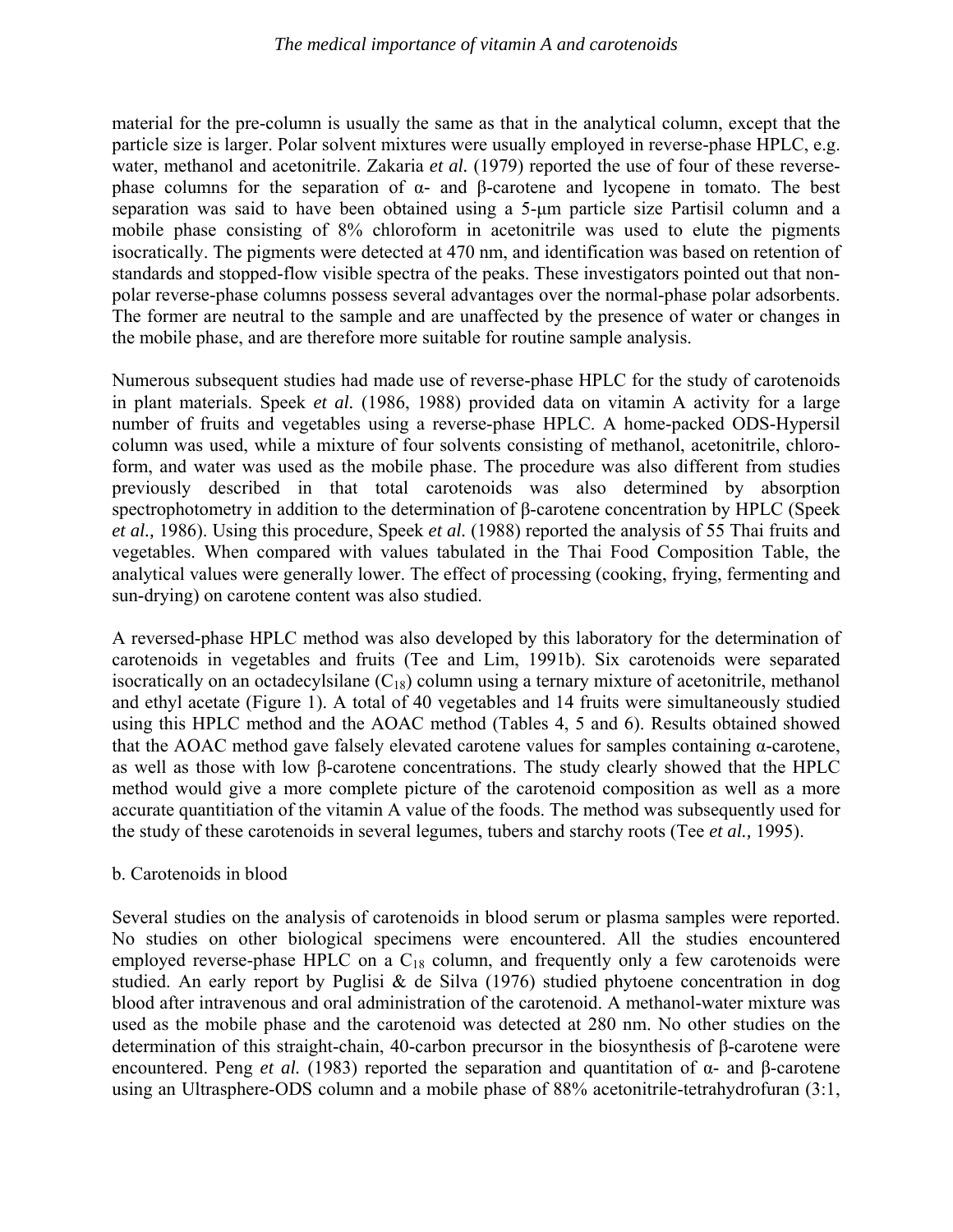$v/v$ ) and 12% methanol- ammonium acetate (1%) (3:2,  $v/v$ ), with the detector set at 436 nm. In the study reported by Nierenberg (1985), lycopene was also determined besides  $α$ - and  $β$ carotene. The chromatographic conditions used were similar to those reported by Peng *et al.*  (1983), including column, mobile phase, and detector. In both studies, β-carotene appeared to be partially separated and was not given much emphasis. Later, Sowell *et al.* (1988) reported the study of cis-isomers of carotenoids using a column that was maintained at 40ºC, and a mixture of ethanol and acetonitrile as the mobile phase. Two detectors, at 450 nm and 340 nm were used to detect and monitor the carotenoids and the isomers.



**Figure 1.** HPLC chromatogram of carotenoid standards. Detector 436 nm, 0.02 AUFS. Other chromatography conditions as given in text. Concentrations of lutein, cryptoxanthin and lycopene were 0.5 μg/ml, and of α, β- and γ-carotenes were 1.0 μg/ml. 100 μl used for injection. 1 = Lutein; 2 = cryptoxanthin; 3 = lycopene; 4 =  $\gamma$ -carotene; 5 =  $\alpha$ -carotene; 6 =  $\beta$ -carotene.

| Name of                 | Lutein | Cryptoxanthin | Lycopene | $\gamma$ - | $\alpha$ - | ß-       | Others <sup>2</sup> | Sum <sup>3</sup> |
|-------------------------|--------|---------------|----------|------------|------------|----------|---------------------|------------------|
| Vegetable               |        |               |          | carotene   | carotene   | carotene |                     |                  |
|                         |        |               |          |            |            |          |                     |                  |
| Cashew leaves           | 773    |               |          |            | 0          | 1340     | 0                   | 2110             |
| Ceylon spinach          | 1300   |               |          |            | 0          | 3530     | 0                   | 4830             |
| C. griffithii           | 9870   |               |          |            | 3680       | 32220    | 0                   | 16800            |
| Chinese cabbage         | 963    |               |          |            | 0          | 3020     | 0                   | 3980             |
| Chinese chives          | 1080   |               |          |            |            | 3510     | 0                   | 4590             |
| Chinese kale            | 1540   |               |          |            | 0          | 4090     | 0                   | 5630             |
| Chinese mustard         | 1020   |               |          | 0          | 0          | 2930     | 0                   | 3950             |
| leaves                  |        |               |          |            |            |          |                     |                  |
| Coriander leaves        | 1340   |               |          |            |            | 3170     | 0                   | 4510             |
| Curry leaves            | 5250   |               |          |            |            | 9330     | 0                   | 14600            |
| <b>Drumstick leaves</b> | 7130   |               |          |            |            | 7540     | 0                   | 14700            |
| Fern shoots             | 1000   |               |          |            |            | 1440     |                     | 2440             |
| H. javanica             | 1310   |               |          |            |            | 3840     | 0                   | 5150             |

Table 4. Content<sup>1</sup> of major carotenoids in green, leafy vegetables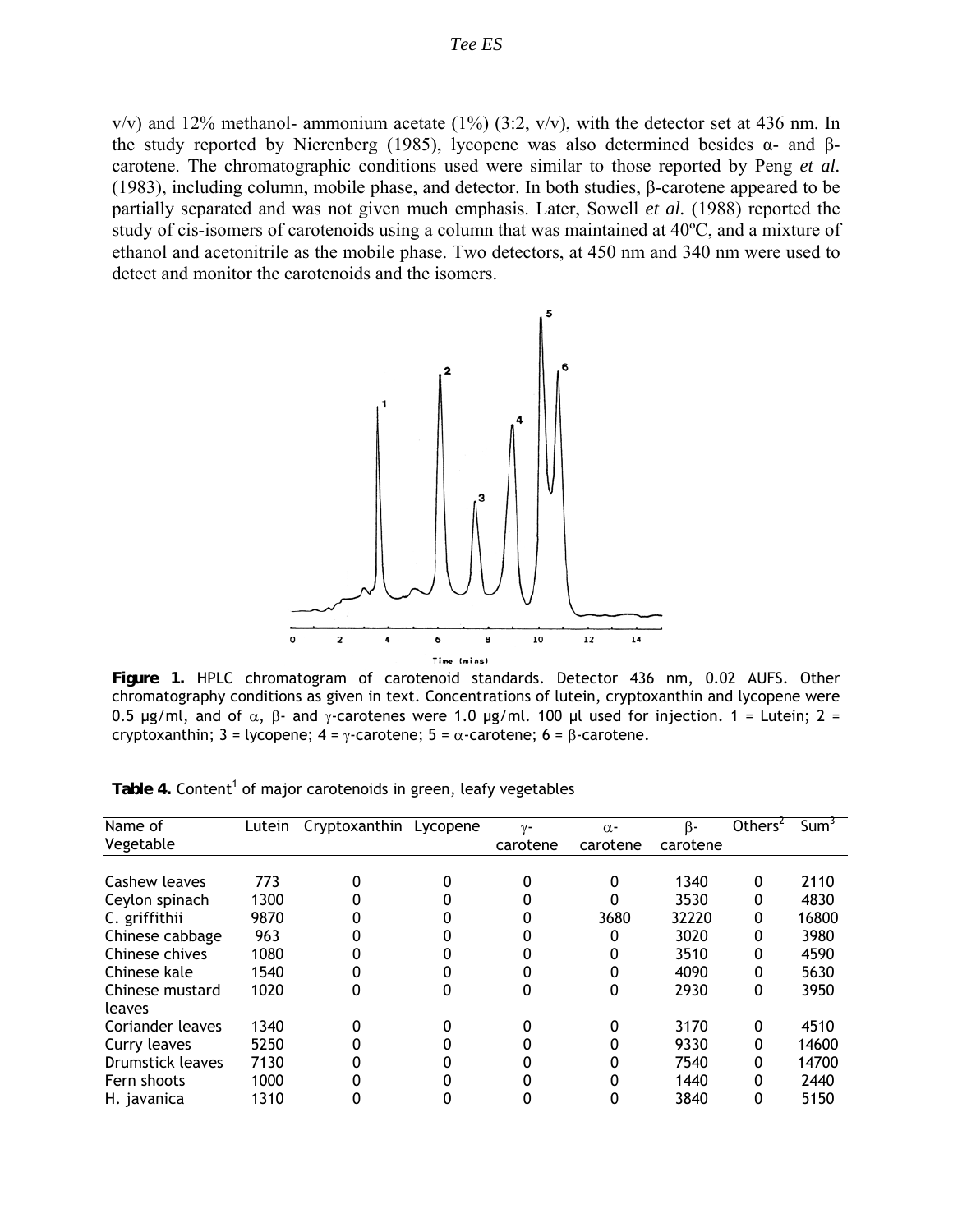### *The medical importance of vitamin A and carotenoids*

| Lettuce          | 73    |  |  | 97    | 0    | 170   |
|------------------|-------|--|--|-------|------|-------|
| Mint leaves      | 1700  |  |  | 4840  | 0    | 6540  |
| M. citrifolia    | 8840  |  |  | 3110  | 1300 | 13300 |
| N. oleracea      | 6240  |  |  | 11400 | 0    | 17600 |
| Papaya shoots    | 821   |  |  | 1830  | 0    | 2650  |
| Salted vegetable | 7320  |  |  | 3400  |      | 10700 |
| S. androgynus    | 29900 |  |  | 13400 | 3290 | 46600 |
| Sesbania         | 20200 |  |  | 13600 | 5890 | 39700 |
| S. nigrum        | 2890  |  |  | 7050  | 0    | 9940  |
| Spinach          | 4180  |  |  | 3180  | 0    | 7360  |
| Spinach, red     | 2050  |  |  | 5090  |      | 7140  |
| Spring onion     | 323   |  |  | 1280  | 0    | 1600  |
| Swamp cabbage    | 335   |  |  | 1900  |      | 2240  |
| Topioca shoots   | 1680  |  |  | 5720  | 0    | 7400  |
| Wolfberry leaves | 7590  |  |  | 5870  | 0    | 13500 |

1 mean of duplicate analysis: expressed as µg per 100 g of edible portion

2 unidentified carotenoids

3 summation of all carotenoids tabulated

Source: Tee & Lim (1991b)

Table 5. Content<sup>1</sup> of major carotenoids in green, non-leafy and other vegetables

| Name of          | Lutein | Cryptoxanthin Lycopene |             | $\gamma$ -  | $\alpha$ - | $\beta$ - | Others <sup>2</sup> | Sum <sup>3</sup> |
|------------------|--------|------------------------|-------------|-------------|------------|-----------|---------------------|------------------|
| Vegetable        |        |                        |             | carotene    | carotene   | carotene  |                     |                  |
| Green, non-leafy |        |                        |             |             |            |           |                     |                  |
| Chilli, green    | 386    | 0                      | 0           | 0           | 0          | 468       | 0                   | 854              |
| Four-angled bean | 142    | 0                      | 0           | $\pmb{0}$   | 0          | 476       | 0                   | 618              |
| French bean      | 460    | 0                      | 0           | $\pmb{0}$   | 0          | 236       | 154                 | 850              |
| Long bean (dark  | 423    | 0                      | 0           | $\mathbf 0$ | 0          | 569       | 153                 | 1150             |
| green)           |        |                        |             |             |            |           |                     |                  |
| Long bean (light | 300    | 0                      | $\pmb{0}$   | $\mathbf 0$ | 0          | 412       | 146                 | 858              |
| green)           |        |                        |             |             |            |           |                     |                  |
| Paprika/Bell     | 223    | 0                      | $\pmb{0}$   | $\pmb{0}$   | 0          | 267       | 0                   | 490              |
| pepper           |        |                        |             |             |            |           |                     |                  |
| Snake gourd      | 225    | 0                      | $\mathbf 0$ | $\mathbf 0$ | 0          | 148       | 0                   | 373              |
| S. torvum        | 154    | $\mathbf 0$            | 0           | $\mathbf 0$ | 0          | 74        | $\mathbf 0$         | 228              |
| Others           |        |                        |             |             |            |           |                     |                  |
| Carrot           | 0      | 0                      | 0           | 0           | 3410       | 6770      | 0                   | 10200            |
| Chilli, red      | 941    | 1750                   | 0           | $\mathbf 0$ | 0          | 1660      | 1970                | 6320             |
| Pumpkin          | 940    | $\mathbf{0}$           | 0           | $\mathbf 0$ | 756        | 578       | $\mathbf{0}$        | 2270             |
| Tomato           | 130    | 0                      | 723         | 0           | 0          | 365       | 0                   | 1220             |
| Yam stalks       | 80     | 0                      | 0           | 0           | 0          | 61        | 0                   | 141              |

1 mean of duplicate analysis: expressed as µg per 100 g of edible portion

2 unidentified carotenoids

3 summation of all carotenoids tabulated

Source: Tee & Lim (1991b)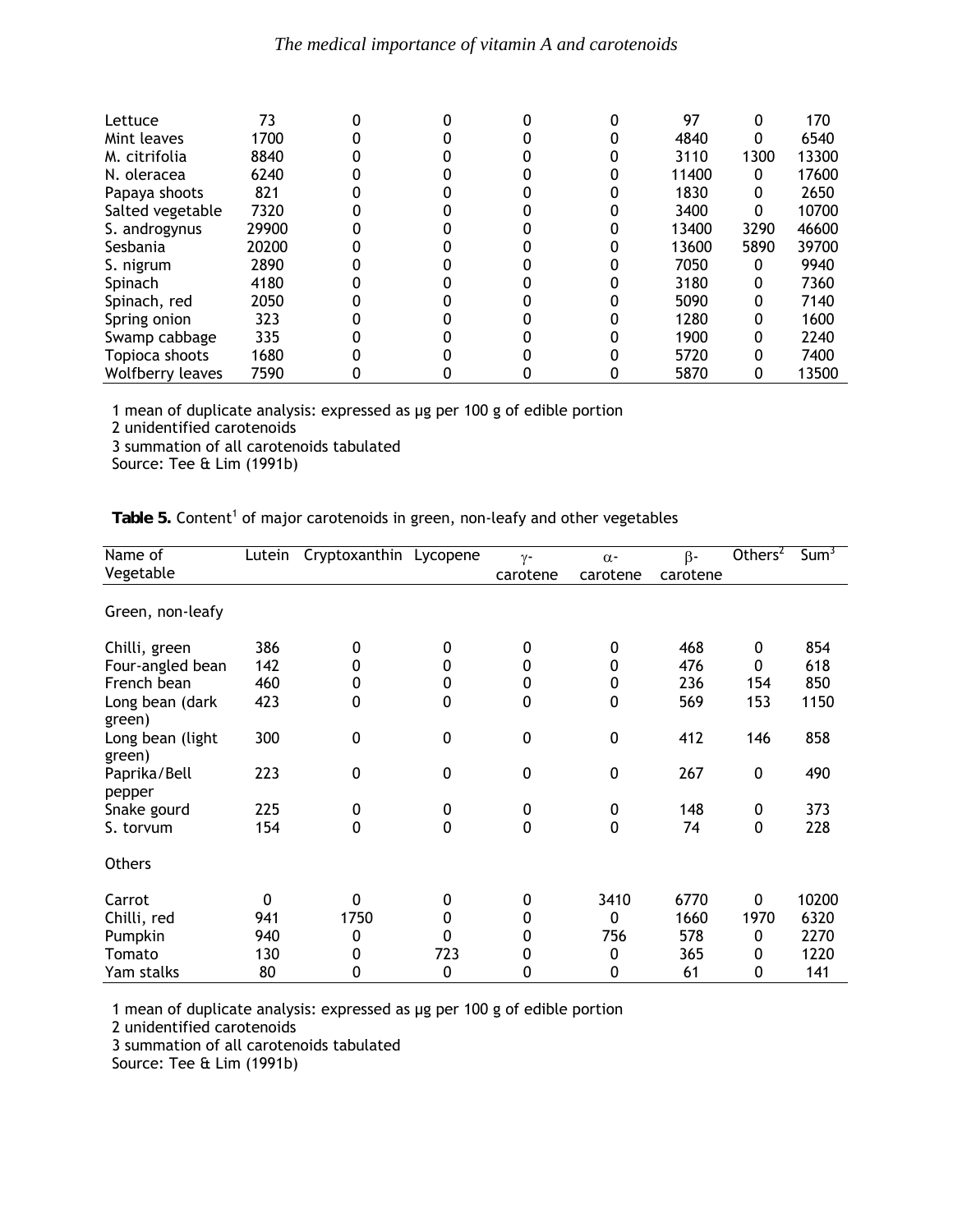| Name of Vegetable         |              | Lutein Cryptoxanthin Lycopene |          | $\gamma$ -   | $\alpha$ - | $\beta$ - | Others <sup>2</sup> | Sum <sup>3</sup> |
|---------------------------|--------------|-------------------------------|----------|--------------|------------|-----------|---------------------|------------------|
|                           |              |                               |          | carotene     | carotene   | carotene  |                     |                  |
| Banana (Pisang<br>emas)   | 27           | 0                             | 0        | 0            | 62         | 40        | 0                   | 129              |
| Banana (Pisang<br>tanduk) | 37           | 0                             | $\Omega$ | $\mathbf{0}$ | 157        | 92        | 0                   | 286              |
| B. macrophylla            | 457          | 155                           | 0        | 52           | 0          | 301       | 514                 | 1480             |
| Jackfruit                 | 95           | 17                            |          | 0            | 0          | 56        | 56                  | 224              |
| Mandarin orange           | 113          | 688                           |          | 59           | 0          | 81        | 151                 | 1090             |
| Mango (Black Gold)        | $\mathbf{0}$ | 0                             |          | 0            |            | 615       | 0                   | 615              |
| Musk lime                 | 65           | 446                           |          |              |            | 12        | 0                   | 523              |
| Orange                    | 30           | 332                           |          |              |            | 25        | 218                 | 605              |
| Papaya                    | 0            | 1480                          | 2000     | 118          |            | 0228      | 294                 | 4120             |
| Papaya (Exotica)          | O            | 615                           | 2330     | 189          |            | 321       | 304                 | 3760             |
| Plum, red                 | 149          | 40                            | 0        | 0            |            | 127       | $\Omega$            | 316              |
| Starfruit/carambola       | 66           | 1070                          | 0        |              |            | 28        | 551                 | 1720             |
| Tree tomato               | 0            | 1240                          |          |              |            | 599       | $\Omega$            | 1840             |
| Watermelon (red)          | 0            | 457                           | 5300     | 90           | 0          | 324       | 0                   | 6170             |

Table 6. Content<sup>1</sup> of major carotenoids in fruits

1 mean of duplicate analysis: expressed as µg per 100 g of edible portion

2 unidentified carotenoids

3 summation of all carotenoids tabulated

Source: Tee & Lim (1991b)

### c. Retinoids in food and feed

HPLC was also widely used in the determination of retinol in various foodstuffs. As for determination of carotenoids in plant materials, earlier studies had made use of normal-phase HPLC, whereas later studies tended to favour the use of reverse-phase HPLC. Two early studies using normal-phase HPLC were reported before 1980. Head & Gibbs (1977) reported the determination of retinol in mixed food items or composites of complete meals using a LiChrosorb Si60 column. The pigments were eluted using gradient elution by programmed mixing of hexane from one pump with methylene chloride-isopropanol from another. Retinol in the samples was monitored at 325 nm. In the same year, Dennison & Kirk (1977) reported the analysis of retinol in several cereal products. A µPorasil column was used, and retinol eluted isocratically using a mobile phase consisting of a mixture of hexane and chloroform (containing 1% ethanol) and detected at 313 nm. In both studies, the investigators reported that the presence of carotenoids did not interfere with the determination of retinol.

### d. Retinoids in blood

As for the analysis of retinoids in foods, early studies of retinoids in blood were carried out using normal-phase HPLC. De Ruyter and de Leenher (1976) reported the use of a 10-um silica column with a mixture of petroleum ether, dichloromethane and isopropanol for the determination of serum retinol. Subsequently, these investigators employed reverse-phase HPLC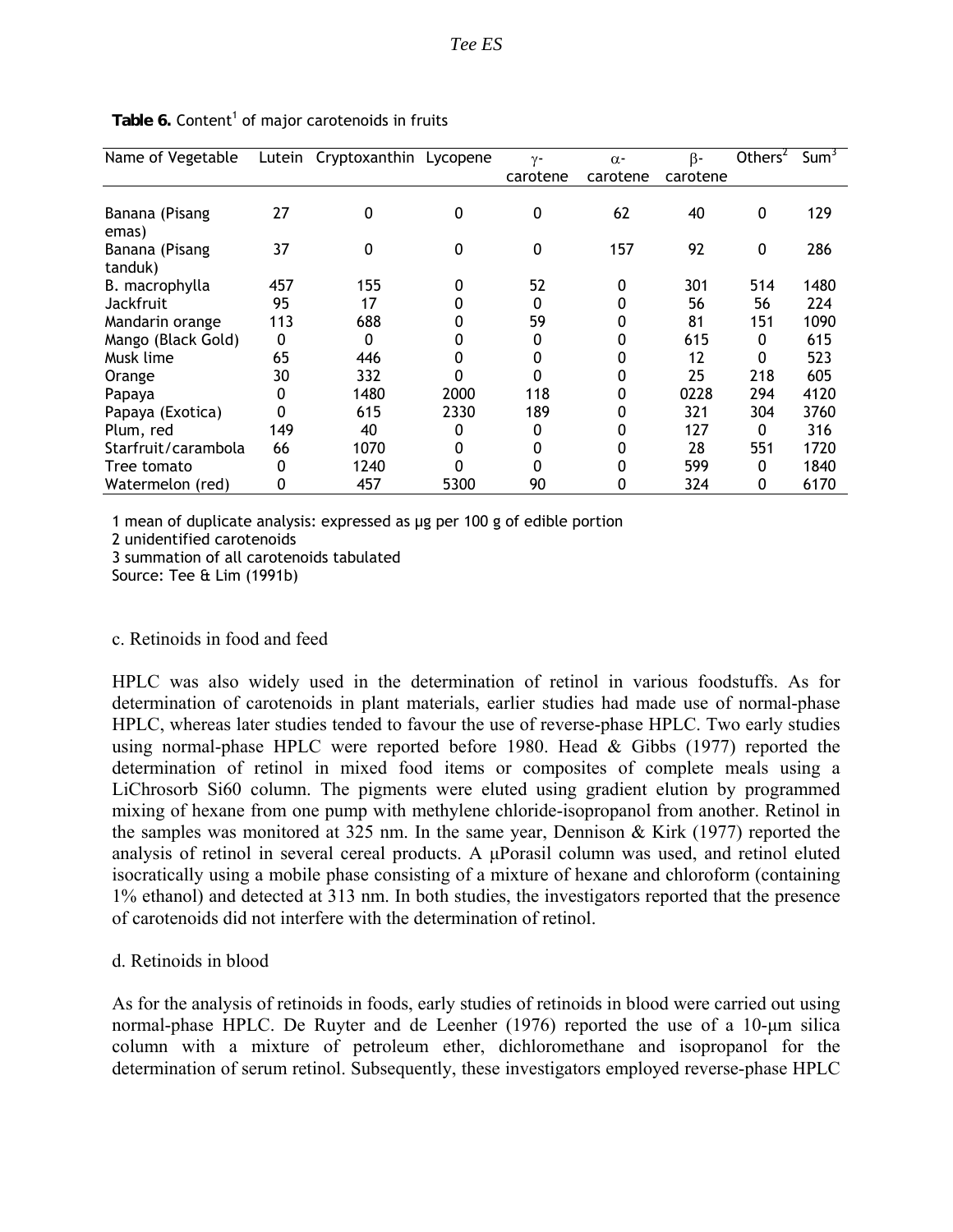for the simultaneous determination of retinol and retinyl esters in serum (De Ruyter & de Leenher, 1978).

In general, reverse-phase HPLC applied to the determination of vitamin A in blood plasma or serum by various investigators were as described above for various foodstuffs. One early study in this area was reported by De Leenher *et al.* (1979), in which retinol and tocopherol were simultaneously determined. These two fat-soluble vitamins were also determined by Chow & Omaye (1983), Nierenberg & Lester (1985), and Sanz & Santa-Cruz (1986). In the last named study, the detector was first set at 340 nm for the first three minutes and thereafter at 280 nm. Williams (1985) employed fluorescence detection for the determination of retinol and tocopherol in serum. The detector was programmed for excitation and emission at two wavelengths. Huang *et al.* (1986) introduced further sophistication in the detection procedure in their study. Retinol was detected at 313 nm, whereas tocopherols were monitored using electrochemical detection.

Besides retinol, other retinoids in serum or blood samples were also investigated. Besner & Leclaire (1980) reported the determination of retinol and retinoic acid. In the study by Annesley et al. (1984), programmed gradient elution was used to effect the separation of various retinoids, namely retinol, retinyl acetate, trans- and cis-retinoic acid and etretinate. For the separation of isotretinoin, tretinoin and their 4-oxo metabolites, Wyss & Bucheli (1988) used two reversephase columns coupled in series. A fully automated gradient system and the column-switching technique was employed.

e. Carotenoids and retinoids in food samples

Several studies were encountered that determined both carotenes and retinol in various food samples. Since β-carotene has an absorption maximum at 450 nm but does not absorb at 325 nm, and the converse is true for retinol, both compounds could not be simultaneously detected at one wavelength. Thus, in the studies cited above, samples had to be injected twice in order to determine both compounds. However, simultaneous determinations could be achieved if two detectors set at 450 and 325 nm could be connected in series for continuous monitoring of the eluate. Alternatively, if a single detector was used, the wavelength could be changed in the middle of a run. The switch could be done manually, which would require close monitoring of the run, and could be rather tedious. More recently, programmable detectors have become available, in which wavelength change can be programmed at a pre-determined time. Several studies are cited below to illustrate the approaches taken to achieve simultaneous detection of carotene and retinol.

Landen & Eitenmiller (1979) reported the continuous monitoring of β-carotene at 436 nm and retinol and retinyl esters at 313 nm eluted from a  $\mu$ Bondapak C<sub>18</sub> column using a mixture of methylene chloride and acetonitrile. Stancher & Zonta (1982) described their experiences in the simultaneous determination of retinol and its isomer, and  $α$ - and β-carotene in cheese. Normalphase HPLC was carried out using a LiChrosorb Si60 column, an isocratic mobile phase of methylethylketone-hexane. To enable the detection of retinol and carotene in a single injection, the detector was first set at 450 nm detection of the latter. After the elution of carotene, the detector was quickly switched to 340 nm for retinol and its isomers. The investigators reported that the system was not able to separate  $α$ -and  $β$ -carotene.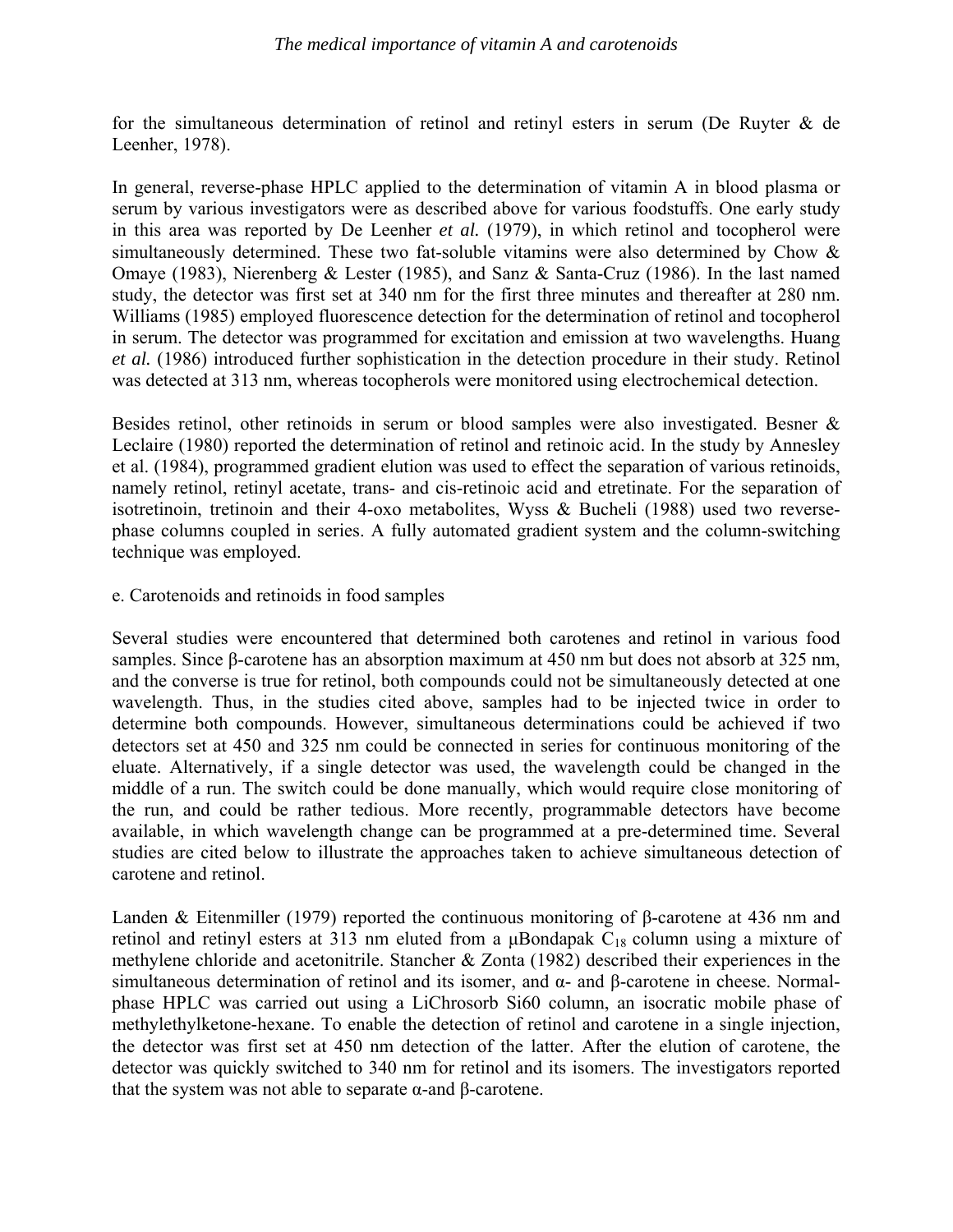*Tee ES* 

Tee & Lim (1992) reported the simultaneous determination of retinol and several carotenoids in an HPLC system developed for the study of foods of animal origin. The carotenoids and retinol were separated isocratically on an octadecylsilane  $(C_{18})$  column using a ternary mixture of acetonitrile, methanol and ethyl acetate. This is the same system as that described earlier for the determination of several carotenoids in fruits and vegetables. Two detectors connected in series were used to detect and quantify carotenoids simultaneously at 436 nm and retinol at 313 nm in a single chromatographic run (Figure 2). All the samples were also simultaneously determined using the AOAC open-column (alumina) chromatographic method. The AOAC method was found to give significantly higher retinol contents in the foods studied, due to the presence of other pigments that gave falsely elevated absorbance readings (Table 7). Although there was no statistically significantly difference in β-carotene contents given by the HPLC and AOAC methods, there were more foods with higher results given by the latter method (Table 8).



**Figure 2.** HPLC chromatogram of a mixture of retinol and carotenid standards. Retinol and carotenoids were detected at 325 nm and 436 nm respectively, using two detectors connected in series. Other chromatography conditions are as given in the text. A volume of 50µl of the standard mixture was injected. 1 = retinol; 2 = lutein; 3 = cryptoxanthin; 4 = lycopene; 5 =  $\gamma$ -carotene; 6 =  $\alpha$ -carotene; 7 =  $\beta$ carotene.

Source: Tee *et al.*, (1994)

#### g. Carotenoids and retinoids in blood

Several studies on the determination of both carotenes and retinol in blood or serum samples have also been made. As described for food samples above, earlier studies made use of two separate sample injections to enable detection of carotene and retinol in the same sample. Broich *et al.* (1983) reported the determination of lycopene,  $\alpha$ - and β-carotene and retinyl esters using a Supelco C<sub>18</sub> column and a mobile phase of methanol, acetonitrile and chloroform. The carotenoids were monitored at 446 nm, and retinyl esters at 325 nm using two separate sample injections. In another study, Katrangi *et al.* (1984) reported the separation of lycopene, α-, β-, δand  $\gamma$ -carotene using a µBondapak C<sub>18</sub> column and acetonitrile-chloroform as the mobile phase. The carotenes were monitored at 462 nm. Delta- and γ-carotenes were not separated and usually comprised a small proportion of total carotenoids. α-Carotene was also not separated from β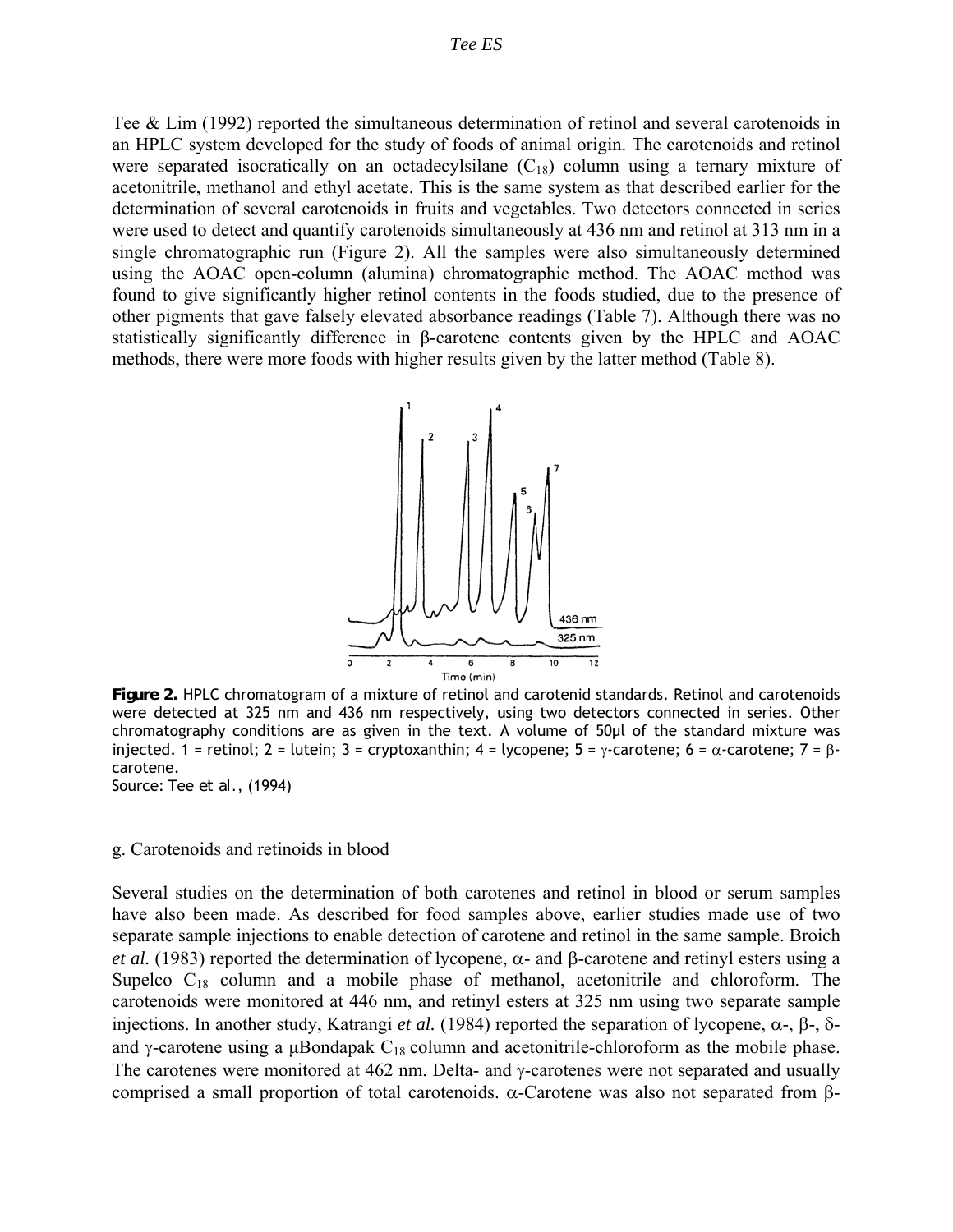carotene, appearing only as a shoulder on the latter peak. Total carotenoids in the serum samples were also determined by obtaining absorbance reading of extracts at 450 nm. Retinol was also determined in the study, but using a separate chromatographic system. A 10-µm Radial Pak  $C_8$ reverse-phase column and a mobile phase consisting of methanol-water were used for this determination.

|  | Table 7. Mean retinol content of selected foods of animal origin and processed foods |  |  |  |  |  |  |  |
|--|--------------------------------------------------------------------------------------|--|--|--|--|--|--|--|
|--|--------------------------------------------------------------------------------------|--|--|--|--|--|--|--|

| Name of food                                 |                    | µg per 100g of edible portion |                   |
|----------------------------------------------|--------------------|-------------------------------|-------------------|
|                                              | <b>AOAC</b> method | <b>HPLC</b> method            | <b>AOAC: HPLC</b> |
|                                              |                    |                               |                   |
| Eggs                                         |                    |                               |                   |
| Century egg                                  | 118                | 96.0                          | 1.2               |
| Duck $egg1$                                  | 196                | 141                           | 1.4               |
| Hen egg                                      | 140                | 90.5                          | 1.6               |
| Quail egg                                    | 209                | 97.0                          | 2.2               |
| Salted egg                                   | 136                | 54.0                          | 2.5               |
| <b>Fish and Seafoods</b>                     |                    |                               |                   |
| Anchovies                                    | 50.5               | 14.5                          | 3.5               |
| <b>Black pomfret</b>                         | 52.0               | 62.5                          | 0.8               |
| Canned sardine                               | 76.5               | 13.5                          | 5.7               |
| Cockles1                                     | 69.3               | 8.3                           | 8.3               |
| Crab meat                                    | 7.5                | 2.0                           | 3.8               |
| Cuttlefish                                   | 16.5               | 9.5                           | 1.7               |
| Dried cuttlefish                             | 36.0               | 12.0                          | 3.0               |
| Dried oyster                                 | 132                | 32.5                          | 4.1               |
| Dried prawn                                  | 28.0               | 1.0                           | 28.0              |
| Fermented shrimp                             | 143                | 98.5                          | 1.5               |
| Indian mackerel                              | 25.5               | 8.0                           | 3.2               |
| Lobster                                      | 9.5                | 2.5                           | 3.8               |
| Pink prawn                                   | 8.5                | 3.0                           | 2.8               |
| Scallop                                      | 74.0               | 16.0                          | 4.6               |
| Shrimp paste                                 | 203                | 52.5                          | 3.9               |
| Spanish mackerel                             | 34.0               | 7.5                           | 4.5               |
| <b>Meat and Meat Products</b>                |                    |                               |                   |
| Beef, local                                  | 12.0               | 1.0                           | 12.0              |
| Chicken burger                               | 79.5               | 15.5                          | 5.1               |
| Chicken frankfurter                          | 46.5               | 11.5                          | 4.0               |
| Chicken heart                                | 45.0               | 15.5                          | 2.9               |
| Chicken liver <sup>1</sup>                   | 6260               | 8240                          | 0.8               |
| Chicken thigh                                | 24.5               | 16.5                          | 1.5               |
| Mutton, local                                | 23.5               | 4.5                           | 5.2               |
| Milk and Milk Products                       |                    |                               |                   |
| <b>Butter</b>                                | 176                | 140                           | 1.3               |
| Cheese $2$                                   | 138                | 129                           | 1.1               |
| Malted milk powder <sup>1</sup>              | 586                | 552                           | 1.1               |
| Full-cream milk powder $1$                   | 661                | 672                           | 1.0               |
| Sweetened condensed filled milk <sup>1</sup> | 265                | 281                           | 0.9               |
| Sweetened condensed milk                     | 274                | 257                           | 1.1               |
| Ultra-high temperature (UHT) milk            | 38.5               | 20.5                          | 1.9               |
| Oils                                         |                    |                               |                   |
| Ghee                                         | 169                | 151                           | 1.1               |
| Margarine                                    | 246                | 243                           | 1.0               |
| <b>Other Processed Foods</b>                 |                    |                               |                   |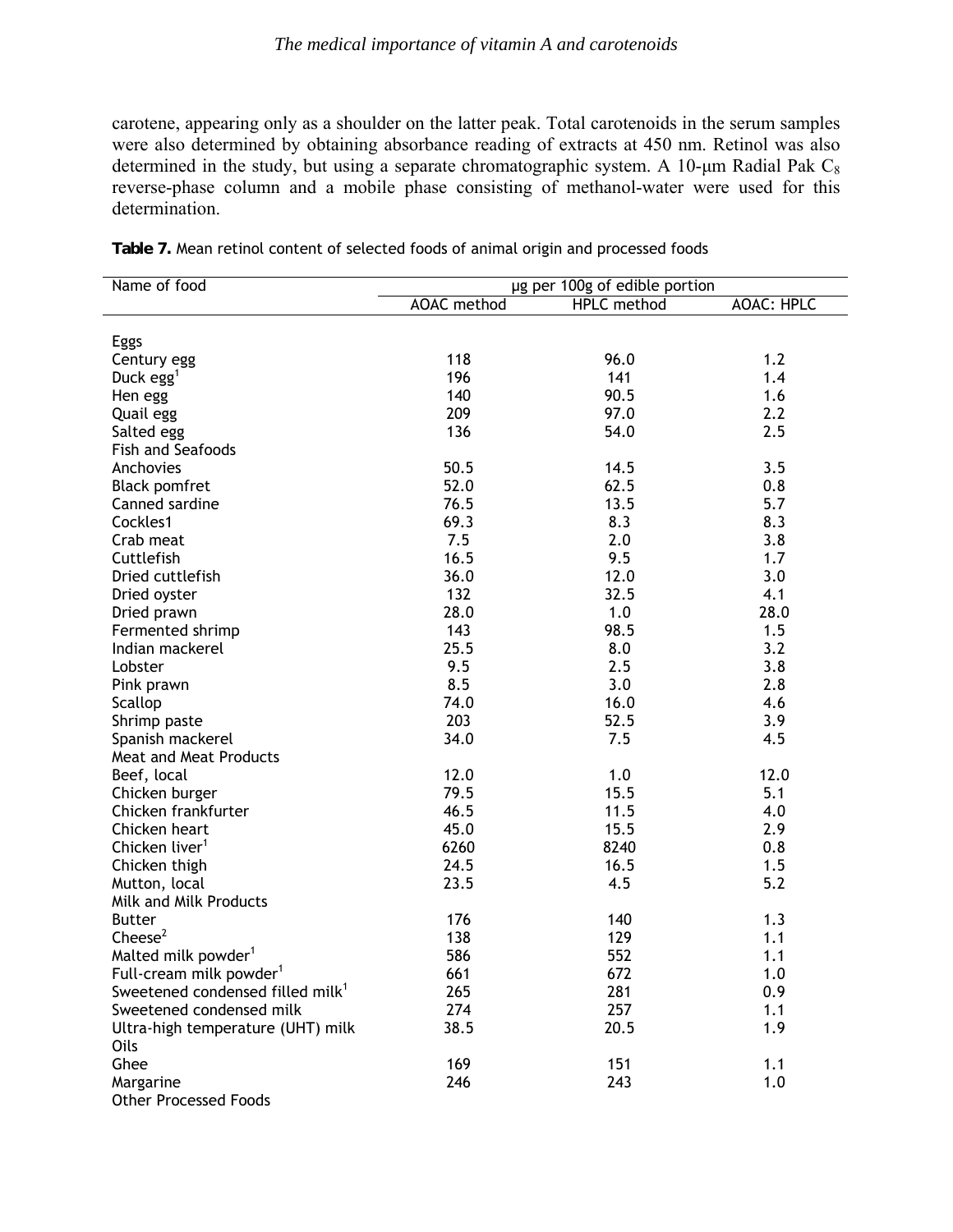| Canned baked bean   | 28.0 | 1.0 | 28.0 |
|---------------------|------|-----|------|
| Cornflakes          | 764  | 803 |      |
| Wheat infant cereal | 363  | 363 |      |

Mean of duplicate analyses, except items marked 1 (6 analyses) and 2 (4 analyses) Source: Tee & Lim (1992)

**Table 8.** Mean β-carotene content of selected foods of animal origin and processed foods

| µg per 100g of edible portion<br><b>AOAC: HPLC</b><br><b>AOAC</b> method<br>HPLC method<br>Eggs<br>11.0<br>3.5<br>3.1<br>Century egg<br>24.0<br>31.8<br>0.8<br>Duck $egg1$<br>16.0<br>16.0<br>1.0<br>Hen egg<br>$5.0$<br>20.0<br>4.0<br>Quail egg<br>18.5<br>9.5<br>2.0<br>Salted egg<br>Fish and Seafoods<br>7.0<br>6.0<br>1.2<br>Anchovies<br>0.4<br>4.0<br>0.1<br><b>Black pomfret</b><br>1980<br>62.5<br>Canned sardine<br>31.7<br>157<br>194<br>0.8<br>Cockles1<br>33.0<br>44.0<br>0.8<br>Crab meat<br>0.0<br>0.0<br>1.0<br>Cuttlefish<br>9.5<br>9.5<br>1.0<br>Dried cuttlefish<br>208<br>138<br>1.5<br>Dried oyster<br>33.0<br>34.5<br>1.0<br>Dried prawn<br>15.0<br>Fermented shrimp<br>1.5<br>0.1<br>1.5<br>0.1<br>15.0<br>Indian mackerel<br>136<br>149<br>0.9<br>Lobster<br>41.0<br>49.5<br>0.8<br>Pink prawn<br>55.0<br>39.0<br>1.4<br>Scallop<br>1.9<br>14.5<br>7.5<br>Shrimp paste<br>0.3<br>3.0<br>0.1<br>Spanish mackerel<br><b>Meat and Meat Products</b><br>0.7<br>6.5<br>9.5<br>Beef, local<br>0.7<br>0.2<br>3.5<br>Chicken burger |
|------------------------------------------------------------------------------------------------------------------------------------------------------------------------------------------------------------------------------------------------------------------------------------------------------------------------------------------------------------------------------------------------------------------------------------------------------------------------------------------------------------------------------------------------------------------------------------------------------------------------------------------------------------------------------------------------------------------------------------------------------------------------------------------------------------------------------------------------------------------------------------------------------------------------------------------------------------------------------------------------------------------------------------------------------|
|                                                                                                                                                                                                                                                                                                                                                                                                                                                                                                                                                                                                                                                                                                                                                                                                                                                                                                                                                                                                                                                      |
|                                                                                                                                                                                                                                                                                                                                                                                                                                                                                                                                                                                                                                                                                                                                                                                                                                                                                                                                                                                                                                                      |
|                                                                                                                                                                                                                                                                                                                                                                                                                                                                                                                                                                                                                                                                                                                                                                                                                                                                                                                                                                                                                                                      |
|                                                                                                                                                                                                                                                                                                                                                                                                                                                                                                                                                                                                                                                                                                                                                                                                                                                                                                                                                                                                                                                      |
|                                                                                                                                                                                                                                                                                                                                                                                                                                                                                                                                                                                                                                                                                                                                                                                                                                                                                                                                                                                                                                                      |
|                                                                                                                                                                                                                                                                                                                                                                                                                                                                                                                                                                                                                                                                                                                                                                                                                                                                                                                                                                                                                                                      |
|                                                                                                                                                                                                                                                                                                                                                                                                                                                                                                                                                                                                                                                                                                                                                                                                                                                                                                                                                                                                                                                      |
|                                                                                                                                                                                                                                                                                                                                                                                                                                                                                                                                                                                                                                                                                                                                                                                                                                                                                                                                                                                                                                                      |
|                                                                                                                                                                                                                                                                                                                                                                                                                                                                                                                                                                                                                                                                                                                                                                                                                                                                                                                                                                                                                                                      |
|                                                                                                                                                                                                                                                                                                                                                                                                                                                                                                                                                                                                                                                                                                                                                                                                                                                                                                                                                                                                                                                      |
|                                                                                                                                                                                                                                                                                                                                                                                                                                                                                                                                                                                                                                                                                                                                                                                                                                                                                                                                                                                                                                                      |
|                                                                                                                                                                                                                                                                                                                                                                                                                                                                                                                                                                                                                                                                                                                                                                                                                                                                                                                                                                                                                                                      |
|                                                                                                                                                                                                                                                                                                                                                                                                                                                                                                                                                                                                                                                                                                                                                                                                                                                                                                                                                                                                                                                      |
|                                                                                                                                                                                                                                                                                                                                                                                                                                                                                                                                                                                                                                                                                                                                                                                                                                                                                                                                                                                                                                                      |
|                                                                                                                                                                                                                                                                                                                                                                                                                                                                                                                                                                                                                                                                                                                                                                                                                                                                                                                                                                                                                                                      |
|                                                                                                                                                                                                                                                                                                                                                                                                                                                                                                                                                                                                                                                                                                                                                                                                                                                                                                                                                                                                                                                      |
|                                                                                                                                                                                                                                                                                                                                                                                                                                                                                                                                                                                                                                                                                                                                                                                                                                                                                                                                                                                                                                                      |
|                                                                                                                                                                                                                                                                                                                                                                                                                                                                                                                                                                                                                                                                                                                                                                                                                                                                                                                                                                                                                                                      |
|                                                                                                                                                                                                                                                                                                                                                                                                                                                                                                                                                                                                                                                                                                                                                                                                                                                                                                                                                                                                                                                      |
|                                                                                                                                                                                                                                                                                                                                                                                                                                                                                                                                                                                                                                                                                                                                                                                                                                                                                                                                                                                                                                                      |
|                                                                                                                                                                                                                                                                                                                                                                                                                                                                                                                                                                                                                                                                                                                                                                                                                                                                                                                                                                                                                                                      |
|                                                                                                                                                                                                                                                                                                                                                                                                                                                                                                                                                                                                                                                                                                                                                                                                                                                                                                                                                                                                                                                      |
|                                                                                                                                                                                                                                                                                                                                                                                                                                                                                                                                                                                                                                                                                                                                                                                                                                                                                                                                                                                                                                                      |
|                                                                                                                                                                                                                                                                                                                                                                                                                                                                                                                                                                                                                                                                                                                                                                                                                                                                                                                                                                                                                                                      |
|                                                                                                                                                                                                                                                                                                                                                                                                                                                                                                                                                                                                                                                                                                                                                                                                                                                                                                                                                                                                                                                      |
|                                                                                                                                                                                                                                                                                                                                                                                                                                                                                                                                                                                                                                                                                                                                                                                                                                                                                                                                                                                                                                                      |
|                                                                                                                                                                                                                                                                                                                                                                                                                                                                                                                                                                                                                                                                                                                                                                                                                                                                                                                                                                                                                                                      |
|                                                                                                                                                                                                                                                                                                                                                                                                                                                                                                                                                                                                                                                                                                                                                                                                                                                                                                                                                                                                                                                      |
| 0.2<br>0.2<br>Chicken frankfurter<br>1.4                                                                                                                                                                                                                                                                                                                                                                                                                                                                                                                                                                                                                                                                                                                                                                                                                                                                                                                                                                                                             |
| 1.5<br>15.0<br>0.1<br>Chicken heart                                                                                                                                                                                                                                                                                                                                                                                                                                                                                                                                                                                                                                                                                                                                                                                                                                                                                                                                                                                                                  |
| 29.3<br>Chicken liver <sup>1</sup><br>17.7<br>1.7                                                                                                                                                                                                                                                                                                                                                                                                                                                                                                                                                                                                                                                                                                                                                                                                                                                                                                                                                                                                    |
| 0.0<br>0.0<br>1.0<br>Chicken thigh                                                                                                                                                                                                                                                                                                                                                                                                                                                                                                                                                                                                                                                                                                                                                                                                                                                                                                                                                                                                                   |
| 0.0<br>0.0<br>1.0<br>Mutton, local                                                                                                                                                                                                                                                                                                                                                                                                                                                                                                                                                                                                                                                                                                                                                                                                                                                                                                                                                                                                                   |
| Milk and Milk Products                                                                                                                                                                                                                                                                                                                                                                                                                                                                                                                                                                                                                                                                                                                                                                                                                                                                                                                                                                                                                               |
| 563<br>0.8<br><b>Butter</b><br>675                                                                                                                                                                                                                                                                                                                                                                                                                                                                                                                                                                                                                                                                                                                                                                                                                                                                                                                                                                                                                   |
| Cheese $2$<br>173<br>221<br>0.8                                                                                                                                                                                                                                                                                                                                                                                                                                                                                                                                                                                                                                                                                                                                                                                                                                                                                                                                                                                                                      |
| 7.5<br>14.7<br>2.0<br>Malted milk powder <sup>1</sup>                                                                                                                                                                                                                                                                                                                                                                                                                                                                                                                                                                                                                                                                                                                                                                                                                                                                                                                                                                                                |
| Full-cream milk powder <sup>1</sup><br>128<br>137<br>0.9                                                                                                                                                                                                                                                                                                                                                                                                                                                                                                                                                                                                                                                                                                                                                                                                                                                                                                                                                                                             |
| Sweetened condensed filled milk <sup>1</sup><br>2.5<br>5.5<br>0.5                                                                                                                                                                                                                                                                                                                                                                                                                                                                                                                                                                                                                                                                                                                                                                                                                                                                                                                                                                                    |
| 52.8<br>37.2<br>0.7<br>Sweetened condensed milk                                                                                                                                                                                                                                                                                                                                                                                                                                                                                                                                                                                                                                                                                                                                                                                                                                                                                                                                                                                                      |
| 8.5<br>20.0<br>0.4<br>Ultra-high temperature (UHT) milk                                                                                                                                                                                                                                                                                                                                                                                                                                                                                                                                                                                                                                                                                                                                                                                                                                                                                                                                                                                              |
| Oils                                                                                                                                                                                                                                                                                                                                                                                                                                                                                                                                                                                                                                                                                                                                                                                                                                                                                                                                                                                                                                                 |
| 0.8<br>Ghee<br>452<br>549                                                                                                                                                                                                                                                                                                                                                                                                                                                                                                                                                                                                                                                                                                                                                                                                                                                                                                                                                                                                                            |
| 907<br>897<br>1.0<br>Margarine                                                                                                                                                                                                                                                                                                                                                                                                                                                                                                                                                                                                                                                                                                                                                                                                                                                                                                                                                                                                                       |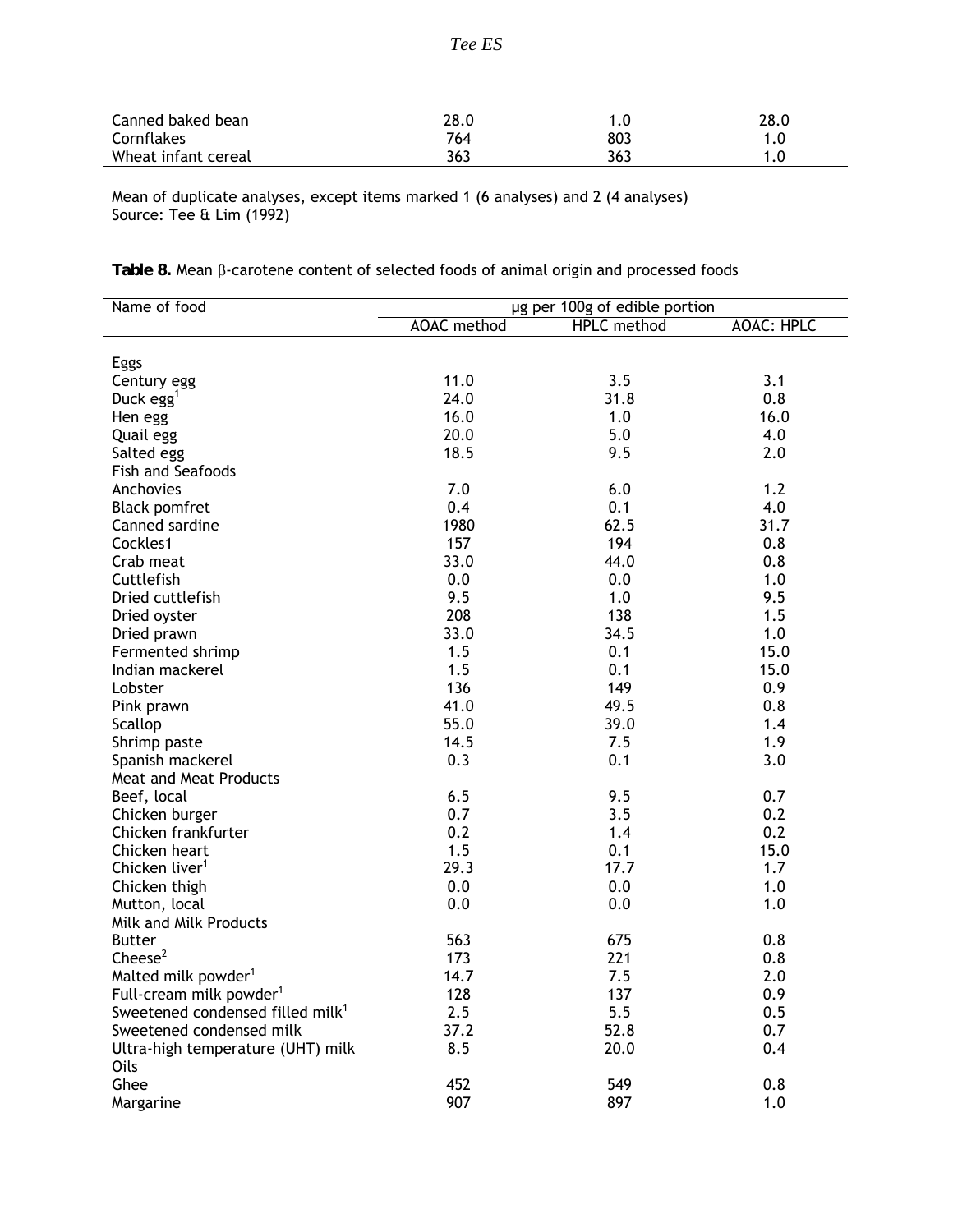#### *The medical importance of vitamin A and carotenoids*

| Other Processed Foods |      |      |      |
|-----------------------|------|------|------|
| Canned baked bean     | 2050 | 127  | 16.2 |
| <b>Cornflakes</b>     | 78.5 | 51.5 | 1.5  |
| Wheat infant cereal   | 18.5 | 20.5 | በ ዓ  |

Mean of duplicate analyses, except items marked 1 (6 analyses) and 2 (4 analyses) Source: Tee & Lim (1992)

This laboratory also reported the simulataneous determination of retinol and several carotenoids in serum using a reversed-phase HPLC method (Tee *et al.,* 1994). The method is as described above for the determination of retinol and carotenoids in food samples. Mean retinol and carotenoids for the 100 subjects studied are as given in Table 9. The most abundant carotenoids in the serum samples studied were lutein and cryptoxanthin, followed by β-carotene and lycopene (Figure 3). All the serum samples were also simultaneously determined using the direct spectrophotometric method for carotenoids and the Carr-Price colorimetric method for retinol. Compared to the conventional methods, the HPLC method was found to give significantly higher results for retinol and total carotenoid concentrations. The major advantages of the liquid chromatographic method are that it is more specific and that it overcomes the problems associated with the Carr-Price method. In addition, only the HPLC procedure could provide an account of the serum carotenoid profile.

The HPLC method was subsequently improved to enable the simultaneous determination of tocopherols in addition to retinol and several carotenoids (Tee and Khor, 1995). The addition of another detection channel enabled the simultaneous determination of these three groups of vitamins/provitamins. Further improvement is being made to the method to enable it to be used for small volume of blood samples from children collected from field surveys.



Figure 3. Proportions of major carotenoids in human sera (n = 100). Source: Tee *et al.,* (1994)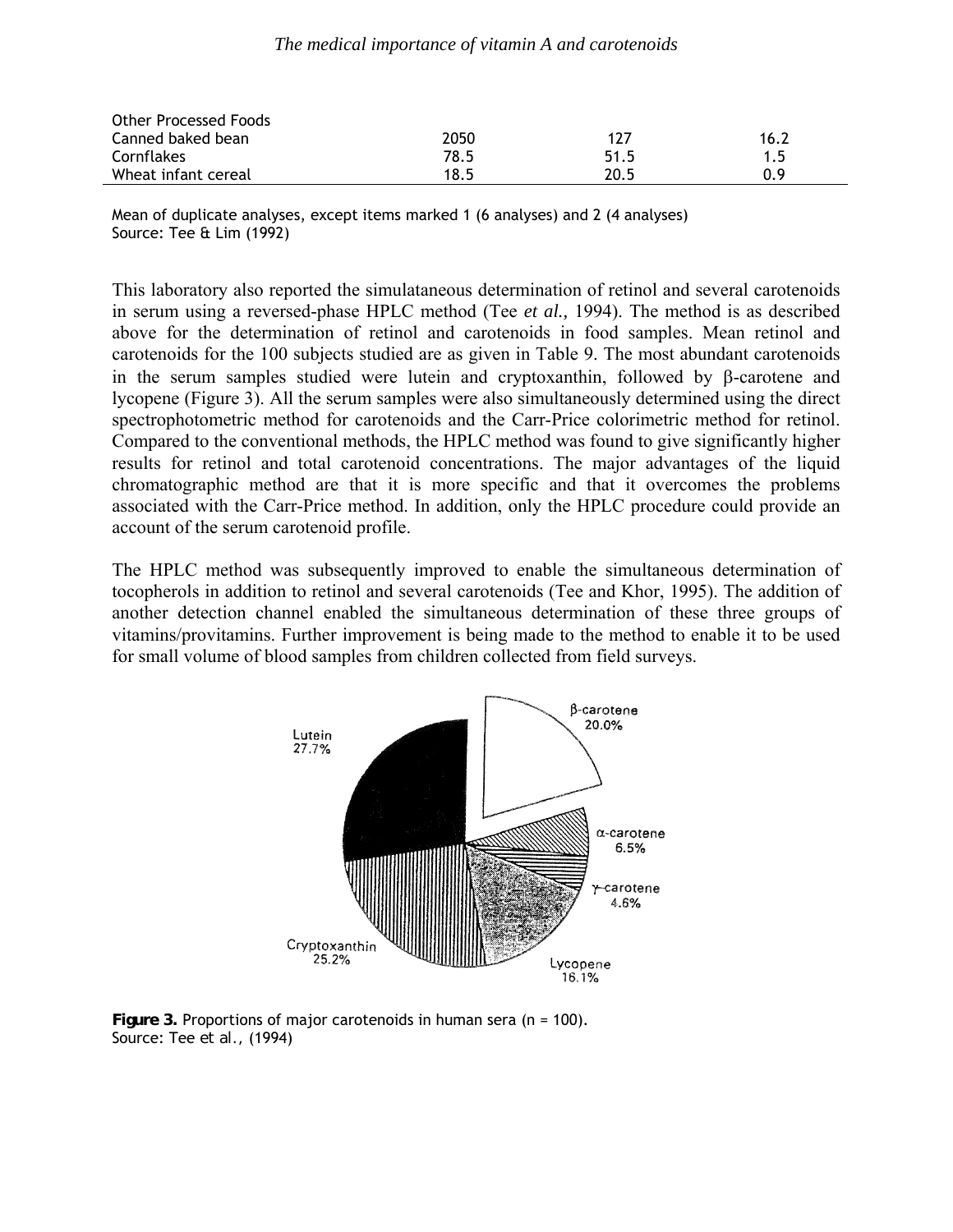### **CONCLUSIONS**

Vitamin A deficiency remains a serious problem in many developing countries of the world, affecting mainly young children. An estimate is that at any one time, some 20-40 million preschool children suffer from at least mild deficiency of the vitamin. Such numbers are mindboggling and beyond the imagination of people living in countries relatively free of the problem. A large proportion of these affected children are from countries in the South and East Asia region. This laboratory has proposed to carry out some investigations into the extent of the problem in the country in the near future.

The main source of vitamin A in the diet of the rural communities in developing countries is carotenoids, the precursors of vitamin A, from vegetables and fruits. Pre-formed vitamin A in meat, liver, and eggs is frequently out of reach of the economically deprived. Many of these countries have abundant vegetation, rich sources of carotenoids. There should indeed be no vitamin A deficiency problem. It is however known that vegetable consumption among young children is poor. Whatever small amounts of carotenoids ingested together with a diet poor in fat and protein makes absorption of these precursors of vitamin A poorly absorbed. At the same time, it is also not clear which of the fruits and vegetables are richest in β-carotene. These are obviously important areas for studies and intervention.

|                        | Retinol | Lutein | Cryptoxanthi | Lycopene | $\gamma$ - | $\alpha$ - | $\beta$ - | Sum   | Total |  |
|------------------------|---------|--------|--------------|----------|------------|------------|-----------|-------|-------|--|
|                        |         |        |              |          | Carotene   | Carotene   | Carotene  |       |       |  |
|                        |         |        |              |          |            |            |           |       |       |  |
| All subjects $(n=100)$ |         |        |              |          |            |            |           |       |       |  |
| Mean                   | 74.2    | 35.4   | 35.5         | 22.7     | 6.5        | 9.1        | 29.2      | 138.3 | 196.0 |  |
| Median                 | 74.0    | 31.8   | 28.9         | 18.1     | 5.4        | 7.6        | 24.1      | 128.8 | 185.4 |  |
| s.d                    | 23.0    | 13.5   | 20.5         | 13.9     | 3.8        | 6.7        | 21.3      | 61.8  | 83.2  |  |
| Minimum                | 30.9    | 6.0    | 3.6          | 1.1      | 0.0        | 0.0        | 2.7       | 15.2  | 23.3  |  |
| Maximum                | 167.1   | 71.2   | 105.7        | 68.3     | 19.5       | 39.6       | 116.9     | 335.8 | 448.4 |  |
| Male $(n=58)$          |         |        |              |          |            |            |           |       |       |  |
| Mean                   | 77.5    | 37.0   | 36.0         | 21.6     | 6.4        | 8.4        | 25.5      | 134.8 | 194.6 |  |
| Median                 | 76.4    | 31.8   | 29.4         | 16.4     | 5.7        | 7.5        | 21.3      | 128.1 | 185.4 |  |
| s.d                    | 22.8    | 14.0   | 20.6         | 13.0     | 3.7        | 6.4        | 16.4      | 55.7  | 77.0  |  |
| Minimum                | 35.5    | 14.3   | 3.6          | 4.3      | 2.1        | 0.0        | 5.2       | 41.1  | 62.2  |  |
| Maximum                | 167.1   | 70.8   | 98.6         | 68.3     | 19.5       | 39.6       | 80.9      | 325.3 | 443.1 |  |
| Female $(n=42)$        |         |        |              |          |            |            |           |       |       |  |
| Mean                   | 69.6    | 33.2   | 34.7         | 24.2     | 6.6        | 10.1       | 34.3      | 143.2 | 198.0 |  |
| Median                 | 70.5    | 32.1   | 27.9         | 21.3     | 5.3        | 8.5        | 27.9      | 134.2 | 185.9 |  |
| s.d.                   | 22.6    | 12.6   | 20.6         | 15.1     | 3.8        | 7.1        | 26.0      | 69.8  | 92.1  |  |
| Minimum                | 30.9    | 6.0    | 4.7          | 1.1      | 0.0        | 0.0        | 2.7       | 15.2  | 23.3  |  |
| Maximum                | 135.6   | 71.2   | 105.7        | 56.8     | 18.4       | 31.7       | 116.9     | 335.8 | 448.4 |  |

**Table 9.** Serum retinol and carotenoid levels (µg/dl) of study subjects

Source: Tee *et al.* (1994)

A new frontier in vitamin A research has been the examination of a possible association between carotenoids and retinoids and the development and prevention of cancer. Research in this area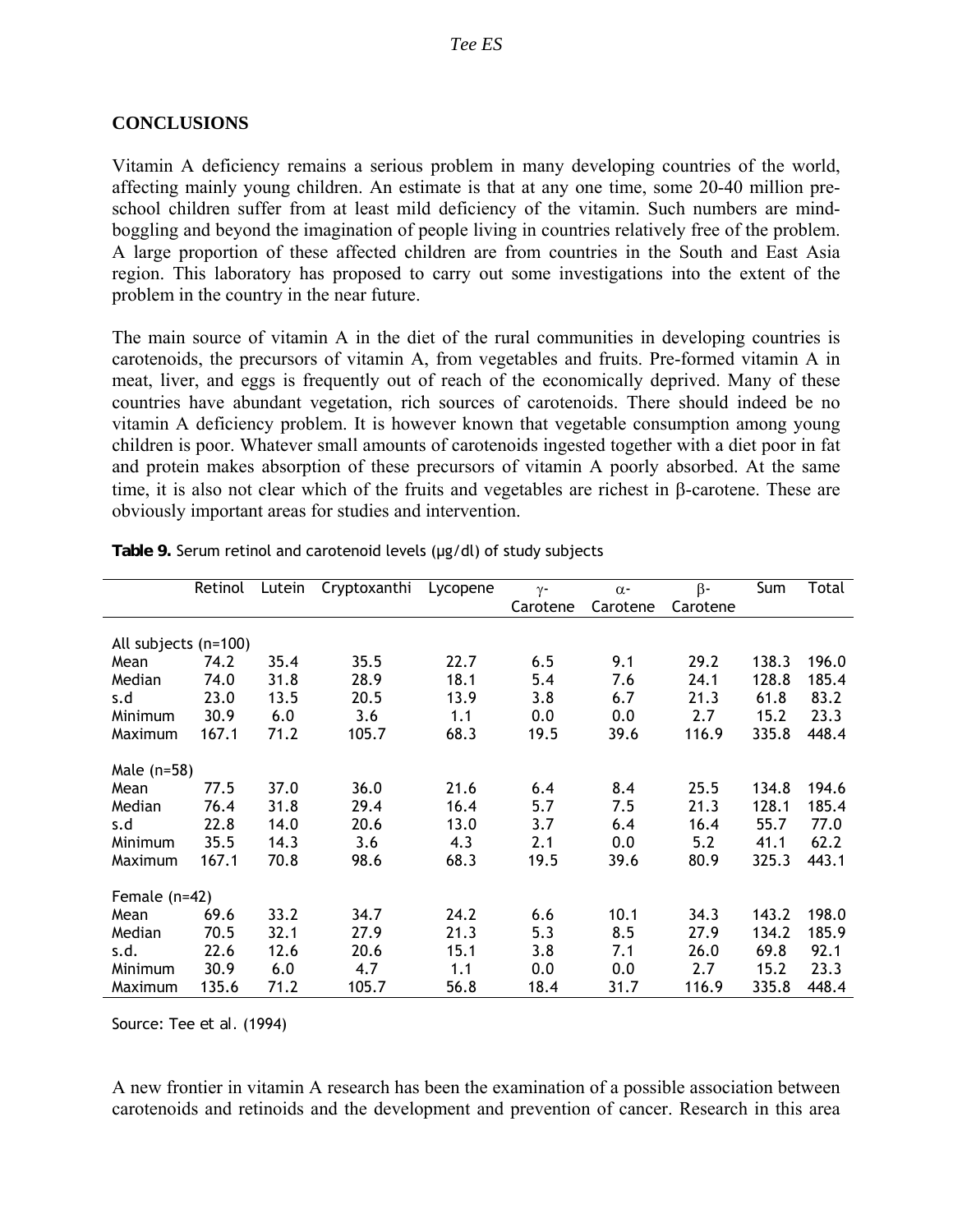#### *The medical importance of vitamin A and carotenoids*

can be likened to a huge jig-saw puzzle, with the pieces slowly being put into their places. Evidences have been accumulating from various angles to support this association. Publications in this field have been increasing at a very rapid rate. Nevertheless, it appears that it will take some time before a clear picture can be seen. It is still too early for recommendations to be made for routine retinol or carotenoid supplementation to prevent cancer.

Since the discovery of vitamin A as a fat-soluble growth factor in the early part of this century, research into carotenoids and retinoids has attracted the attention of many scientists. Volumes have been written about them, and many more will certain follow since many questions remain to be answered. Even the biochemical mechanisms of action of the vitamin and precursors remain largely unknown. There is thus a great deal of avenue for studies, for scientists looking for excitement in research.

The analysis of carotenoids and retinoids is complicated and beset with various problems. The analysis is complicated because of the large number of naturally occurring carotenoids (as many as 500 have been reported). There are much fewer retinoids, but the occurrence of cis- and transisomers of carotenoids and retinoids further complicates the analysis. The composition and content of carotenoids in various plant materials and retinoids in foods of animal origin vary widely. Not all of the naturally occurring carotenoids are precursors of vitamin A, and for those with provitamin A activity, the biological activity varies widely. There is also considerable variation in the biological activity of various retinoids.

The main problems associated with work on carotenoids and retinoids arise from the inherent instability of these compounds, especially towards light, heat, oxygen and acids. Various precautionary measures have to be taken during sample preparation and analysis. Thus careful and dedicated workers are required for the analysis. Another obstacle in the analysis is the difficulty in obtaining authentic reference carotenoids and retinoids as most of them are not available commercially.

It is therefore rather difficult to obtain accurate data on carotenoid and retinoid content and composition. The literature abounds with attempts at improving the analytical techniques. The procedure should be able to effectively remove interfering compounds, separate the carotenoids and retinoids and quantitate them accurately. This review has shown that there has been much work on method development and improvement in this field in the last three decades. From the use of counter-current distribution in the 1960's, thin-layer chromatography and adsorption (open) column chromatography became widely used in the 1970's and 1980's. From the late 1970's, high-pressure liquid chromatography became more prominently used for the analysis of carotenoids and retinoids, mainly because of the ability of the technique to effect rapid separation, its non-destructiveness and, more importantly, the better resolution that is achieved. The ability of HPLC to rapidly separate and quantitate various carotenoids and retinoids, at least in standard preparations, has been demonstrated. Its application to the analysis of foods, however, is still being developed and improved. As with other vitamins, the application of HPLC in the determination of these compounds will see further development and wider application in the future.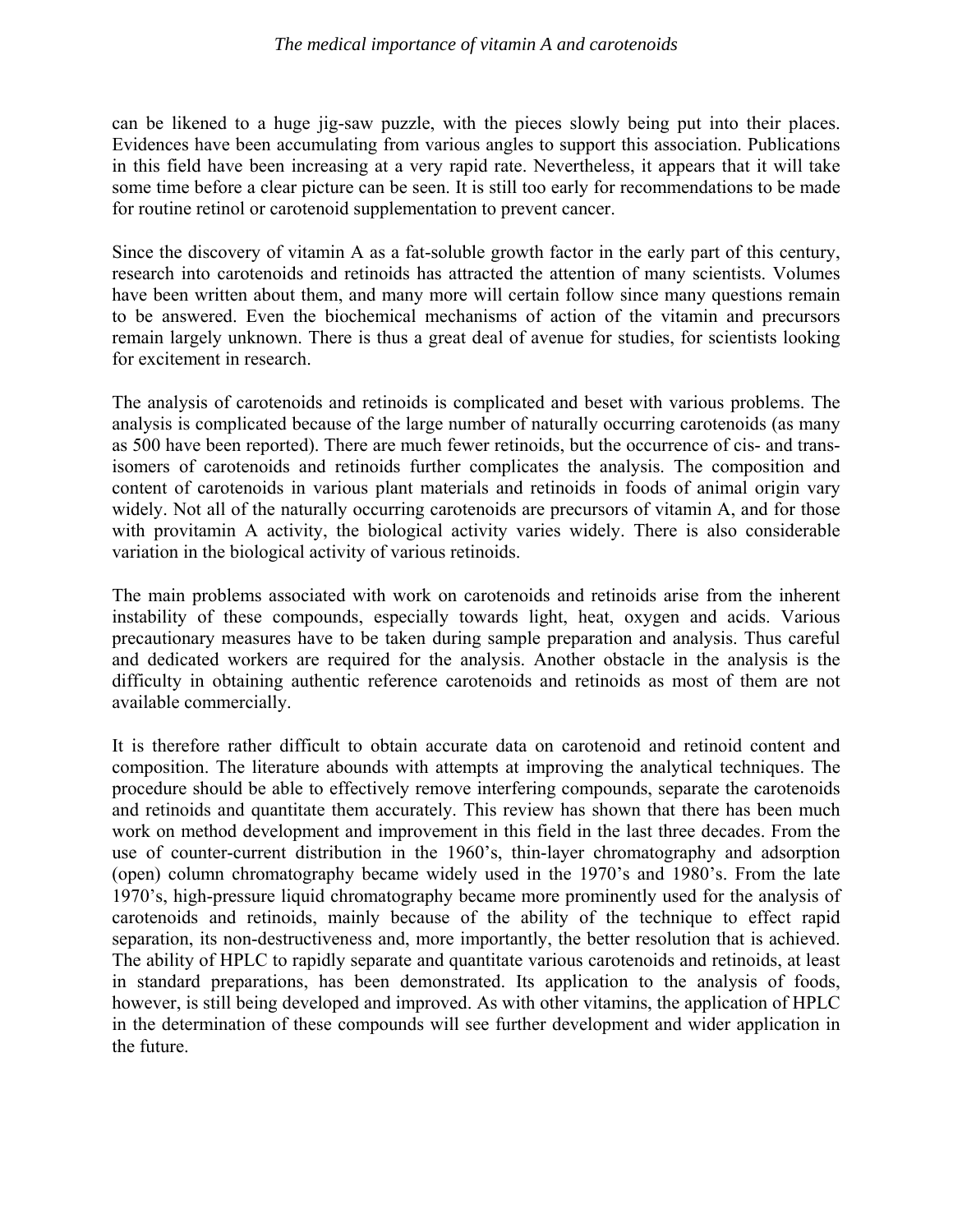Many investigators have shown that the use of other techniques in combination with HPLC will greatly enhance the usefulness of the latter, especially so during method development. The combined use of open-column chromatography and UV-visible absorption spectra, for example, would assist in the identification and confirmation of carotenoids and retinoids.

It has often been said that many laboratories in developing countries will not be able to possess a high-pressure liquid chromatograph. Contributory factors are the high cost in the purchase as well as the maintenance of HPLC. It is also costly to run the instrument, e.g. in the purchase of solvents and columns. In addition, it requires considerable skill to operate. However, it has been shown that for the satisfactory separation of the carotenoids and retinoids, HPLC is the method of choice. It is not necessary to invest in complicated HPLC systems and look for the full range of carotenoids, many of which occur in minute amounts in foods. More accurate results and the considerably shorter time required would make a simple HPLC system a worthwhile investment.

#### **ACKNOWLEDGEMENT**

I would like to thank the Director of the Institute for Medical Research, Kuala Lumpur, for granting permission to publish this paper.

### **REFERENCES**

- ACC-SCN (1985). *Prevention and control of vitamin A deficiency, xerophthalmia and nutritional blindness: proposal for a ten-year programme of support to countries.* Report of the 11th Session of the ACC Sub-Committee on Nutrition, Nairobi, Kenya, 11-15 February, Administrative Committee on Coordination - Subcommittee on Nutrition of the United Nations, Geneva.
- ACC-SCN (1987). *First Report on the World Nutrition Situation.* Administrative Committee on Coordination - Subcommittee on Nutrition of the United Nations, Geneva.
- ACC-SCN (1992). *Second Report on the World Nutrition Situation.* Administrative Committee on Coordination - Subcommittee on Nutrition of the United Nations, Geneva.
- Annesley T, Giacherio D, Wilkerson K, Grekin R & Ellis C (1984). Analysis of retinoids by high-performance liquid chromatography using programmed gradient separation. *J Chromat* 305:199-203.
- Arroyave G, Bauernfeind JC, Olson JA & Underwood BA (1977). Selection of intervention strategies. In: *Guidelines for the Eradication of Vitamin A Deficiency and Xerophthalmia.*  International Vitamin A Consultative Group, Washington, D.C., pp. 111-118.
- Arroyave G, Chichester CO, Flores H, Glover J, Mejia LA, Olson JA, Simpson KL & Underwood BA (1982). *Biochemical Methodology for the Assessment of Vitamin A Status.* International Vitamin A Consultative Group, Washington, D.C.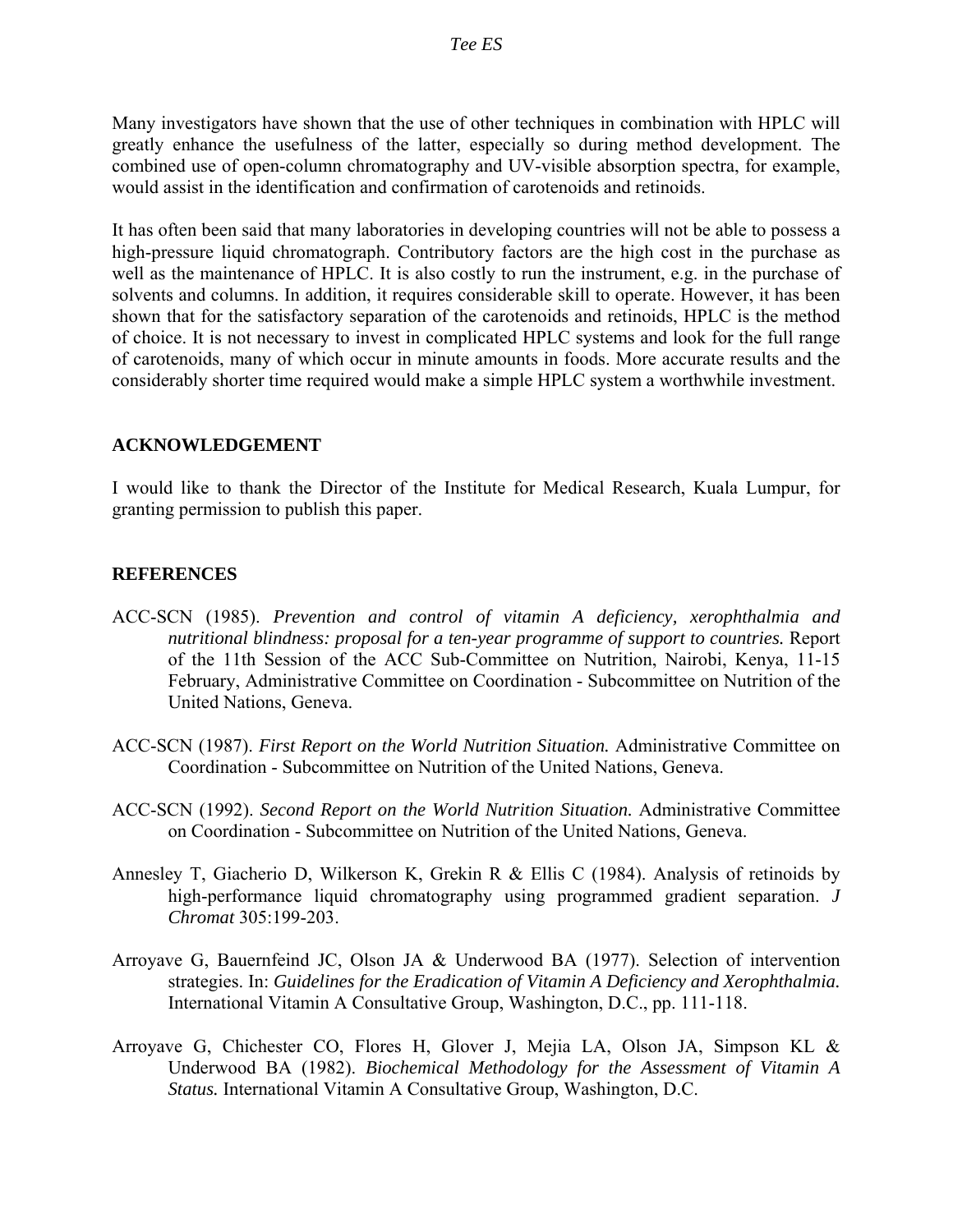- Ashoor SH & Knox MJ (1987). Determination of vitamin A derivatives in fortified foods and commercial vitamin supplements by high-performance liquid chromatography. *J Chromat* 409: 419-425.
- Barker BM (1982). Vitamin A. In: *Vitamins in Medicine,* Vol. 2, 4th edn, Barker BM & Bender DA, eds., William Heinemann, London, chap. 7.
- Barnett SA, Frick LW & Baine HM (1980). Simultaneous determination of vitamin A, D2 or D3, E, and K1 in infant formulas and dairy products by reversed-phase liquid chromatography. *Analyt Chem* 52:610-614.
- Bauernfeind JC (1972). Carotenoid vitamin A precursors and analogs in foods and feeds. *J Agric Food Chem* 20:456-473.
- Bauernfeind JC (1980). *The Safe Use of Vitamin A.* International Vitamin A Consultative Group, Washington, D.C.
- Bauernfeind JC, Brubacher GB, Klaui HM & Marusich WL (1971). Use of carotenoids. In: *Carotenoids,* Isler O, Gutmann H & Solms U, eds, Birkhauser, Basel, chap. 11.
- Beecher GR & Khachik F (1984). Evaluation of vitamin A and carotenoid data in food composition tables. *J Natl Cancer Inst* 73: 1397-1404.
- Bendich A (1988). The safety of b-carotene. *Nutr Cancer* 11: 207-214.
- Bendich A & Langseth L (1989). Safety of vitamin A. *Am J Clin Nutr* 49:358-371.
- Besner JG & Leclaire R (1980). High-performance liquid chromatography of 13-cis-retinoic acid and of endogenous retinol in human plasma. *J Chromat* 183: 346-351.
- Bessey OA, Lowry OH, Brock MJ & Lopez JA (1946). The determination of vitamin A and carotene in small quantities of blood serum. *J Biol Chem* 1: 177-188.
- Borenstein B & Bunnell RH (1966). Carotenoids: properties, occurrence, and utilization in food. *Adv Food Res* 15:195-276.
- Broich CR, Gerber LE & Erdman JW (1983). Determination of lycopene, α- and β-carotene and retinyl esters in human serum by reversed-phase high performance liquid chromatography. *Lipids* 18: 253-258.
- Carr FH & Price EA (1926). Colour reactions attributed to vitamin A. *Biochem J* 20:497-500.
- Chow FI & Omaye ST (1983). Use of antioxidants in the analysis of vitamins A and E in mammalian plasma by high-performance liquid chromatography. *Lipids* 18: 837-841.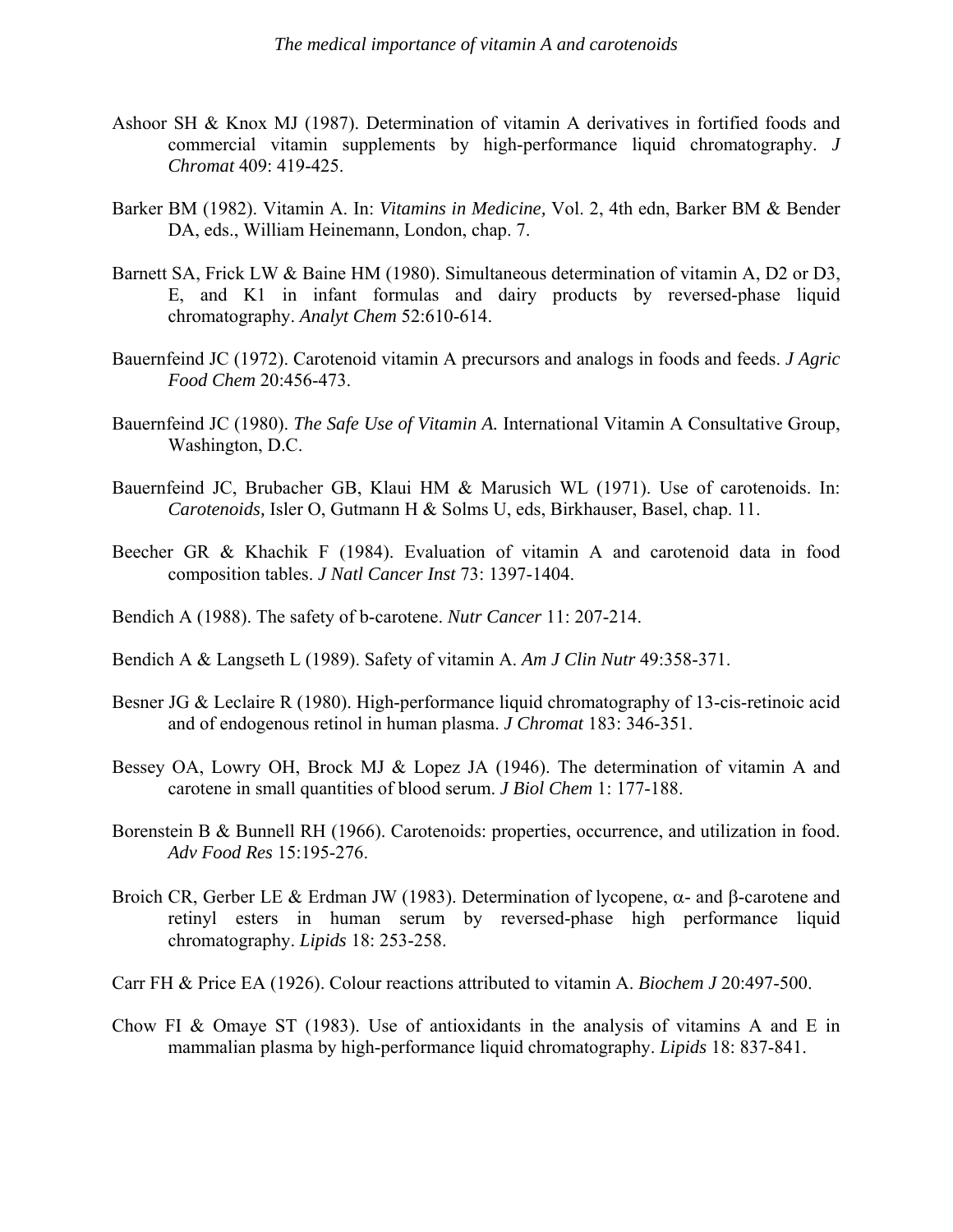- Cravioto J (1990). Vitamin A supplementation and child mortality: examination of a claim. *Bull Nutr Found India* 11:5-6.
- Davies BH (1976). Analytical methods: Carotenoids. In: *Chemistry and Biochemistry of Plant Pigments,* 2nd edn, vol. 2, Goodwin TW ed. Academic Press, London, pp. 38-366.
- De Leenheer AP, De Bevere VORC, De Ruyter MGM & Claeys AE (1979). Simultaneous determination of retinol and  $\alpha$ -tocopherol in human serum by high-performance liquid chromatography. *J Chromat* 162:408-413.
- De Luca LM, Glover J, Heller J, Olson JA & Underwood BA (1979). *Recent Advances in the Metabolism and Function of Vitamin A and their Relationship to Applied Nutrition.*  International Vitamin A Consultative Group, Washington, D.C.
- De Ruyter MGM & de Leenher AP (1976). Determination of serum retinol (vitamin A) by highspeed liquid chromatography. *Clin Chem* 22:1593-1595.
- De Ruyter MGM & de Leenher AP (1978). Simultaneous determination of retinol and retinyl esters in serum or plasma by reversed-phase high-performance liquid chromatography. *Clin Chem* 24:1920-1923.
- Dennison DB & Kirk JR (1977). Quantitative analysis of vitamin A in cereal products by high speed liquid chromatography. *J Food Sci* 42:1376-1379.
- Di Mascio P, Kaiser S & Sies H (1989). Lycopene as the most efficient biological carotenoid singlet oxygen quencher. *Arch Biochem Biophys* 274:532-538.
- Erdman JW Jr, Hou S-HF & Lachance PA (1973). Fluorometric determination of vitamin A in foods. *J Food Sci* 38:447-449.
- FAO/WHO (1988). Requirements of Vitamin A, Iron, Folate and Vitamin B12. Report of a Joint FAO/WHO Expert Consultation, FAO Food and Nutrition Series No. 23, Food and Agriculture Organization, Rome.
- Granade AW (1982). Vitamin analysis in infant formula. *J Ass Off Analyt Chem* 65:1491-1494.
- Greenwald P, Sondik E & Lynch BS (1986). Diet and chemoprevention in NCI's research strategy to achieve national cancer control objectives. *Annu Rev Publ Hlth* 7:267-291.
- Hathcock JN, Hattan DG, Jenkins MY, MacDonald JT, Sundaresan PR & Wilkening VL (1990). Evaluation of vitamin A toxicity. *Am J Clin Nutr* 52:183-202.
- Head MK & Gibbs E (1977). Determination of vitamin A in food composites by high speed liquid chromatography. *J Food Sci* 42:395-398.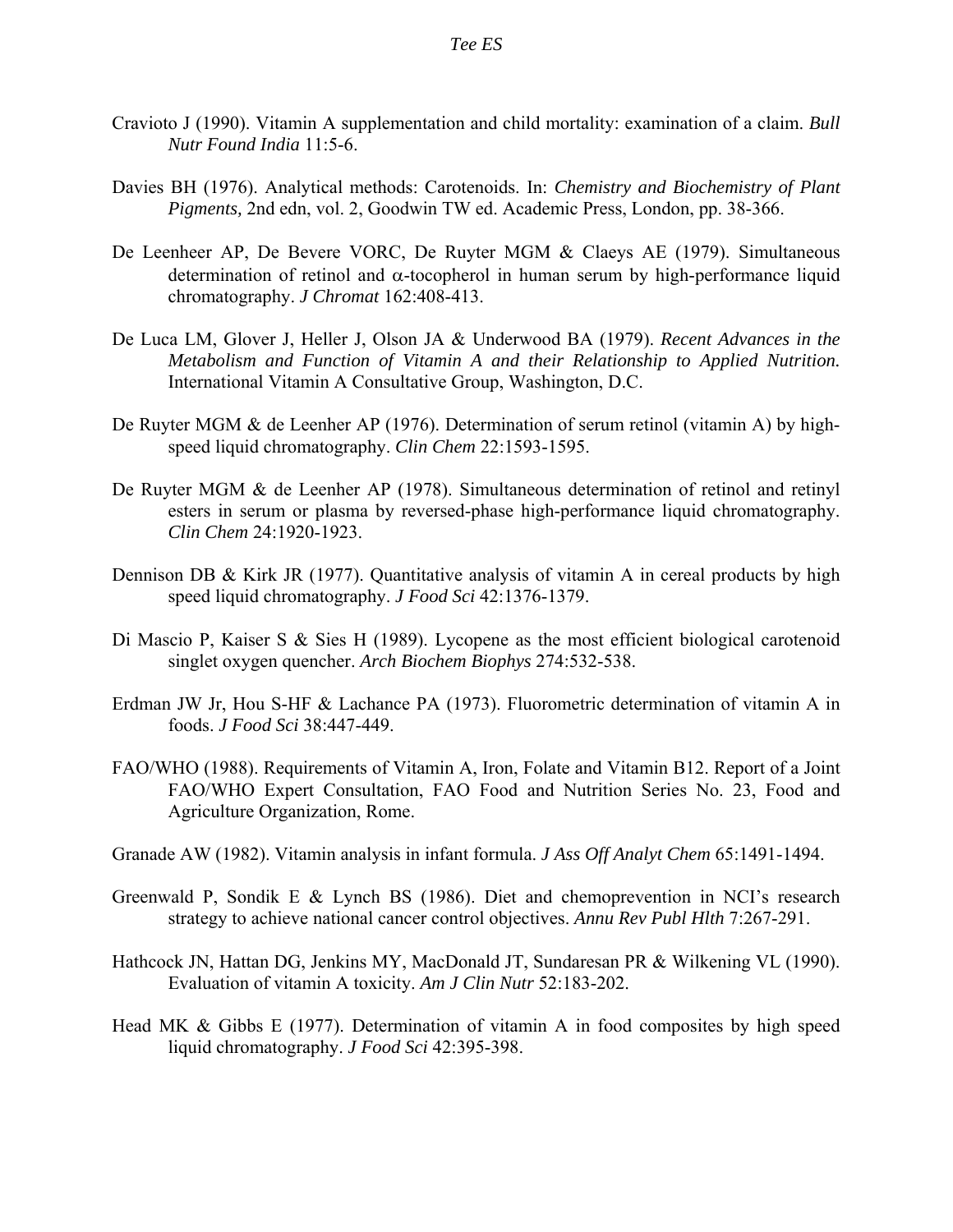- Horwitz W (editor) (1970). *Official Methods of Analysis of the AQAC,* 11th edn. Association of Official Analytical Chemists, Washington, D.C., pp. 764-771.
- Huang ML, Burckart GJ & Venkataramanan R (1986). Sensitive high-performance liquid chromatographic analysis of plasma vitamin E and vitamin A using amperometric and ultraviolet detection. *J Chromat* 380:331-338.
- ICNND (1957). *Manual for Nutrition Surveys.* Interdepartmental Committee on Nutrition for National Defence, U.S. Government Printing Office, Washington, D.C.
- ICNND (1963). Suggested interpretative guides. In: *Manual for Nutrition Surveys,* 2nd edn, Interdepartmental Committee on Nutrition for National Defense, U.S. Government Printing Office, Washington, D.C. pp. 233-243.
- IUNS (International Union of Nutritional Sciences) (1982). Recommended dietary intakes and allowances around the world - an introduction. *Food Nutr Bull* 4(4): 34-45.
- IVACG (International Vitamin A Consultative Group) (1990). IVACG releases statement on role of vitamin A in child health and survival. *Xerophthalmia Club Bull* 45:2.
- Kamangar T & Fawzi AB (1978). Spectrophotometric determination of vitamin A in oils and fats. *J Ass Off Analyt Chem* 61:753-755.
- Katrangi N, Kaplan LA & Stein EA (1984). Separation and quantitation of serum fl-carotene and other carotenoids by high-performance liquid chromatography. *J Lipid Res* 25:400-406.
- Keusch GT (1990). Vitamin A supplements too good not to be true. *New Engl J Med* 323:985- 987.
- Krinsky NI (1979). Carotenoid protection against oxidation. *Pure Appl Chem* 51:649-660.
- Krinsky NI (1988). The evidence for the role of carotenes in preventive health. *Clin Nutr* 7:107- 112.
- Landen WO Jr (1980). Application of gel permeation chromatography and nonaqueous reverse phase chromatography to high pressure liquid chromatographic determination of retinyl palmitate in fortified breakfast cereals. *J Ass Off Analyt Chem* 63:131-136.
- Landen WO Jr & Eitenmiller RR (1979). Application of gel permeation chromatography and nonaqueous reverse phase chromatography to high pressure liquid chromatographic determination of retinyl palmitate and fl-carotene in oil and margarine. *J Ass Off Analyt Chem* 62:283-289.
- Latham MC (1984). Strategies for the control of malnutrition and the influence of the nutritional sciences. *Food Nutr* 10:5-31.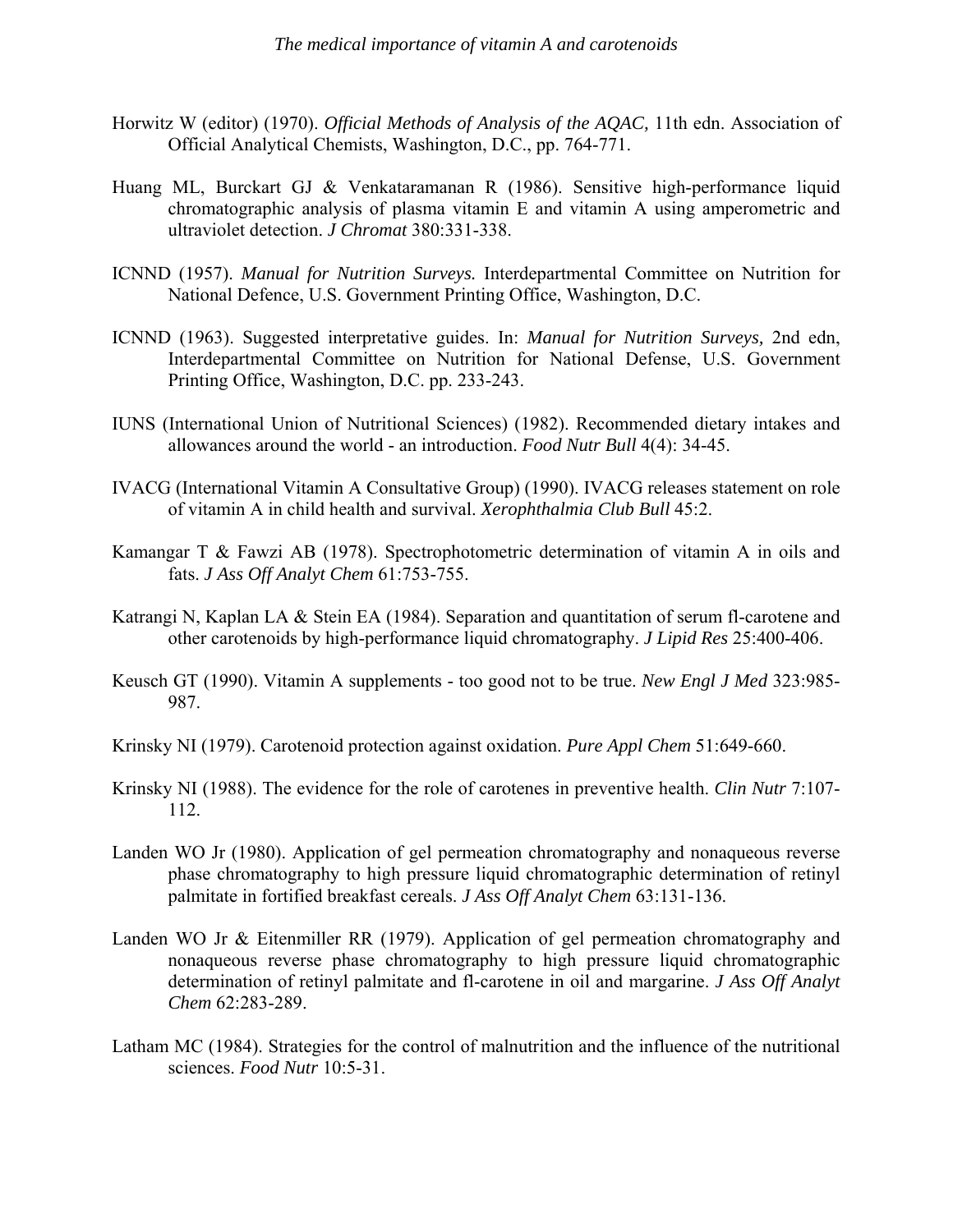Leung AKC (1987). Carotenemia. *Acta Pediatr* 34:223-248.

- Maeda EE & Salunkhe DK (1981). Retention of ascorbic acid and total carotene in solar dried vegetables. *J. Food Sci* 46:1288-1290.
- Martorell R (1989). Vitamin A deficiency and child health and survival. *Food Nutr Bull* 11:3-4.
- Mathews-Roth MM (1981). Carotenoids in medical applications. In: *Carotenoids as Colorants and Vitamin A Precursors,* Bauernfeind JC, eds, Academic Press, New York, 1981, chap. 8.
- Mathews-Roth MM (1985). Carotenoids and cancer prevention experimental and epidemiological studies. *Pure Appl Chem* 57:717-722.
- MeLaren D (1967). Effects of vitamin A deficiency in man. In: *The Vitamins Chemistry, Physiology, Pathology,* Methods, Vol: 1, 2nd edn, Sebrell WH Jr & Harris RS, eds, Academic Press, New York, 1967, pp 267-280.
- McLaren DS (1981). Vitamin deficiency, toxicity and dependency. In: *A Colour Atlas of Nutritional Disorders.* Wolfe Medical Publications, Netherlands, pp 23-62.
- McLaren DS (1984). Vitamin A deficiency and toxicity. In: *Nutrition Reviews' Present Knowledge in Nutrition,* 5th edn, Olson RE, Broquist HP, Chichester CO, Darby WJ, Kolbye AC Jr & Stalvey RM, eds., The Nutrition Foundation, Washington, D.C., chap. 14.
- McLaren DS, Ballintine EJ, ten Doesschate J, Hodges RE, Pararajasegaram R, Sommer A & Venkataswamy G (1981). *The Symptoms and Signs of Vitamin A Deficiency and Their Relationship to Applied Nutrition,* International Vitamin A Consultative Group, Washington, D.C.
- Mudambi SR & Rajagopal MV (1977). Effect of heat on the β-carotene content of Nigerian palm oil. *J Food Sci* 42:1414-1415.
- NAS (National Academy of Sciences) (1980). Fat-soluble vitamins: vitamin A. In: *Recommended Dietary Allowances,* 9th edn, National Academy of Sciences, Washington, D.C., pp 55-60.
- NAS (National Academy of Science) (1989). Research priorities and strategies for investigation of the influence of vitamin A supplementation on morbidity. *Food Nutr Bull* 11:25-35.
- Neeld JB Jr & Pearson WN (1963). Macro- and micromethods for the determination of serum vitamin A using trifluoroacetic acid. *J Nutr* 79:454-462.
- Nierenberg DW (1985). Serum and plasma β-carotene levels measured with an improved method of high-performance liquid chromatography. *J Chromat* 339:273-284.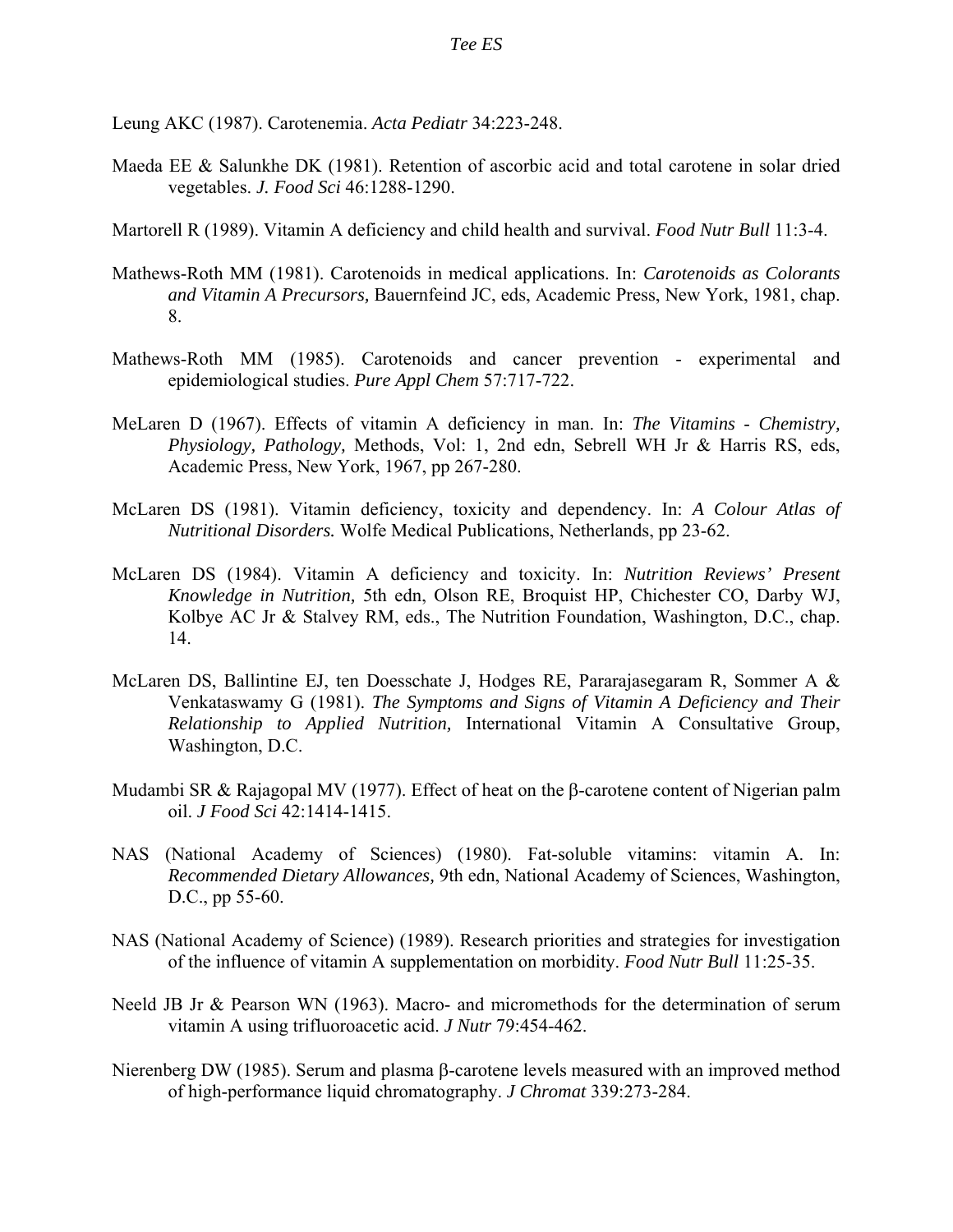- Nierenberg DW & Lester DC (1985). Determination of vitamins A and E in serum and plasma using a simplified clarification method and high-performance liquid chromatography. *J Chromat* 345:275-284.
- NRC (National Research Council) (1982). Vitamins. In: *Diet, Nutrition, and Cancer.,* National Academy Press, Washington, D.C., pp 138-161.
- Olson JA (1986). Carotenoids, vitamin A and cancer. *J Nutr* 116:1127-1130.
- Olson JA (1990). Vitamin A. In: *Present Knowledge in Nutrition,* Brown ML, Ed, International Life Sciences Institute-Nutrition Foundation, Washington, D.C., chapter 11.
- Oomen HAPC (1976). Xerophthlamia. In: *Nutrition in Preventive Medicine. The Major Deficiency Syndromes, Epidemiology, and Approaches to Control,* Beaton GH & Bengoa JM, Eds, World Health Organization, Geneva, chap. 5.
- Oomen HAPC & Grubben GJH (1981). Leaves: an underrated source of nutrients. *Dev Dig*  19:49-58.
- Oomen HAPC, McLaren DS & Escapini H (1964). Epidemiology and public health aspects of hypovitaminosis A. *Trop Geogr Med* 4:271-315.
- Parrish DB (1977). Determination of vitamin A in foods a review. *CRC Critical Rev Food Sci Nutr* 9:375-394.
- Peng Y-M, Beaudry J, Alberts DS & Davis TP (1983). High-performance liquid chromatography of the provitamin A β-carotene in plasma. *J Chromat* 273:410-414.
- Peto R, Doll R, Buckley JD & Sporn MB (1981). Can dietary beta-carotene materially reduce human cancer rates? *Nature* 290:201-208.
- Picha DH (1985). Crude protein, minerals, and total carotenoids in sweet potatoes. *J Food Sci*  50:1768-1769.
- Puglisi CV & de Silva JAF (1976). Determination of the carotenoid phytoene in blood by highpressure liquid chromatography. *J Chromat* 120:457-464.
- Rahmathullah L, Underwood BA, Thulasiraj RD, Milton RC, Ramaswamy K, Rahmathullah R *&* Babu G (1990). Reduced mortality among children in southern India receiving a small weekly dose of vitamin A. *New Engl J Med* 323:929-935.
- Ramachandran K (1991). "Reduced mortality" with vitamin A supplementation. *Bull Nutr Found India* 12:6-7.
- Reeder S & Park GL (1975). A specific method for the determination of provitamin A carotenoids in orange juice. *J Ass Off Analyt Chem* 58:595-598.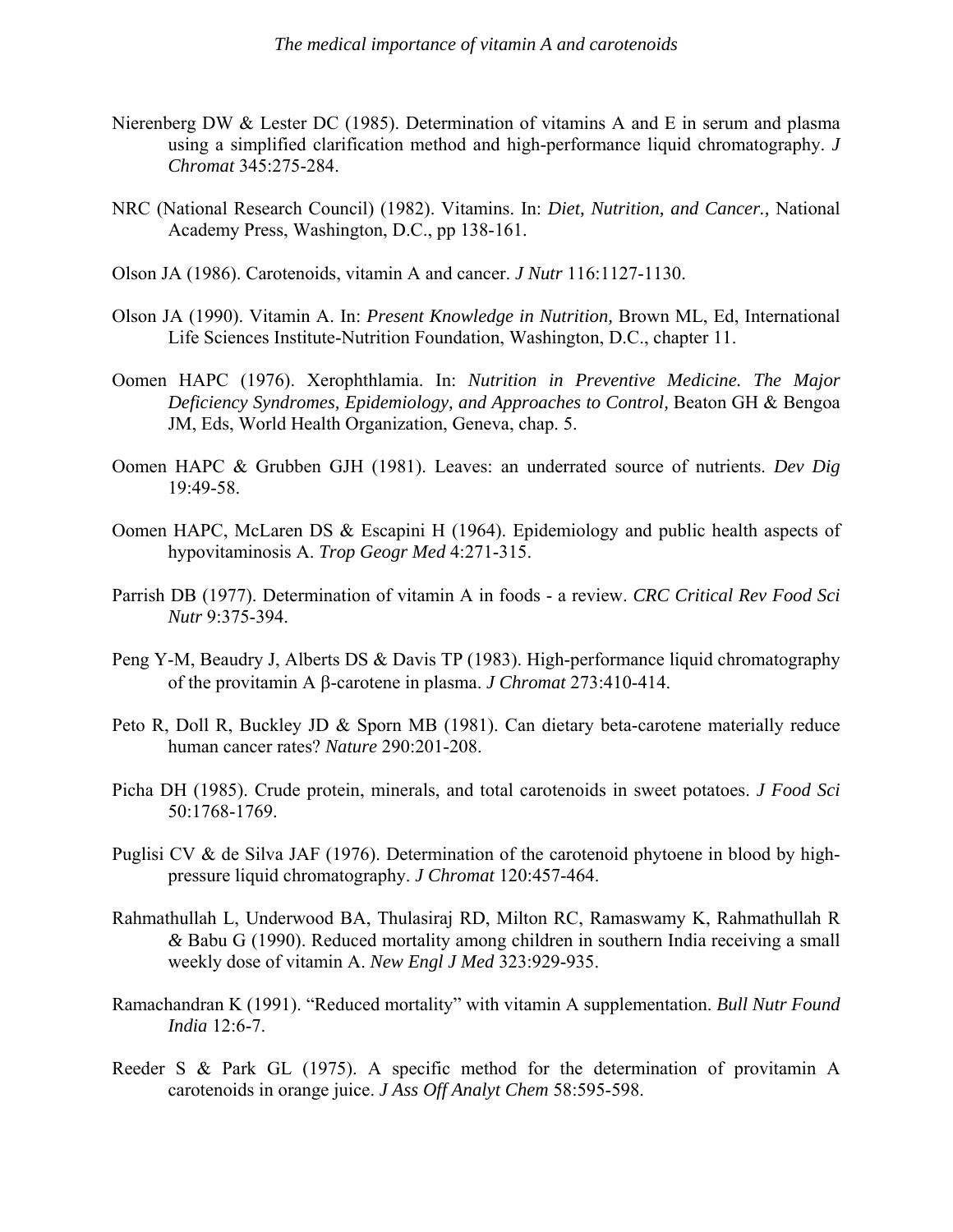- Roels OA, Djaeni S, Trout ME, Lauw TG, Heath A, Poey SH, Tarwotjo MS & Suhadi B (1963). The effect of protein and fat supplements on vitamin A deficient Indonesian children. *Am J Clin Nutr* 12:380-387.
- Roels OA, Trout M & Dujacquier R (1958). Carotene balances on boys in Ruanda where vitamin A deficiency is prevalent. *J Nutr* 65:115-127.
- Russell-Briefel R, Bates MW & Kuller LH (1985). The relationship of plasma carotenoids to health and biochemical factors in middle-aged men. *Am J Epidemiol* 122:741-749.

Rutishauser IHE (1986). Vitamin A. *J Food Nutr* 42:48-59.

- Sanz DC & Santa-Cruz MC (1986). Simultaneous measurement of retinol and (-tocopherol in human serum by high-performance liquid chromatography with ultraviolet detection. *J Chromat* 380:140-144.
- Simpson KL & Chichester CO (1981). Metabolism and nutritional significance of carotenoids. *Ann Rev Nutr* 1:351-374.
- Sommer A (1995). *Vitamin A Deficiency and its Consequences. A Field Guide to Detection and Control* Third edn. World Health Organization, Geneva.
- Sommer A (1982). *Nutritional Blindness: Xerophthalmia and Keratomalacia*. Oxford University Press, New York.
- Sommer A, Katz J & Tarwotjo I (1984). Increased risk of respiratory disease and dirrhea in children with preexisting mild vitamin A deficiency. *Am J Clin Nutr* 40:1090-1095.
- Sommer A, McLaren DS & Olson JA (1977). Assessment of vitamin A status. In: *Guidelines for the Eradication of Vitamin A Deficiency and Xerophthalmia,* International Vitamin A Consultative Group, Washington, D.C., pp I.1-1.7.
- Sommer A, Tarwotjo I, Djunaedi E, West KP Jr, Loeden AA, Tilden R *&* Mele L (1986). Impact of vitamin A supplementation on childhood mortality. A randomised controlledcommunity trial. *Lancet* 1:1169-1173.
- Sommer A, Tarwotjo I, Hussaini G & Susanto D (1983). Increased mortality in children with mild vitamin A deficiency. *Lancet* 2:585-588.
- Sowell AL, Huff DL, Gunter EW & Driskell WJ (1988). Identification of cis-carotenoids in human sera analyzed by reversed-phase high-performance liquid chromatography with diode array detection. *J Chromat* 431:424-430.
- Speek AJ, Speek-Saichua S & Schreurs WHP (1988). Total carotenoid and β-carotene contents of Thai vegetables and the effect of processing. *Food Chem* 27:245-257.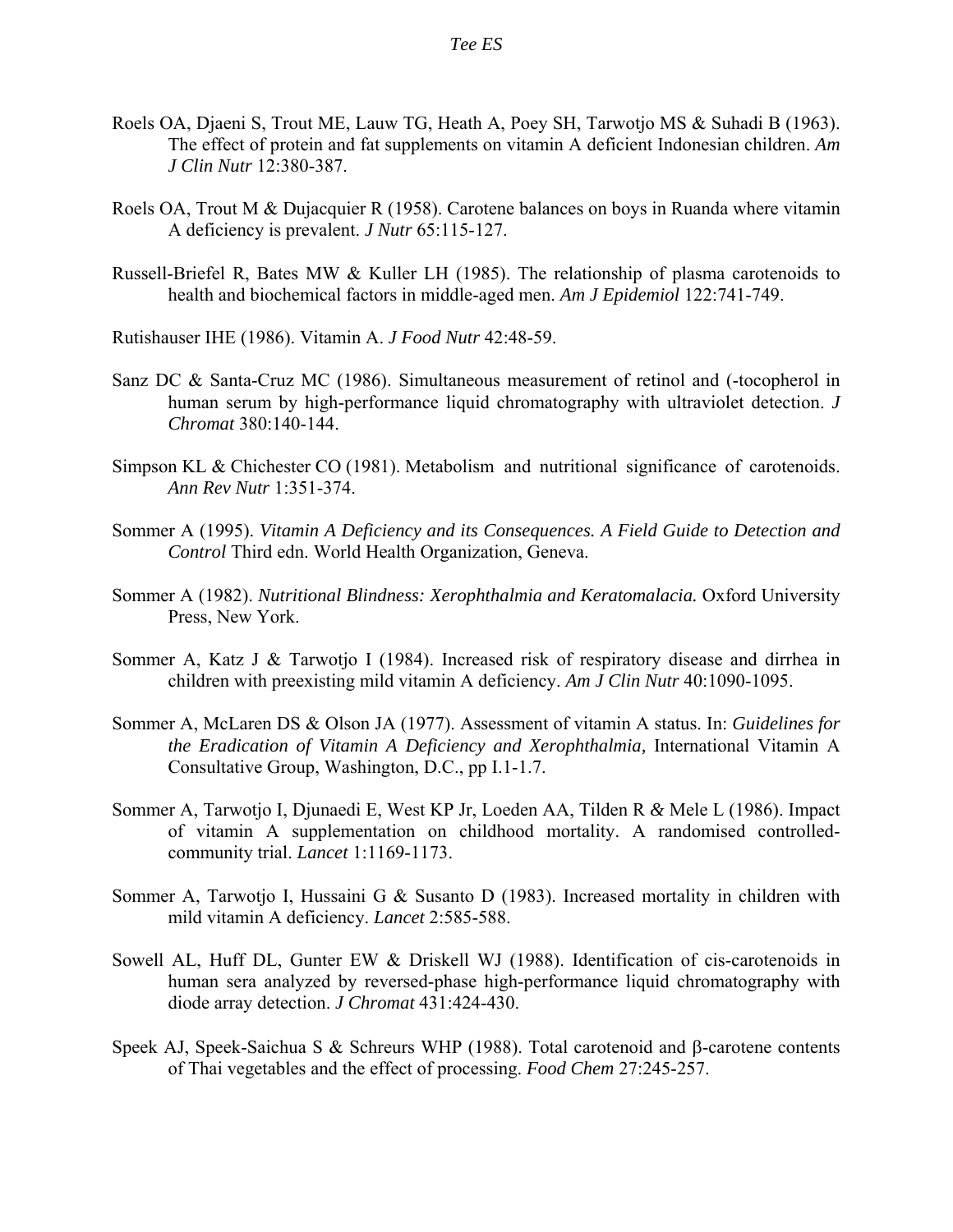- Speek AJ, Temalilwa CR & Schrijver J (1986). Determination of β-carotene content and vitamin A activity of vegetables by high-performance liquid chromatography and spectrophotometry. *Food Chem* 19:65-74.
- Stancher B & Zonta F (1982). High-performance liquid chromatographic determination of carotene and vitamin A and its geometric isomers in foods. Applications to cheese analysis. *J Chromat* 238:217-225.
- Stancher B & Zonta F (1984a). High-performance liquid chromatography of the unsaponifiable from samples of marine and freshwater fish: fractioniation and identification of retinol (vitamin A1) and dehydroretinol (vitamin A2) isomers. *J Chromat* 287:353-364.
- Stancher B & Zonta F (1984b). Quantitative high-performance liquid chromatographic method for determining the isomer distribution of retinol (vitamin A1) and 3-dehydroretinol (vitamin A2) in fish oils. *J Chromat* 312:423-434.
- Stewart I & Wheaton TA (1971). Continuous flow separation of carotenoids by liquid chromatography. *J Chromat* 55:325-336.
- Sweeney JP & Marsh AC (1970). Separation of carotene stereoisomers in vegetables. *J Ass Off Analyt Chem* 53:937-940.
- Taylor RF (1983). Chromatography of carotenoids and retinoids. *Adv Chromat* 22:157-213.
- Tee ES (1992). Carotenoids and retinoids in human nutrition. *Crit Rev Food Sci Nutr* 31:103- 163.
- Tee ES, Goh AH & Khor SC (1995). Carotenoid composition and content of legumes, tubers and starchy roots by HPLC. *Mal J Nutr* 1:63-74.
- Tee ES & Khor SC (1995). Simultaneous determination of retinol, carotenoids and tocopherols in human serum by high pressure liquid chromatography. *Mal J Nutr* 1:151-170.
- Tee ES & Lim CL (1991a). The analysis of carotenoids and retinoids: a review. *Food Chem*  41:147-193.
- Tee ES & Lim CL (1991b). Carotenoid composition and content of Malaysian vegetables and fruits by the AOAC and HPLC methods. *Food Chem* 41:309-339.
- Tee ES & Lim CL (1992). Reanalysis of vitamin A values of selected Malaysian foods of animal origin by the AOAC and HPLC methods. *Food Chem* 45:289-296.
- Tee ES, Lim CL & Chong YH (1994). Carotenoid profile and retinol content in human serum simultaneous determination by high-pressure liquid chromatography. *Int J Food Sci Nutr*  45:147-157.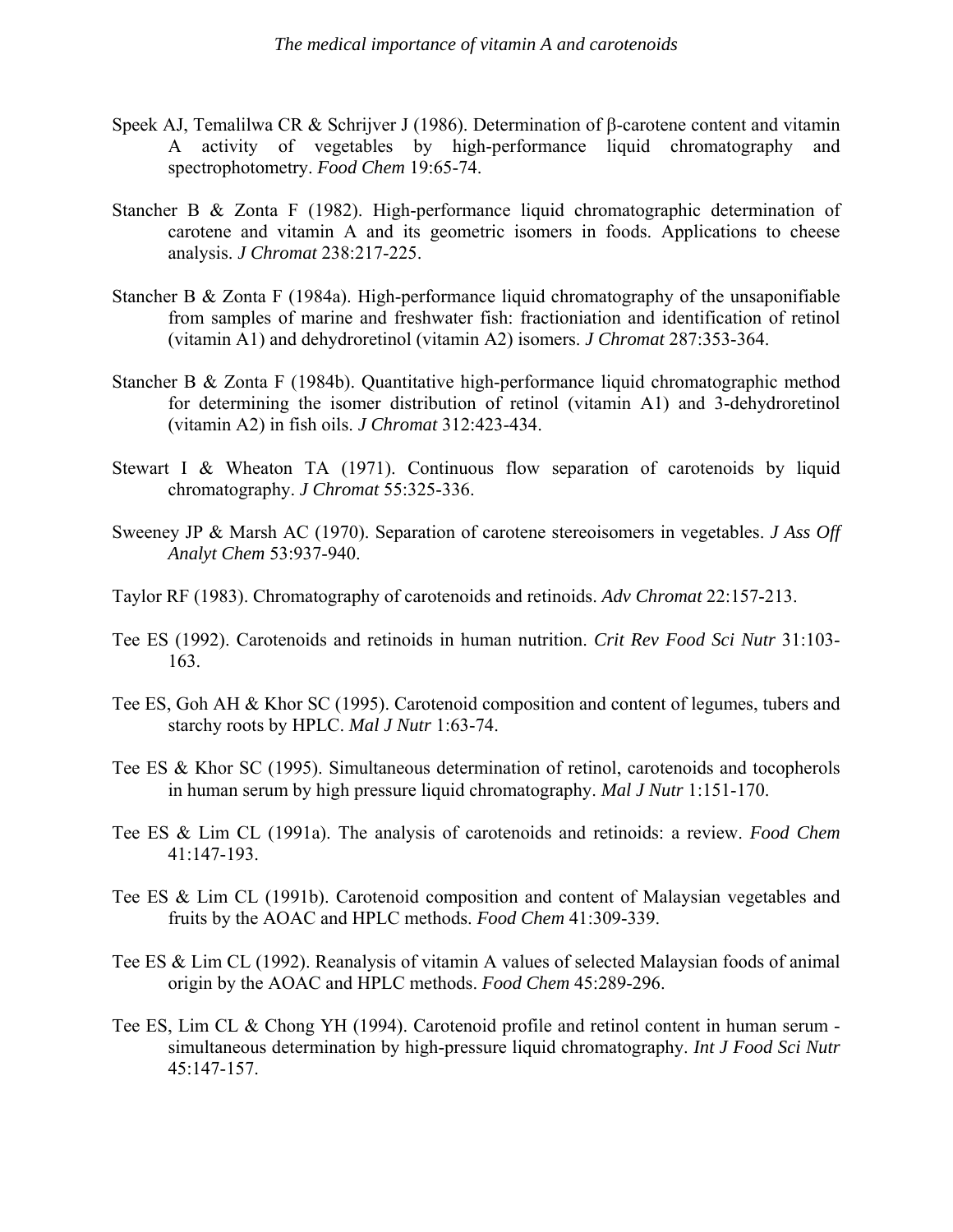- Tee ES, Mohd Ismail N, Mohd Nasir A & Khatijah I (1988). *Nutrient Composition of Malaysian Foods. ASEAN Sub-Committee on Protein:* Food Habits Research and Development, Kuala Lumpur.
- Terao J (1989). Antioxidant functions of carotenoids. *Free Radical Biol Med* 7:617.
- Thomas P (1975). Effect of post-harvest temperature on quality, carotenoids and ascorbic acid content of Alphonso mangoes on ripening. *J Food Sci* 40:704-706.
- Thompson SY (1965). Occurrence, distribution and absorption of provitamin A. *Proc Nutr Soc*  24:136-146.
- Thompson JN, Erdody P, Brien R & Murray TK (1971). Fluorornetric determination of vitamin A in human blood and liver. *Biochem Med* 5:67-89.
- Tielsch JM & Sommer A (1984). The epidemiology of vitamin A deficiency and xerophthalmia. *Annu Rev Nutr* 4:183-205.
- Underwood BA (1984). Vitamin A in animal and human nutrition. In: *The Retinoids,* Vol. 1, Sporn MB, Roberts AB & Goodman DS, eds, Academic Press, Orlando, chap. 6.
- Underwood BA (1989). Underpinning vitamin A deficiency prevention and control programmes. *Food Nutr Bull* 11:41-42.
- Underwood BA (1990). Methods for assessment of Vitamin A status. *J Nutr* 120:1459-1463.
- Underwood BA, Chavez M, Hankin J, Kusin JA, Omololu A, Ronchi-Proja F, Butrum R & Ohata S (1989). Guidelines for the development of a simplified dietary assessment to identify groups at risk for inadequate intake of vitamin A, International Vitamin A Consultative Group, Washington, D.C.
- Underwood BA & Stekel A (1984). Measuring impact using laboratory methodologies. In: *Methods for the Evaluation of the Imp act of Food and Nutrition Programmes,* DE Sahn, R Lockwood & NS Scrimshaw, eds, United Nations University, Tokyo, pp. 65-93.
- Van De Weerdhof T, Wiersum ML & Reissenweber H (1973). Application of liquid chromatography in food analysis. *J Chromat* 83:455-460.
- Wald G & Hubbard R (1970). The chemistry of vision. In: *Fat-Soluble Vitamins,* Morton RA, Eds, Pergamon Press, Braunschweig, chap. 8.
- Wang CC, Hodges RE Jr & Hill DL (1978). Colorimetric determination of all-trans-retinoic acid and 13-cis-retinoic acid. *Analyt Biochem* 89:220-224.
- Weedon BCL (1971). Carotenoids: Occurrence. In: *Carotenoids,* Isler O, Gutmann H & Solms U, eds, Birkhauser, Basel, chap. 2.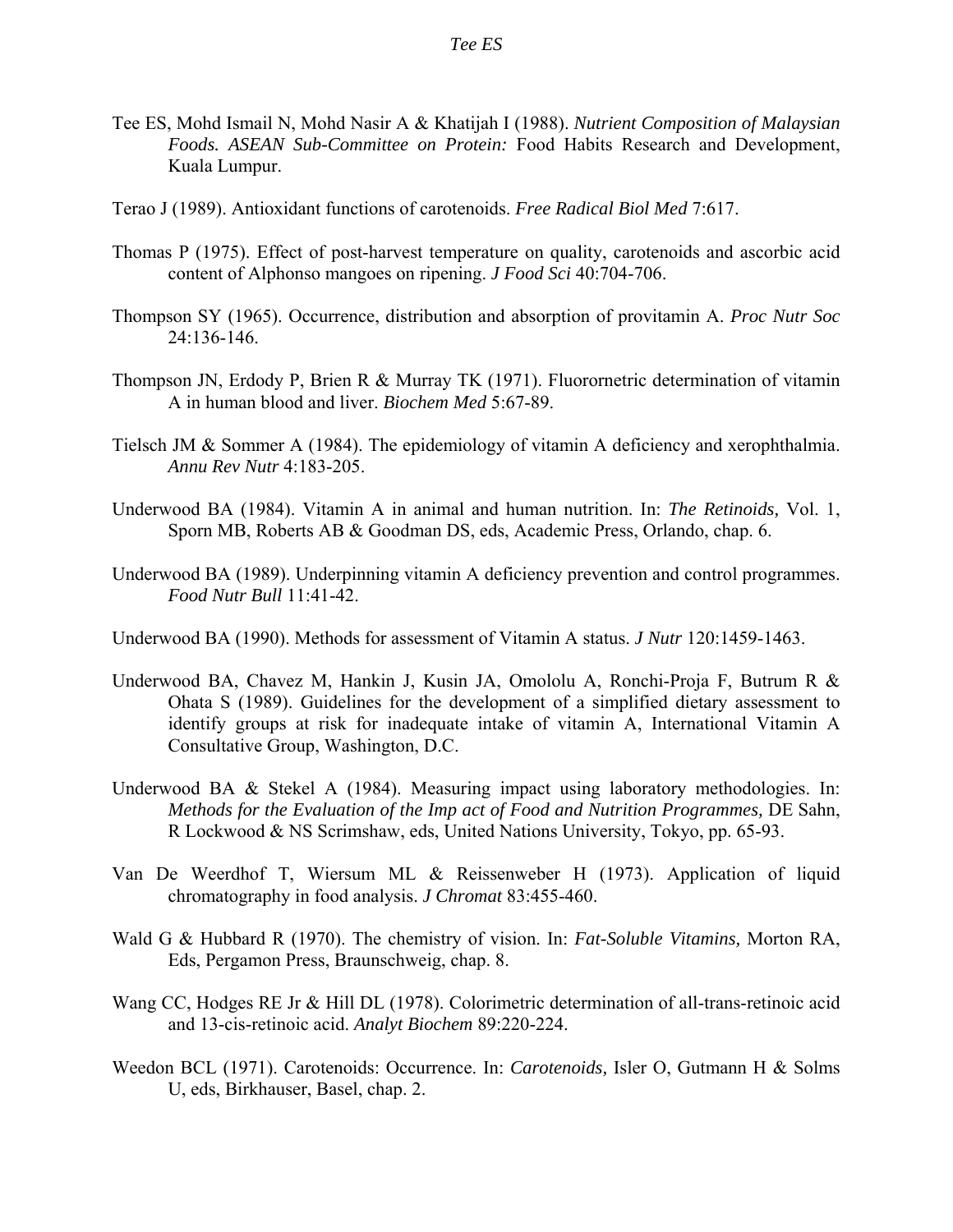- West KP Jr, Howard GR & Sommer A (1989). Vitamin A and infection: public health implications. *Annu Rev Nutr* 9:63-86.
- West KP Jr & Sommer A (1984). Periodic, Large Oral Doses of Vitamin A for the Prevention of Vitamin A Deficiency and Xerophthalmia, International Vitamin A Consultative Group, Washington, D.C.
- West KP Jr & Sommer A (1987). Delivery of oral doses of vitamin A to prevent vitamin A deficiency and nutritional blindness. *Food Nutr Bull* 9:70-71.
- WHO (1967). Requirements of Vitamin A, Thiamine, Riboflavine and Niacin., Tech. Rep. Ser. No. 362, World Health Organization, Geneva.
- WHO (1976). Vitamin A Deficiency and Xerophthalmia., Tech. Rep. Ser. No. 590, World Health Organization, Geneva.
- WHO (1982). *Control of Vitamin A Deficiency and Xerophthalmia.,* Tech. Rep. Ser. No. 672, World Health Organization, Geneva.
- WHO (1988). *Vitamin A Supplements. A Guide to their Use in the Treatment and Prevention of Vitamin A Deficiency and Xerophthalmia,* World Health Organization, Geneva.
- Williams ATR (1985). Simultaneous determination of serum vitamin A and E by liquid chromatography with fluorescence detection. *J Chromat* 341:198-201.
- Williams CM & Dickerson JW (1990). Nutrition and cancer some biochemical mechanisms. *Nutr Res Rev* 3:75- 100.
- Williams S (editor) (1984). Official Methods of Analysis of the AOAC, 14th edn, Association of Official Analytical Chemists, Virginia, pp. 830-836.
- Witschi JC, Houser HB & Littell AS (1970). Preformed vitamin A, carotene, and total vitamin A activity in usual adult diets. *J Am Diet Assoc* 57:13-16.
- Wolf G (1980). Vitamin A. In: *Human Nutrition- A Comprehensive Treatise,* Vol. 3B. Nutrition and the Adult: Micronutrients, Alfin-Slater RB & Kritchevsky D, eds, Plenum Press, New York, chap. 3.
- Wu SC, Capomacchia AC & Price JC (1981). Fluorometric determination of all-trans-retinol in rat serum. *J Pharm Sci* 70:685-687.
- Wyss R & Bucheli F (1988). Quantitative analysis of retinoids in biological fluids by highperformance liquid chromatography using column switching. *J Chromat* 424:303-314.